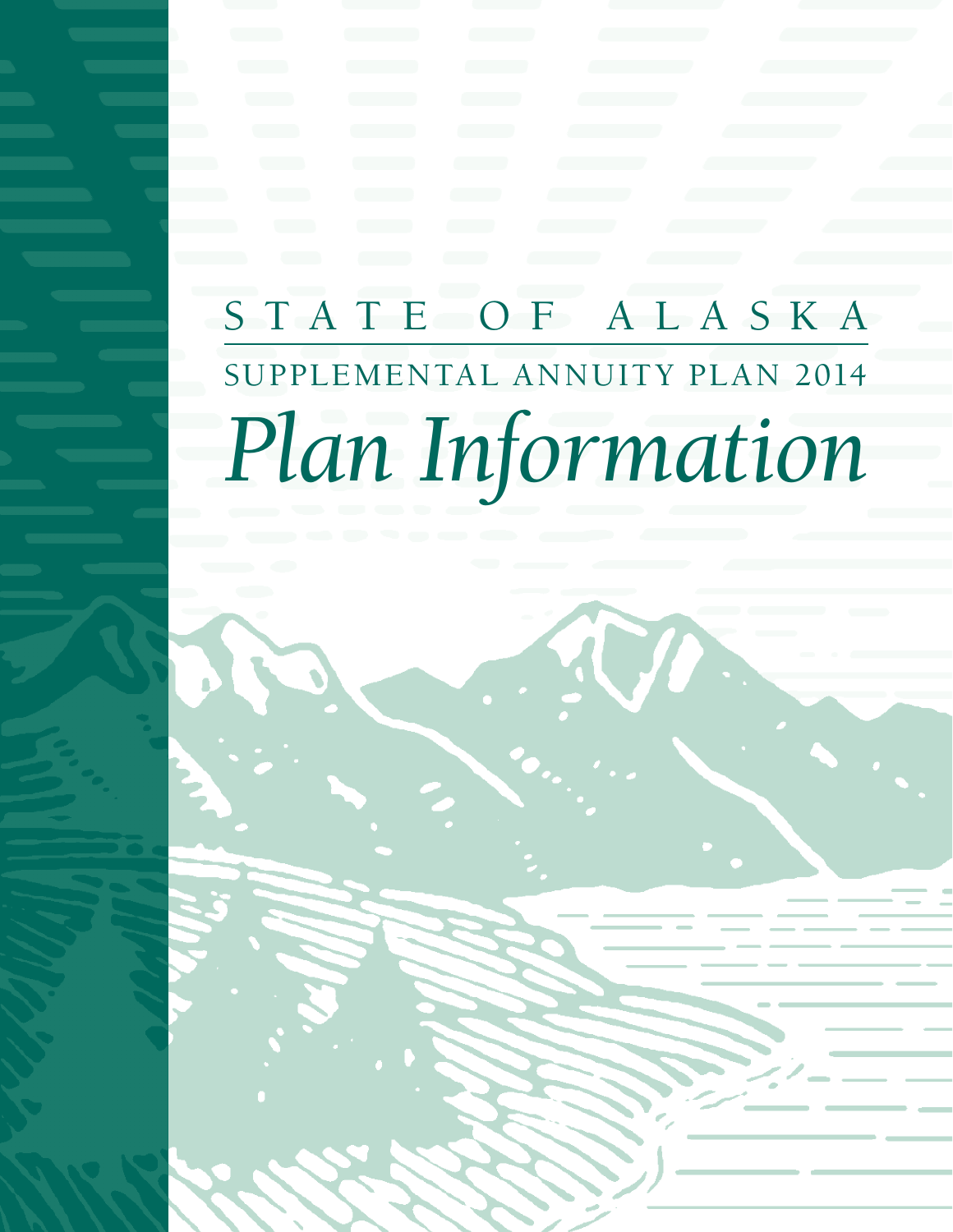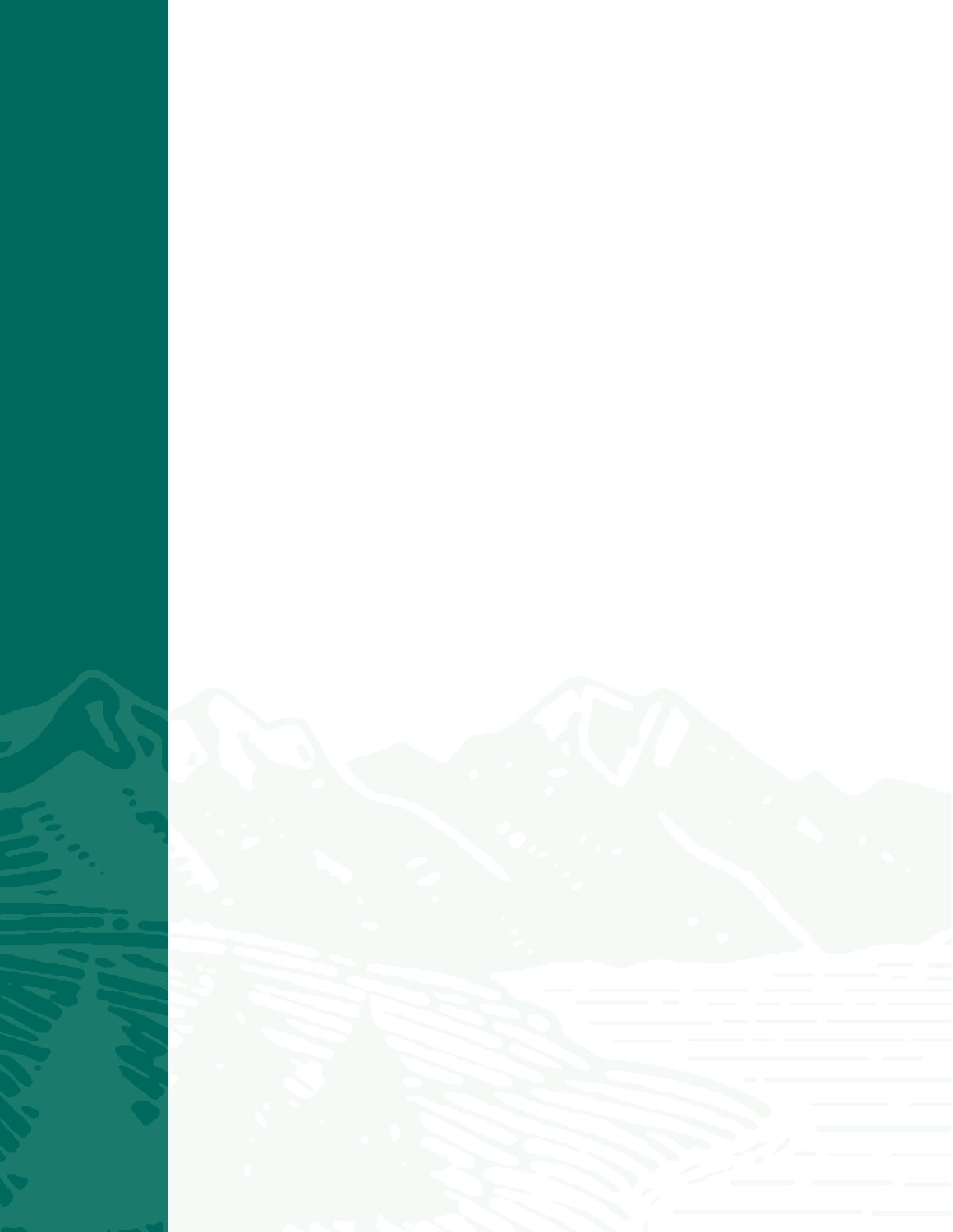# *Table of Contents*

| State of Alaska Supplemental Annuity Plan 1 |
|---------------------------------------------|
|                                             |
|                                             |
|                                             |
|                                             |
|                                             |
|                                             |
|                                             |
|                                             |
|                                             |
|                                             |
|                                             |

i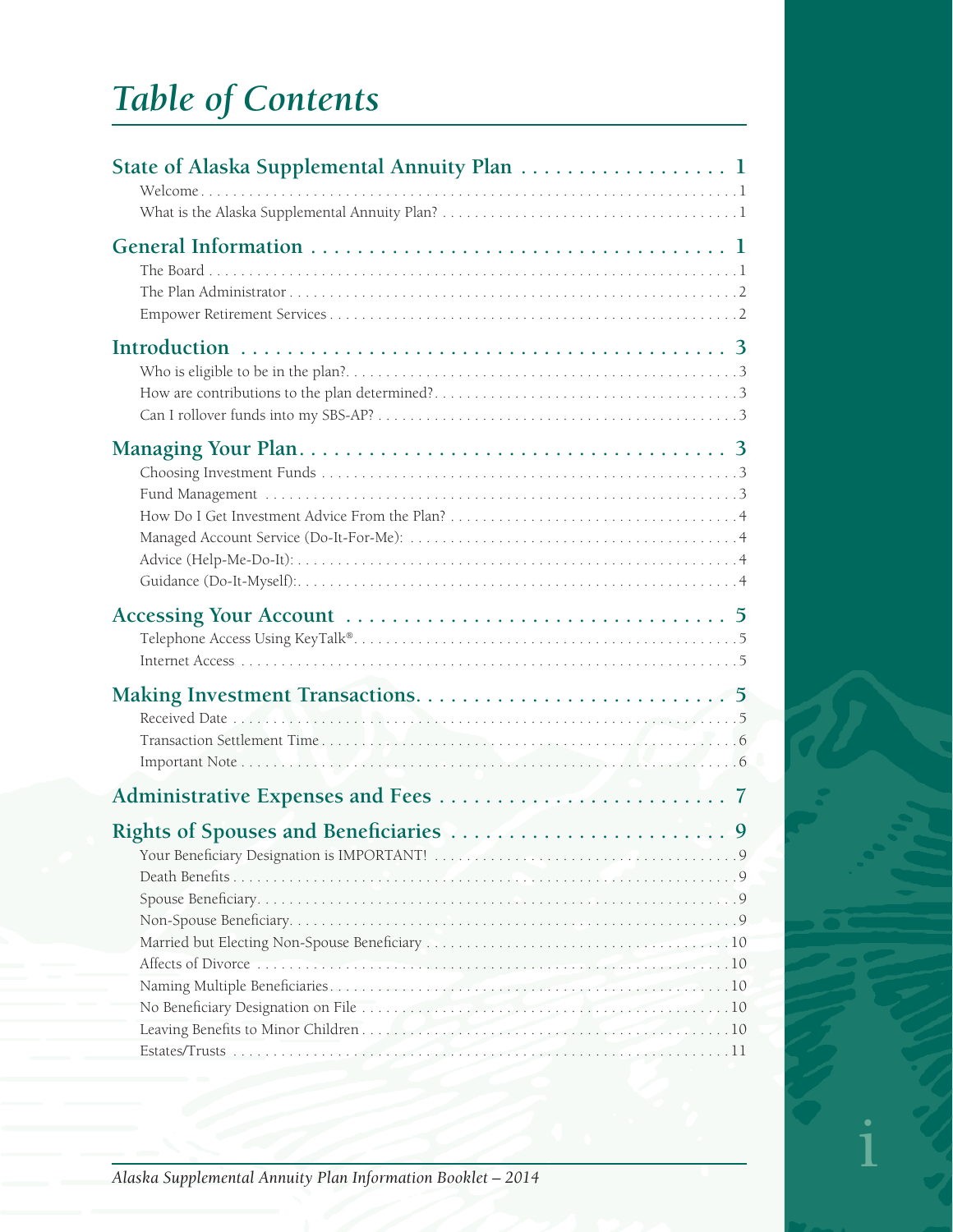| Alaska Supplemental Annuity Plan Document D-1 |  |  |  |  |  |
|-----------------------------------------------|--|--|--|--|--|

ii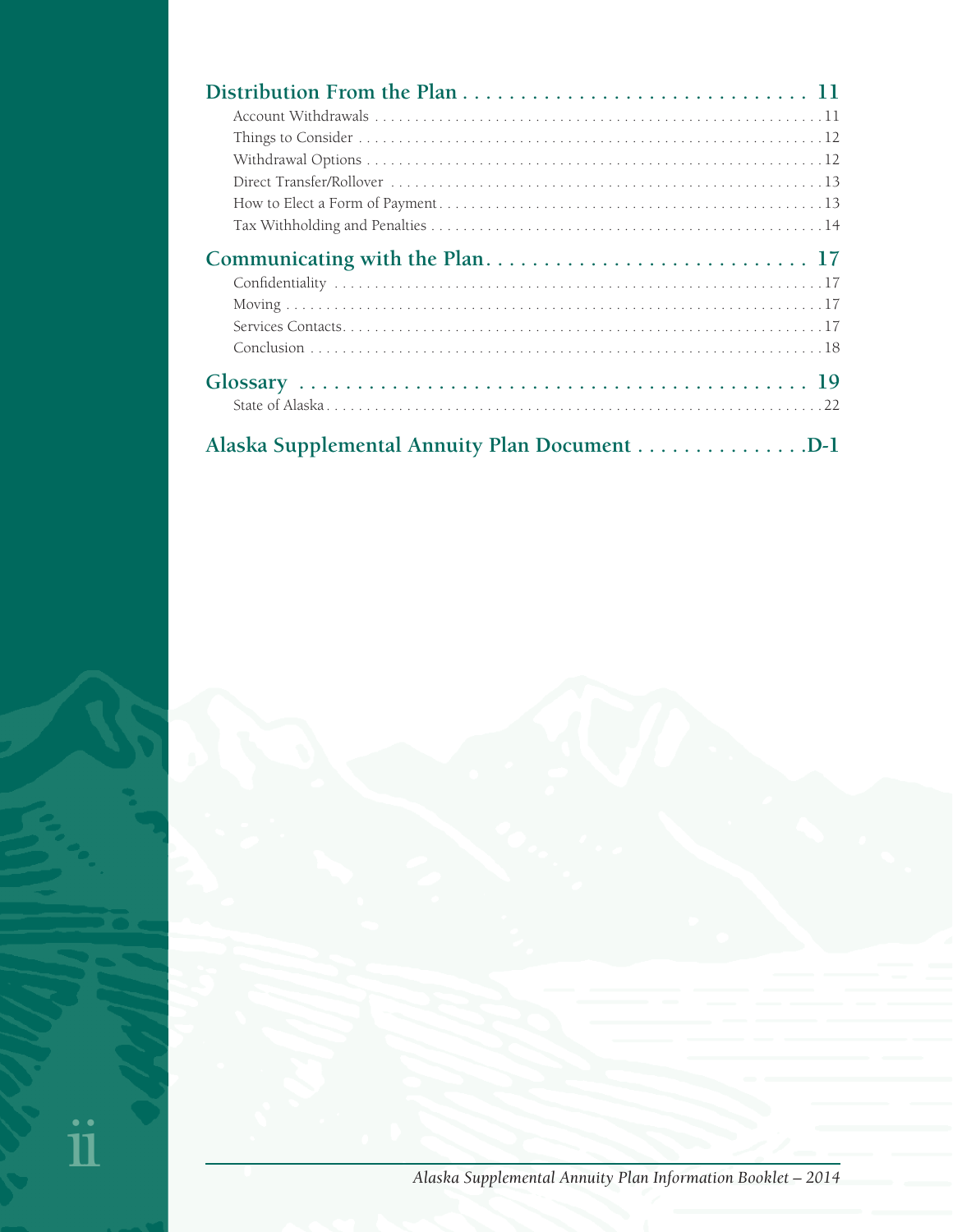# *State of Alaska Supplemental Annuity Plan*

# **Welcome**

Welcome to the State of Alaska Supplemental Annuity Plan! This handbook provides a brief overview which will explain how your plan works and how to manage your investment options. It also provides information for eventual distribution from the plan.

# **What is the Alaska Supplemental Annuity Plan?**

The Alaska Supplemental Annuity Plan (SBS-AP) is a defined contribution plan governed by section 401(a) of the Internal Revenue Code. Your employer has elected to participate in this plan in lieu of Social Security.

Your employer contributes a mandatory portion of your income before it is taxed. The amount set aside, plus any change in value (interest, gains, and losses), is payable to you or your beneficiary at a future date. Your wages will be reduced by a certain amount. This money, along with contributions from your employer, will then be placed into the plan.

# *General Information*

# **The Board**

In accordance with AS 37.10.210, the Alaska Retirement Management Board (ARMB) is authorized to select the investment options available to participants. The board is made up of two trustees who are commissioners, and seven other trustees that are appointed by the governor. The trustees must have competence in investment management, finance, banking, economics, accounting, pension administration, or actuarial analysis. The trustees, except the two commissioners, serve four year staggered terms and may be reappointed to the board. The commissioners serve as long as they are commissioners. The board is comprised of the following trustees:

- The Commissioner of Administration and the Commissioner of Revenue
- Two trustees who are members of the general public
- One trustee who is a finance officer for a political subdivision participating in either PERS or TRS
- Two trustees who are members of the PERS, selected from a list of four nominees submitted by PERS bargaining units
- Two trustees who are members of the TRS, selected from a list of four nominees submitted by teachers' bargaining units

The ARMB is the fiduciary, or the legal entity responsible for the management, for your Alaska Supplemental Annuity Plan and is responsible for selecting the investment funds and managers. Investment managers go through a rigorous screening process and are all high-quality firms with significant investment expertise.

Your ARMB trustees have relevant professional experience and a staff of investment professionals to assist them. In addition, the board, consultants, and investment staff continually monitor all investment options and managers to ensure they are achieving their performance targets or (benchmarks).

1

*Alaska Supplemental Annuity Plan Information Booklet – 2014*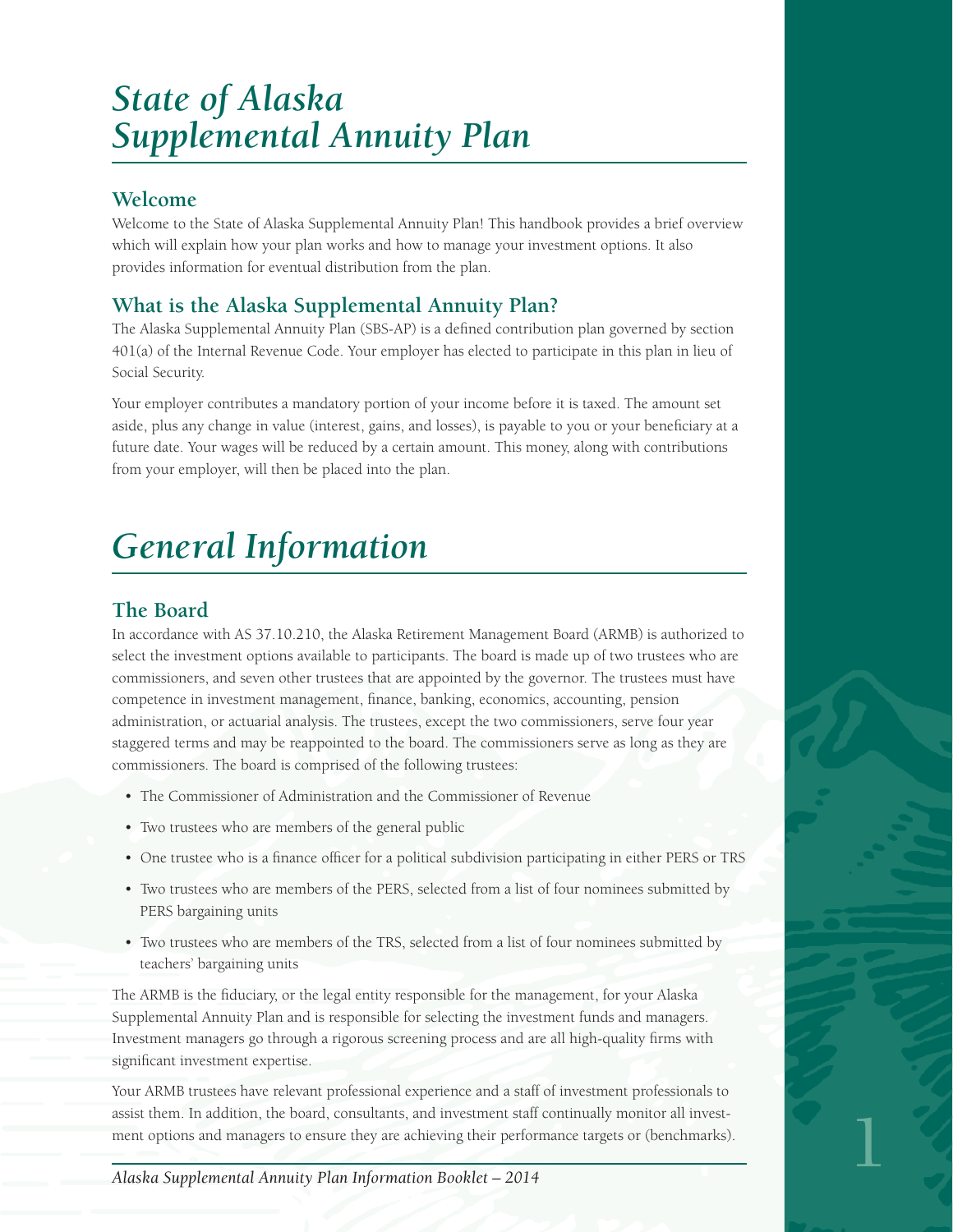# **The Plan Administrator**

The Alaska Supplemental Annuity Plan is administered by the Division of Retirement and Benefits. The plan administrator is the director of the Division. The plan administrator is responsible for interpretation of the Internal Revenue Code governing this plan. The plan administrator has sole discretion, authority, and responsibility to interpret the plan document and to determine the options available to the participants and beneficiaries. A decision of the plan administrator is binding.

Decisions of the plan administrator can be appealed to the Office of Administrative Hearings (OAH) where an administrative law judge is assigned to hear the appeal. Final decisions by the administrative law judge can be appealed to the Alaska Superior Court.

## **Empower Retirement Services**

2

The State of Alaska has contracted with Empower Retirement Services to provide recordkeeping, financial advice and financial education services for the Alaska Supplemental Annuity Plan. Empower does not provide any investment options in the plan and receives no commissions based on their recommendations. Empower is responsible for:

- Maintaining the participant's individual accounts and providing account statements at the end of each quarter.
- **Providing financial education to Alaska Supplemental Annuity Plan participants.** Participants can receive information on the investment options and discuss investment concepts and retirement planning considerations with Empower representatives based in Anchorage. Empower representatives travel to different areas of the state providing informational seminars and one-on-one counseling. Educational seminars are also available on the Empower web site at www.akdrb.com.
- Providing investment advice. Investment advice is provided by a wholly owned subsidiary of Empower Retirement Services, Advised Assets Group (AAG). Through AAG you are offered access to three different levels of investment advisory tools and services called Reality InvestingSM.
- Providing 24 hour per day, 7 days per week access to information and financial education. Service is provided through the Empower Web site at www.akdrb.com or by telephone through KeyTalk. Empower offers KeyTalk as a toll-free, touch-tone telephone service that allows you to access your account seven days a week, 24 hours a day (except between 10:00 p.m. Saturday and 10:00 a.m. Sunday, Alaska time.)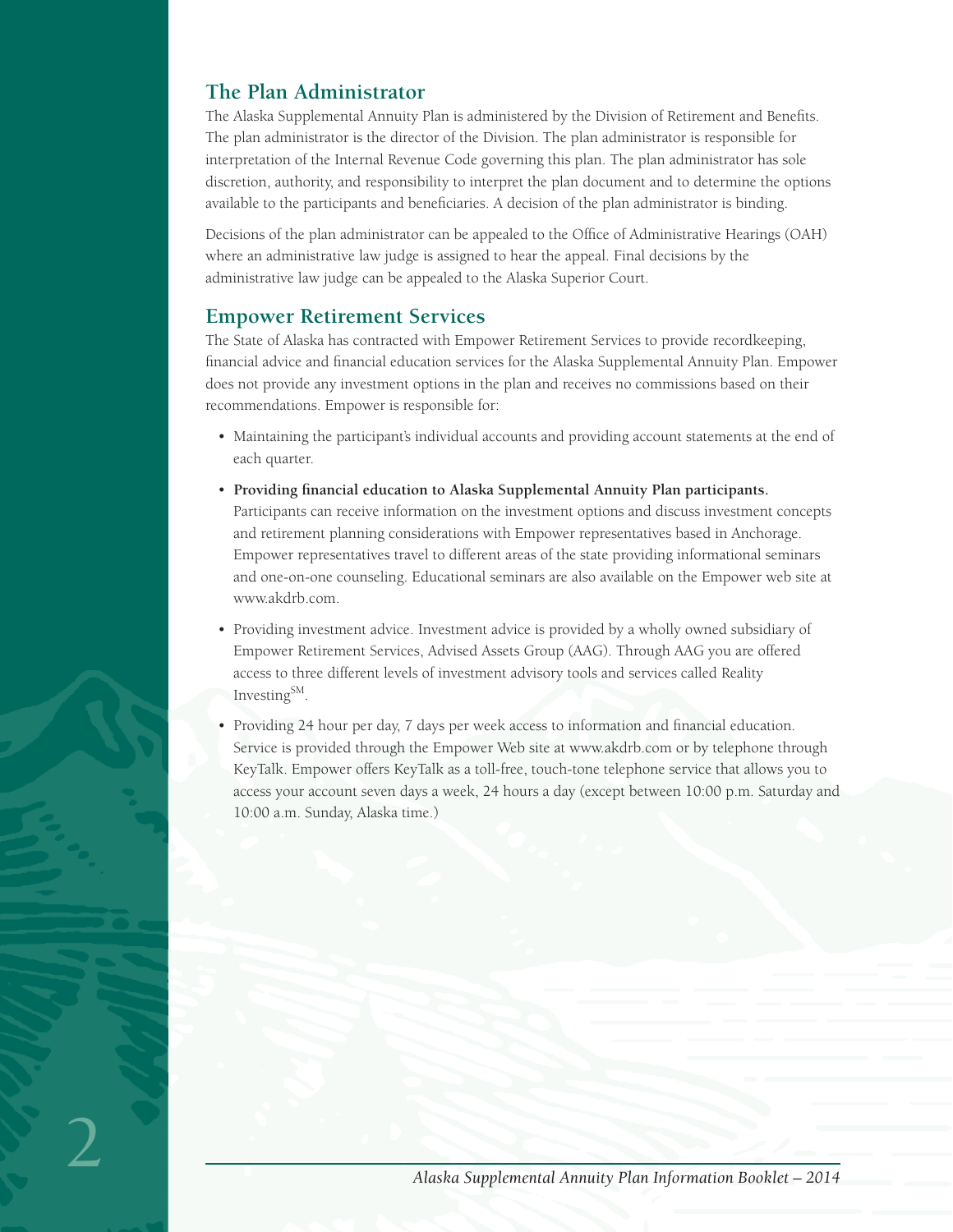# *Introduction*

# **Who is eligible to be in the plan?**

Employees of the State of Alaska and 20 political subdivisions that have elected to be in the plan. If you work for an eligible employer, your employment status will determine whether you are required to contribute to this plan.

# **How are contributions to the plan determined?**

Your SBS-AP account is credited with a gross contribution that consists of a reduction to your wages of 6.13% and a matching employer contribution of 6.13%. The total contribution is 12.26% of your payroll up to the current social security maximum wage base. This wage base changes yearly. Your personnel department or plan representative can tell you the current wage base in effect.

You cannot elect to contribute any wages above the 6.13% mandatory contribution amount.

# **Can I rollover funds into my SBS-AP?**

For existing SBS-AP participants who have an account balance, direct rollovers are allowed into the SBS-AP from other qualified retirement plans. Qualified plans eligible for direct rollover into the SBS-AP include non-ROTH Individual Retirement Accounts as well as qualified 401(a), 403(b) plans as well as governmental 457(b) plans. Money transferred into the SBS-AP must be 100% pre-tax funds.

# *Managing Your Plan*

Each payroll, your mandatory contribution will be deducted from your check and contributed to the Plan along with the matching employer contributions.

## **Choosing Investment Funds**

The SBS-AP is a participant-directed plan. This means that you can choose from the investment options offered by the plan. You'll need to decide how to invest your contributions so your money will have the potential to grow as much as possible while keeping pace with inflation.

You choose the type of investment options you wish to participate in. Information regarding the investment objectives, fund management and risk level for each investment option are found on the Empower website at ww.akdrb.com under SBS Supplemental Annuity Plan. You may also review how the investment options have performed historically by accessing the information online. You have the choice of managing your investment account on your own by using the investment tools provided by the Plan, electing to receive financial advice offered by the plan, or by working with a private financial planner.

### **Fund Management**

Fund management is based on the goals and objectives set for each fund option by the Alaska Retirement Management Board (ARMB). The fund options range from low, medium to high risk to meet participant objectives and risk tolerance. Fund managers work to meet the goals set out by the ARMB.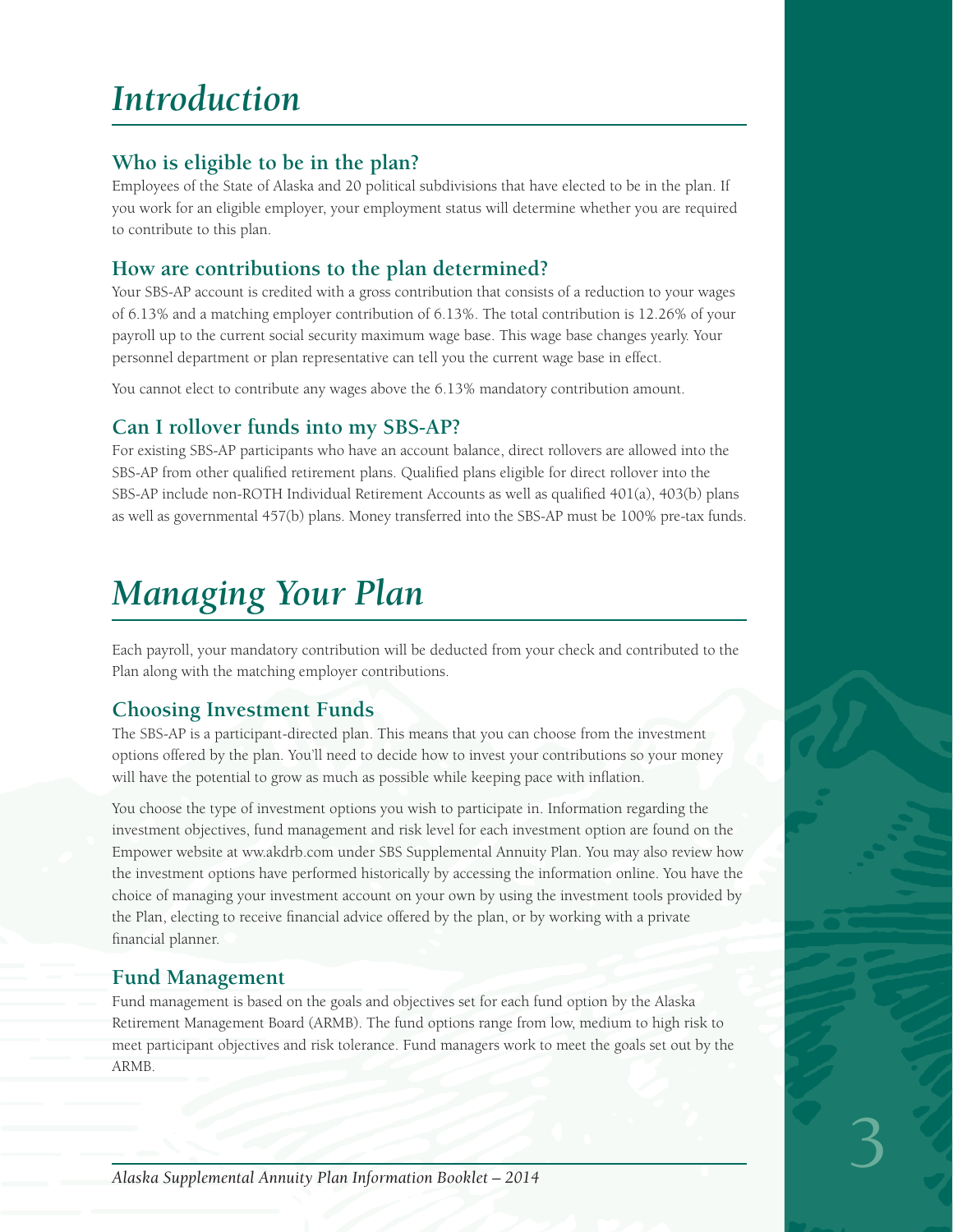All investment options in the plan are variable options. They are affected by a combination of dividends, interest, and realized and unrealized gains and losses. Therefore, the rate of return you receive may increase or decrease as the market fluctuates. Investment returns are not guaranteed by the plan or the State of Alaska. Negative returns can result depending on market conditions.

For more detailed information related to specific funds, please refer to current Fund Overview Sheets. Fund Overview Sheets can be obtained through a client service representative at Empower at 1-800- 232-0859, or on the Empower website, at www.akdrb.com.

### **How Do I Get Investment Advice From the Plan?**

As a participant in the Alaska Supplemental Annuity Plan you have access to three levels of investment advisory services called Reality Investing. Reality Investing is offered by Advised Assets Group (AAG), a wholly owned subsidiary of Empower Retirement Services, the plan record keeper. None of the investment options offered by the plan are owned, managed or sold by either AAG or GWRS. These companies provide independent record keeping and advice services and receive no compensation, other than the fees you may pay for the advice option you choose, for their recommendations.

Reality Investing offers you the ability to select a retirement planning strategy based on your comfort level with investing.

### **Managed Account Service (Do-It-For-Me):**

Managed Account Service is geared toward participants who wish to have a qualified financial expert select among the available investment options and manage their retirement account for them. Managed Account participants may include other investment and savings information they may have from outside of the plan to assist in portfolio development. AAG uses this information to produce an investment strategy for your Plan contributions but cannot provide any advice regarding any assets you have outside of the Plan.

Participants receive a personalized investment portfolio that reflects the selected plan investment options, retirement time frame, different stages of your life and overall financial picture. Participants also receive progress reports and have an opportunity to update their financial information for more accurate portfolio development.

If you want to leave investing to the professionals, this service is for you. You supply the information about your goals and finances, and AAG will manage your account for you by making adjustments and transactions as required by the goals you have established. This service has an annual fee of 0.50% of your account balance.

### **Advice (Help-Me-Do-It):**

If you prefer a hands-on approach to managing your account this service provides you recommendations that are personalized based on your own financial information. You receive a model portfolio which you can elect to implement, savings rate advice and income and wealth projections. You are responsible for seeking the advice and making adjustments to your investment account; adjustments are not automatic. This service has a fee of \$25.00 per year for unlimited advice access.

### **Guidance (Do-It-Myself):**

4

For those who understand how the market works and prefer to invest on their own, investment information is available to help you make well-educated investment decisions. This service is free.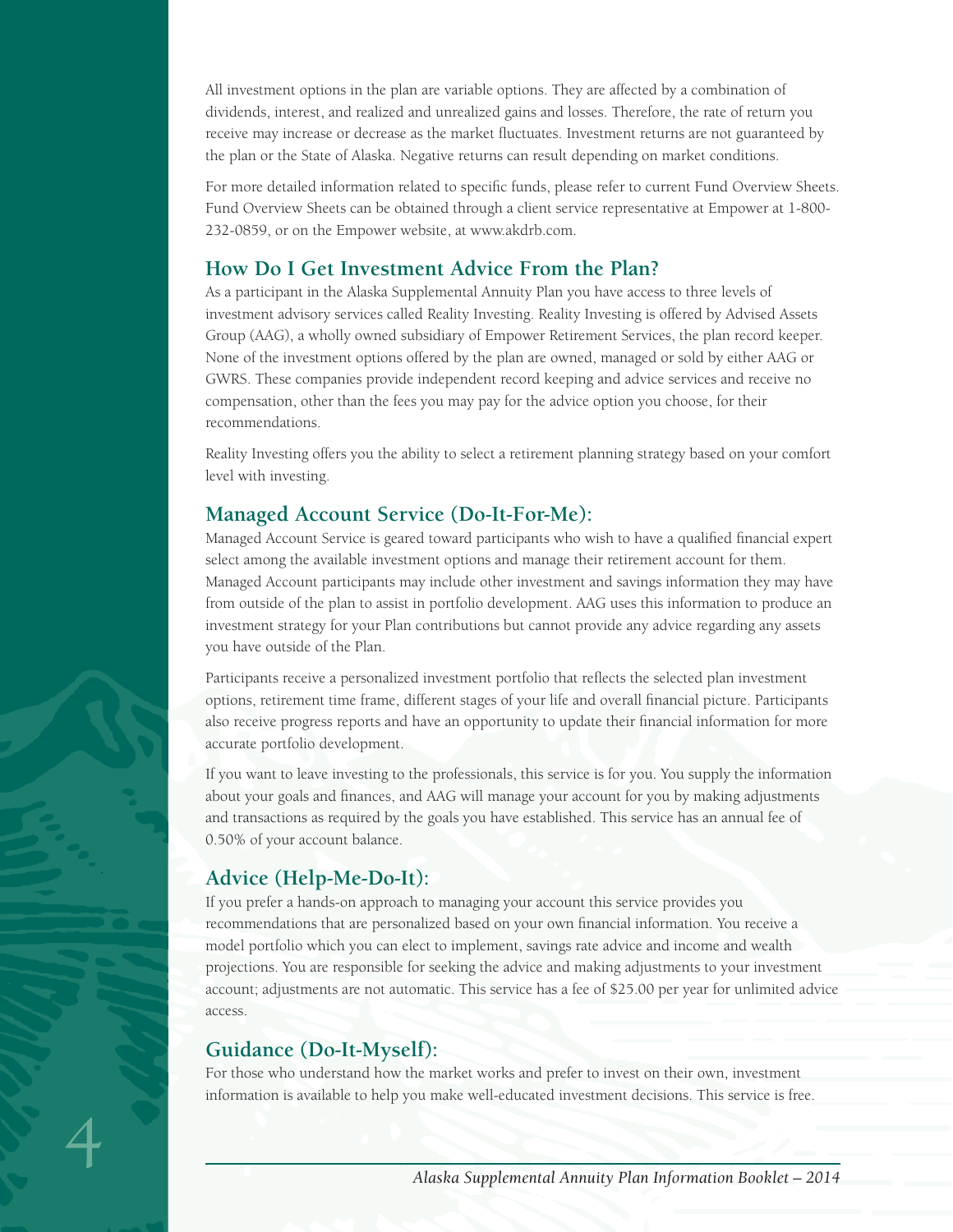# *Accessing Your Account*

You can access your account information by telephone or online using the Internet.

# **Telephone Access Using KeyTalk®**

KeyTalk® is a tollfree touchtone service that allows you access 7 days a week, 24 hours a day (except between 10 p.m. Saturday and 10 a.m. Sunday, Alaska time) to:

- Obtain your current account balance
- Obtain daily fund values
- Transfer funds from one investment option to another without submitting forms.
- Change allocations of future deposits without submitting forms.

To access KeyTalk®, call 800.232.0859. You will need a Personal Identification Number (PIN). This number is assigned to you when your account is first set up. After accessing KeyTalk® for the first time, you can customize your PIN to a number that is easy for you to remember by choosing the appropriate option from the KeyTalk® menu.

If you don't have access to a touchtone phone and want to make changes or obtain any of the information listed above, call the KeyTalk® number above and press "0". You will be transferred to a Client Service Representative. Client Service Representatives are available to assist you Monday – Friday, 5 a.m. to 5:30 p.m., Alaska time.

If you don't remember your PIN or cannot locate you PIN, please contact a Client Service Representative.

#### **Internet Access**

You can also use the Internet to conduct the same transactions and access your account information as you can do through KeyTalk®. You can do this by going to your account at www.akdrb.com. You will need your Empower issued personal identification number (PIN) to access your account

# *Making Investment Transactions*

If you choose to manage your own account, you may transfer all or a portion of your existing account balance among investment options on a daily basis, subject to the completion of prior transfers. There is no charge for transferring funds.

Transfers and reallocations between investment options may occur daily. Amounts transferred must be in whole percentages only, example; 33%, not 33.33%, or an amount in dollars and cents (e.g. \$12,345.67).

When transferring funds between investment options, the timing of the transfer is determined by two things:

### **Received Date**

• Transfer requests, either made through KeyTalk® or the Internet, received by GreatWest at or before 12:00 noon, Alaska time (or the market close, Alaska time, if earlier) of a business day are considered to be received on that day.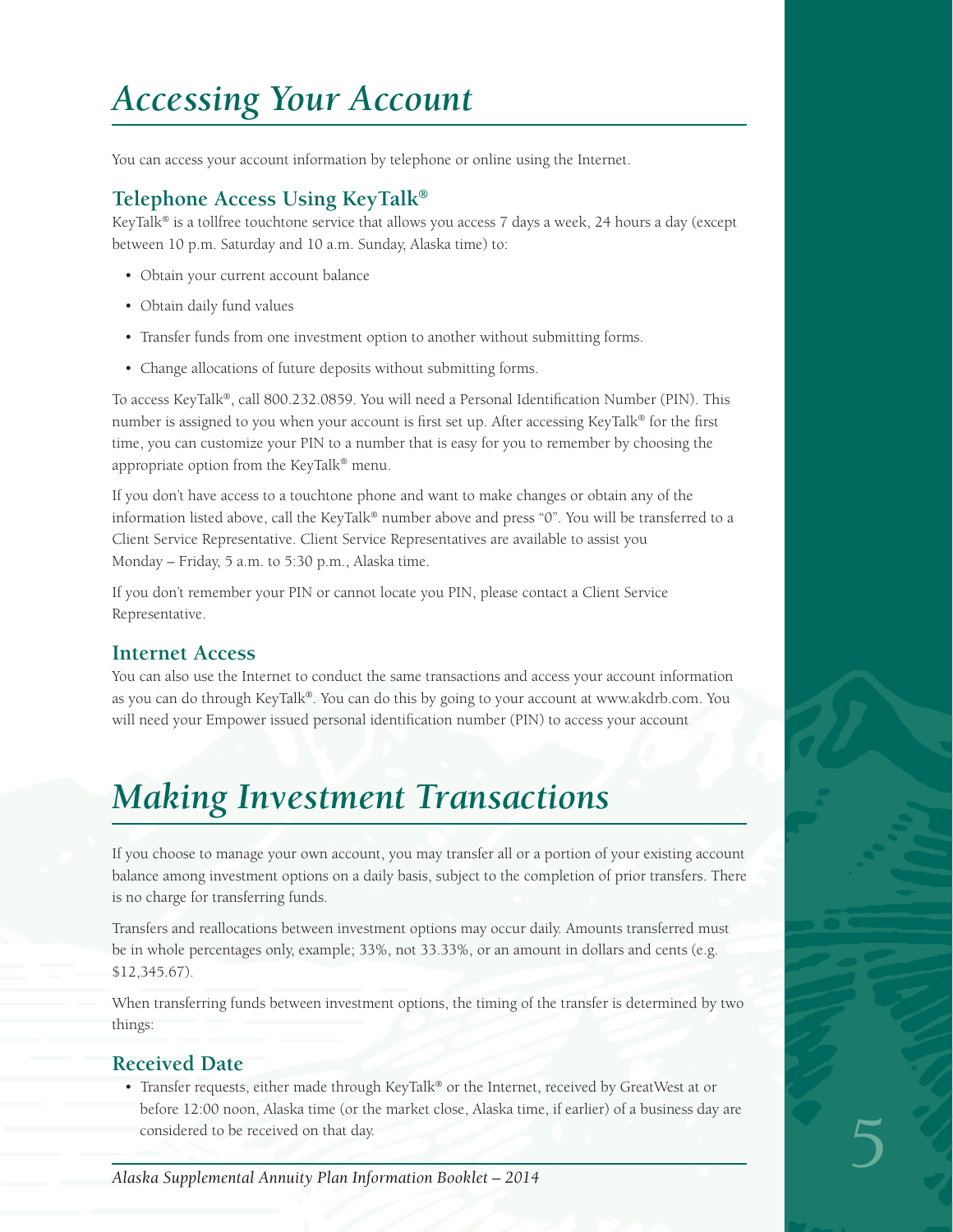• Transfer requests received after 12:00 noon, Alaska time or requests received on a non-business day are considered to be received the following business day.

If you make your transfers on-line, you will be prompted to print your confirmation that includes your reference number after the transaction has finished. This is your only confirmation of your transaction.

You can look at "Completed Transfers" for fund transfers or "Allocation" for future contributions anytime after the next day to verify that the transaction was successful. The web history also contains the same information as the previous written confirmation.

If you are unable to print a confirmation and would like to obtain one, please call a Empower Client Service Representative at 800.701.8255 or 800.232.0859.

#### **Transaction Settlement Time**

There are two major types of changes you can make to your account through KeyTalk®:

- 1. Transferring your existing assets among funds, and
- 2. Changing how your future contributions are allocated.

Please make sure you have selected the transaction that accomplishes the changes you would like to make.

When you place a transfer on a business day at or before 12:00 noon, Alaska Time, you will receive that day's closing "sell" price per unit (TransferOUT \$s) and that day's closing "purchase" price per unit (TransferIN \$s). This applies whether you place the transfer through KeyTalk®, a Empower Client Service Representative, or the Empower web site. Your transfer must be completed at or before 12:00 noon, Alaska Time.

The transfer confirmation must take place at or before 12:00 noon. Transfers that are started at or before 12:00 noon Alaska time, but are NOT completed at or before 12:00 noon Alaska time, will be processed the NEXT business day.

It can take up to five minutes, or more, to complete a transfer. You should not try to time your transfer just before the deadline hoping that it will finish in a minute or two. Phone delays, Internet delays, and heavy volume can interfere with completing a transfer. PLEASE take possible delays into account.

You may reallocate your new contributions to different investment options daily, but only the last one received prior to deposit of contributions will be used.

#### **Important Note**

6

If you call KeyTalk® to make changes to your account, please stay on the line until you hear your confirmation number. Write this number down and keep it on file for future reference. If you hang up before you hear your confirmation number, your transaction request may or may not (due to phone transmissions or computer delays) have been recorded for processing. Also, you will receive a written confirmation of your transaction in the mail. It is important for you to review this document for accuracy as soon as you receive it.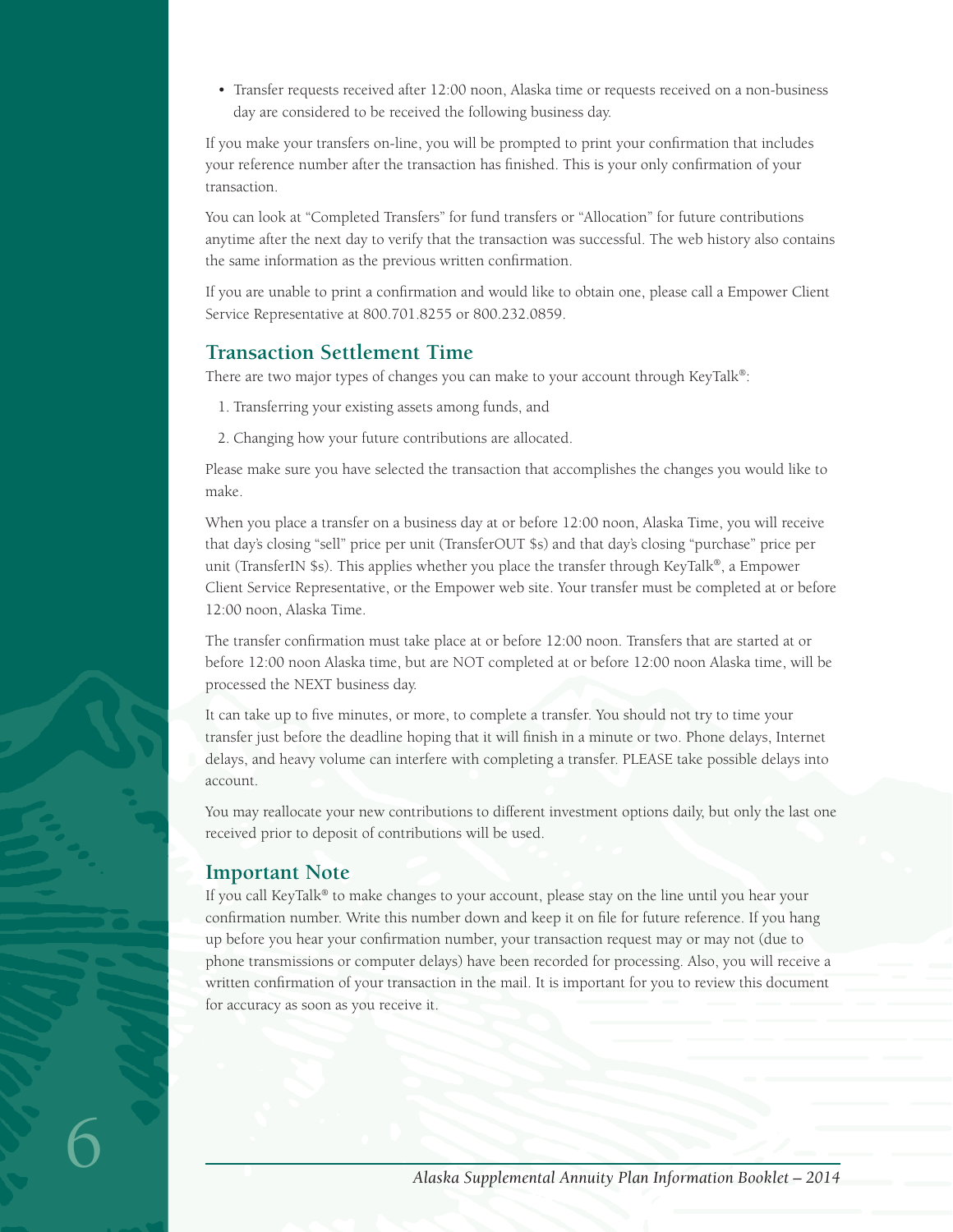# *Administrative Expenses and Fees*

Administrative fees cover the cost of plan administration, record keeping, production and mailing of statements, newsletters and educational material, legal costs, accounting, financial reporting, and all other costs related directly and indirectly to plan operations.

Expenses are charged to your account in order to cover the cost of administration of the plan.

There is an annual record keeping and administrative fee of .11% plus \$35 for actively contributing participants; \$25 for noncontributing members. The .11% administrative fee is assessed monthly at .009% (.11/12). This will be assessed to your individual account against all investment options. The fee is calculated on the prior month's ending balance and is assessed in the first week of the month. For example:

- The fees calculated on your March 31st account balance will be assessed in April.
- The fees calculated on your April 30th account balance will be assessed in May.
- The fees calculated on your May 31st account balance will be assessed in June.

The March, April, and May fees will be reflected on your June 30th statement.

The \$35 annual fee for actively contributing participants; \$25 for noncontributing members, will be assessed after the first payroll contribution has been processed each new calendar year. The charges are applied proportionately against all investment options in both the employee and employer accounts.

There are no front-end loads for investment. This means that there is no commission or sales charge applied at the time of the initial purchase.

In addition to the annual record keeping and administrative fee, some funds have annual investment expenses which vary depending upon the fund you choose. The returns are net of these costs. This means that the balance is the amount remaining after certain adjustments have been made for deductions or expenses.

There are no withdrawal fees for any benefits paid from this plan. All funds are subject to Federal Income Tax and any applicable state tax as they are paid out and federal tax penalties if they apply. Alaska Supplemental Annuity Plan monies can be transferred to another 401 (a), 401 (k), 403(b), or Governmental 457(b) Plan, a traditional IRA or to a Roth IRA.

The investment management fees associated with each option is available on the Investment Performance sheets.

Investment management fees are calculated daily and deducted from investment returns during the calculation of the "unit value." A "unit value" is the value of each unit you own in the fund. The number of units purchased by your contribution depends on the unit value at the time your contribution was made. After that the unit value fluctuates depending upon the value of the underlying securities in the fund portfolio. Funds are valued daily. To calculate the unit value, dividend distributions are added and investment fees are deducted from the net asset value of all underlying securities. The value of your investment on any given day is determined by multiplying the number of units you own by the unit value on that particular day.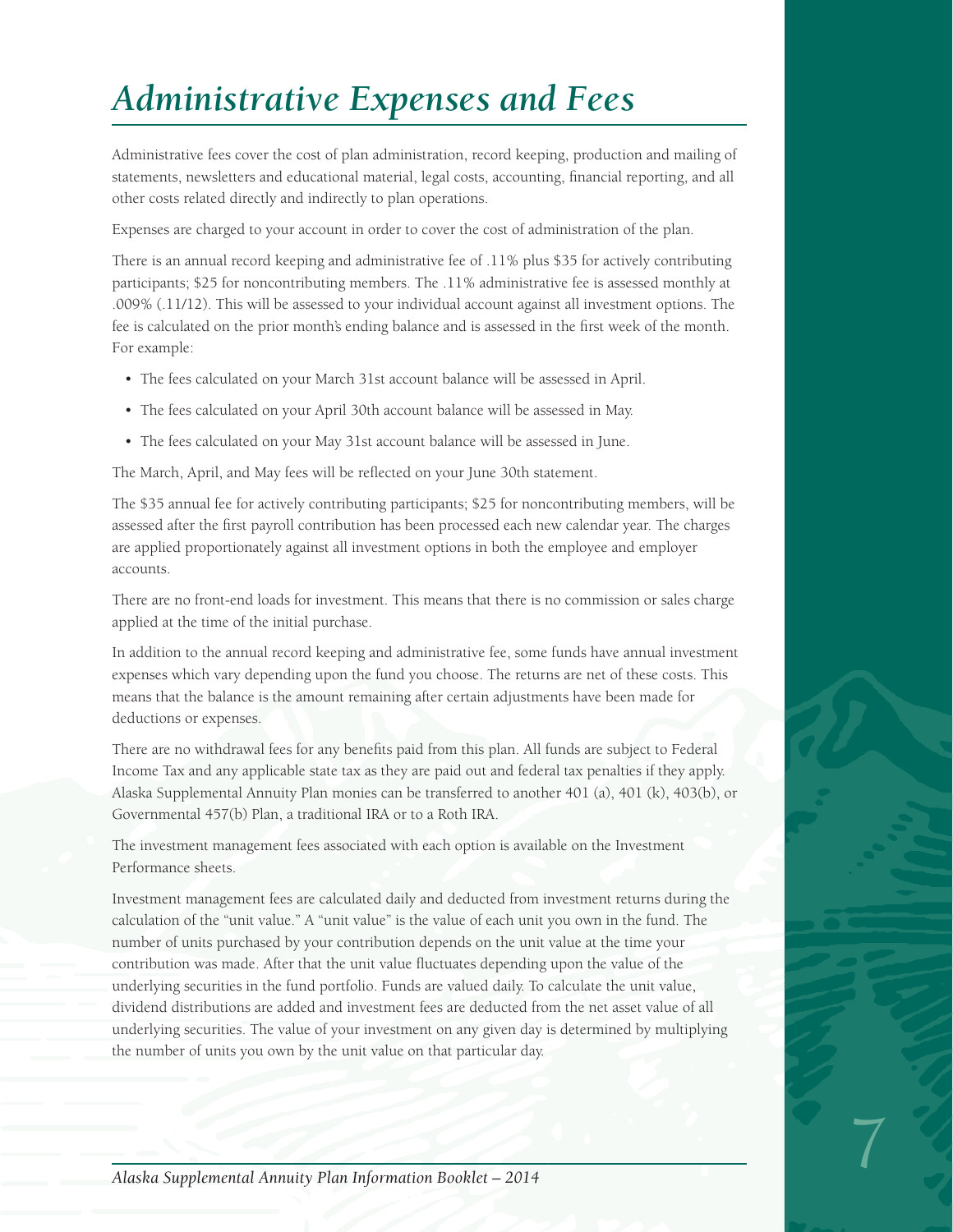*Alaska Supplemental Annuity Plan Information Booklet – 2014*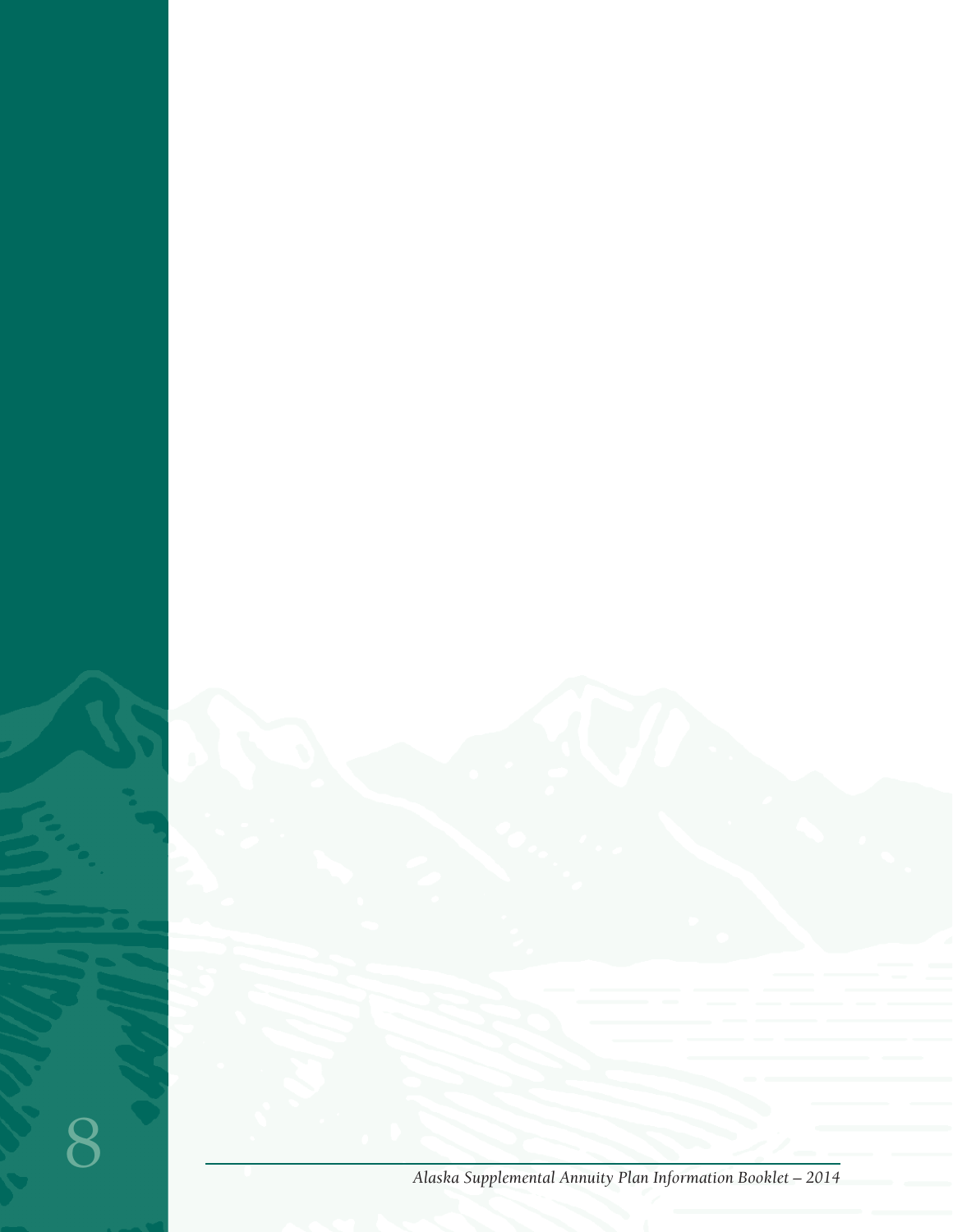# *Rights of Spouses and Beneficiaries*

# **Your Beneficiary Designation is IMPORTANT!**

In the event of your death, your account will be paid based on your most recent valid beneficiary designation on file. Empower Retirement Services maintains your beneficiary designations for the Plan. Should you have any previous beneficiary designations on file with the Plan Administrator prior to 2009, they will remain in effect. You should update your beneficiaries with Empower by logging on to your account at www.akdrb.com or if you wish to submit a written request, either contact Empower at 800.232.0859 to request a form or download the form from the Division of Retirement and Benefits web site. Any changes submitted to Empower will replace any prior designations you may have submitted to the Plan.

Your beneficiary designation will appear on your quarterly statements and in your online account.

Your beneficiary designation overrides your will. You may want to consult a financial advisor to help you sort out your estate-tax issues, as well as legal, tax and account-distribution issues facing your beneficiaries.

# **Death Benefits**

If you die prior to receiving benefits, your beneficiary will receive the value of your account. A non-spouse beneficiary may elect a lump sum, partial lump sum, a five year annuity if started by December 31st of the year the participant died, or a lifetime annuity if started by December 31st of the year after the participant died, or they may defer the pay out of the benefits to a future date. This is subject to certain limitations stated in the Plan. If your beneficiary is not your surviving spouse, then your account must be paid in full within 5 years after your death unless the non-spouse beneficiary chooses a single life annuity pay out.

## **Spouse Beneficiary**

If your beneficiary is your spouse they can defer payment by not submitting a Distribution/Direct Rollover Request form. Distribution must begin to occur no later than December 31 of the year in which you would have turned age 70½ . Spouse beneficiaries may elect any of the available forms of payment, including a joint and survivor annuity.

If you are a surviving spouse or an alternate payee, you may choose to have a payment that can be rolled over, as described above, paid in a direct rollover to an IRA or to an eligible employer plan or paid to you. If you have the payment paid to you, you can keep it or roll it over yourself to an IRA or to an eligible employer plan. You have the same choices as the participant.

# **Non-Spouse Beneficiary**

If your beneficiary is a non-spouse beneficiary, they must receive payment by December 31 of the calendar year containing the 5th anniversary of your death. Non-spouse beneficiaries will have 20% of their payment withheld for Federal taxes. To elect a different tax withholding amount they must select a lifetime disbursement option and complete a W-4P. Non-spouse beneficiaries may avoid the 20% tax by choosing to roll their payment into an "Inherited" IRA. Any required State tax withholding will also be taken from the payment.

Additionally, a non-spouse beneficiary can elect that the account be paid as direct rollover to a traditional IRA, which will be treated as an inherited IRA subject to the minimum distribution rules that apply to beneficiaries. Beginning January 1, 2008, you may choose a direct rollover to an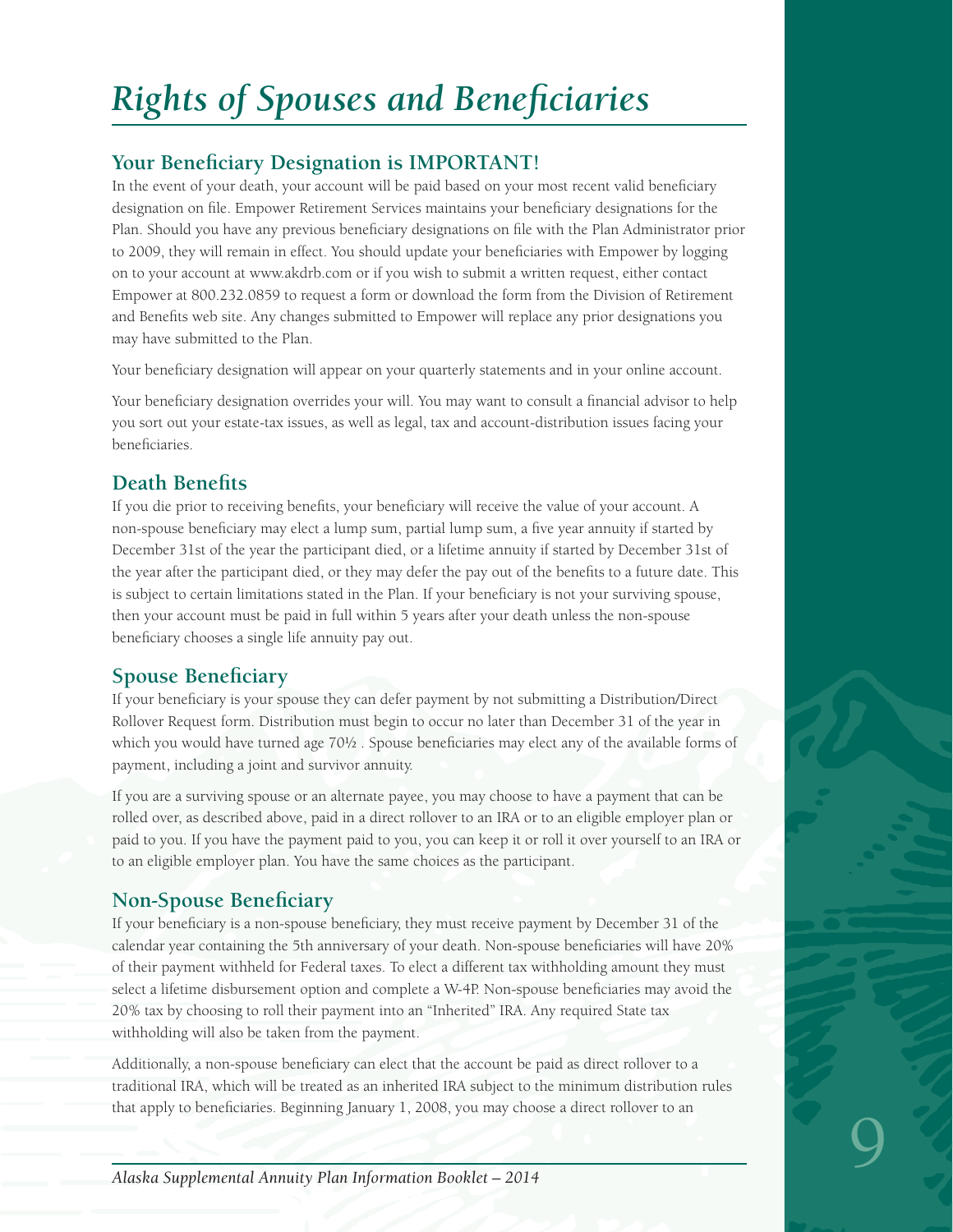inherited Roth IRA. You cannot choose a direct rollover to an eligible employer plan, and you cannot roll over the payment yourself. (See "Leaving Benefits to Minor Children" below.)

If your beneficiary chooses to have the distribution PAID DIRECTLY to them, the mandatory withholding rules apply.

### **Married but Electing Non-Spouse Beneficiary**

All married participants who name someone other than their spouse as the primary beneficiary for more than 50% are also required to complete the Spousal Consent section on the form.

#### **Affects of Divorce**

Except as required by a qualified domestic relations order, the cancellation of a spousal beneficiary will occur at the time of the participant's divorce or annulment from the designated spouse unless the participant specifically reaffirms the former spouse as a beneficiary by submitting a new beneficiary designation form to Empower after the date of the divorce or annulment.

#### **Naming Multiple Beneficiaries**

If you name more than one beneficiary in the primary or contingent beneficiary category, the surviving beneficiaries in that category will share equally unless otherwise indicated. You can change the designated beneficiary by submitting a new beneficiary designation form at any time. If any information is missing, additional information may be required prior to recording the beneficiary designation. If your primary and contingent beneficiaries die before you do or you do not name a beneficiary, the amounts will be paid based on the terms of the Plan Document or appropriate state law.

In general, the rules briefly described above that apply to payments to participants also apply to payments to surviving spouses of participants and to spouses or former spouses who are "alternate payees." Note that although state law recognizes same-sex domestic partners, a spouse for federal tax law purposes must be a person of the opposite sex to whom you are married. You are an alternate payee if your interest in the Plan results from a "qualified domestic relations order," an order issued by a court, usually in connection with a divorce or legal separation.

#### **No Beneficiary Designation on File**

If no valid beneficiary designations exist, your account will be paid based on the Plans default provisions below:

- 1. Payments shall be made first to the surviving spouse, if the spouse survives the participant for 30 days;
- 2. If there is no surviving spouse, payments shall be made in equal parts to the surviving children, including adopted children, who survive the participant for 30 days;
- 3. If there are no surviving children, payments shall be made in equal parts to the surviving parents who survive the participant for 30 days; or
- 4. If there are no surviving parents, payments shall be made to the participant's estate.

### **Leaving Benefits to Minor Children**

10

Payments that exceed \$5,000 cannot be paid to a minor child who is the designated beneficiary. If the payment to a minor child exceeds \$5,000, the guardian of the minor child must submit proof of a conservatorship to the Division and payment will be made to the conservatorship. If the benefit is less than \$5,000 payment will be made to the guardian on behalf of the minor child.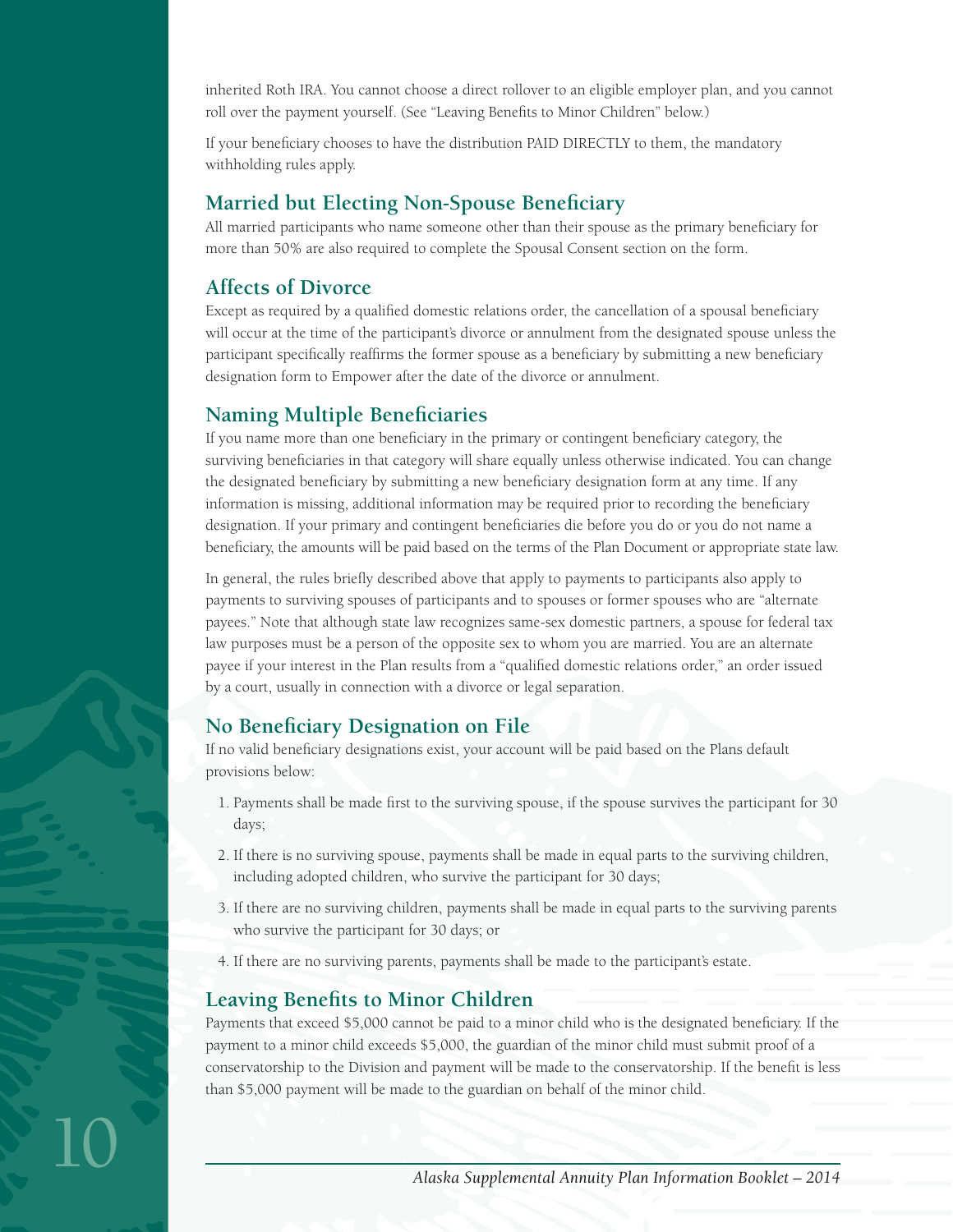Beneficiary payments cannot be paid out directly to a minor child under the age of 18 years. One of the most common questions is how best to leave an IRA to minor children if the parents die prematurely. You may want the money to be invested and administered by an adult fiduciary and used for the children's benefit until the child(ren) reach a suitable age to take responsibility.

You may want to consult with an attorney or financial planner on your estate planning.

### **Estates/Trusts**

When an estate or a trust is named as a beneficiary, we must have a copy of the court document naming the personal representative of the estate or trustee of the trust. The affidavit of trust or a copy of the first and last pages of the trust must be on file in our office with the beneficiary form naming the trust as the beneficiary. If the estate is a default beneficiary, the personal representative papers can be sent in at the time of death.

# *Distribution From the Plan*

## **Account Withdrawals**

Funds may be withdrawn at any age in the event of:

- Separation from service (includes retirement)
- Death

You are not eligible to begin taking payment from the plan until you terminate state or participating political subdivision employment. In the event of your death, funds will be available to your beneficiary. Your money remains invested until your account balance is zero.

Withdrawals are made directly to you or your beneficiary or to another qualified plan on your behalf at your direction. There are only three recognized exceptions that would allow your account to be paid directly to another person or agency other than yourself. They are:

- An IRS Lien for unpaid taxes
- A Qualified Domestic Relations Order (QDRO) issued by a court of law
- An Order to Withhold and Deliver Property issued by the Child Support Services Division (CSSD)

QDROs must be approved and accepted by the plan before your account can be paid to your ex spouse—the alternate payee. You must arrange with the court to have a certified copy of the court order sent to us. The courts do not automatically send these documents. Payments to an alternate payee under a QDRO may begin after the QDRO has been accepted by the plan and all required payment forms have been submitted. The plan must honor a properly executed IRS Lien, QDRO, or CSED Order. If you believe the issuing agency has incorrectly applied an order to your account, you must get the IRS, CSED, or the courts to issue a corrected order. There are no provisions for early withdrawal—hardship or otherwise—that apply to an IRS lien or CSED order. Payments under an IRS lien or CSED order cannot begin until you are eligible to receive payment.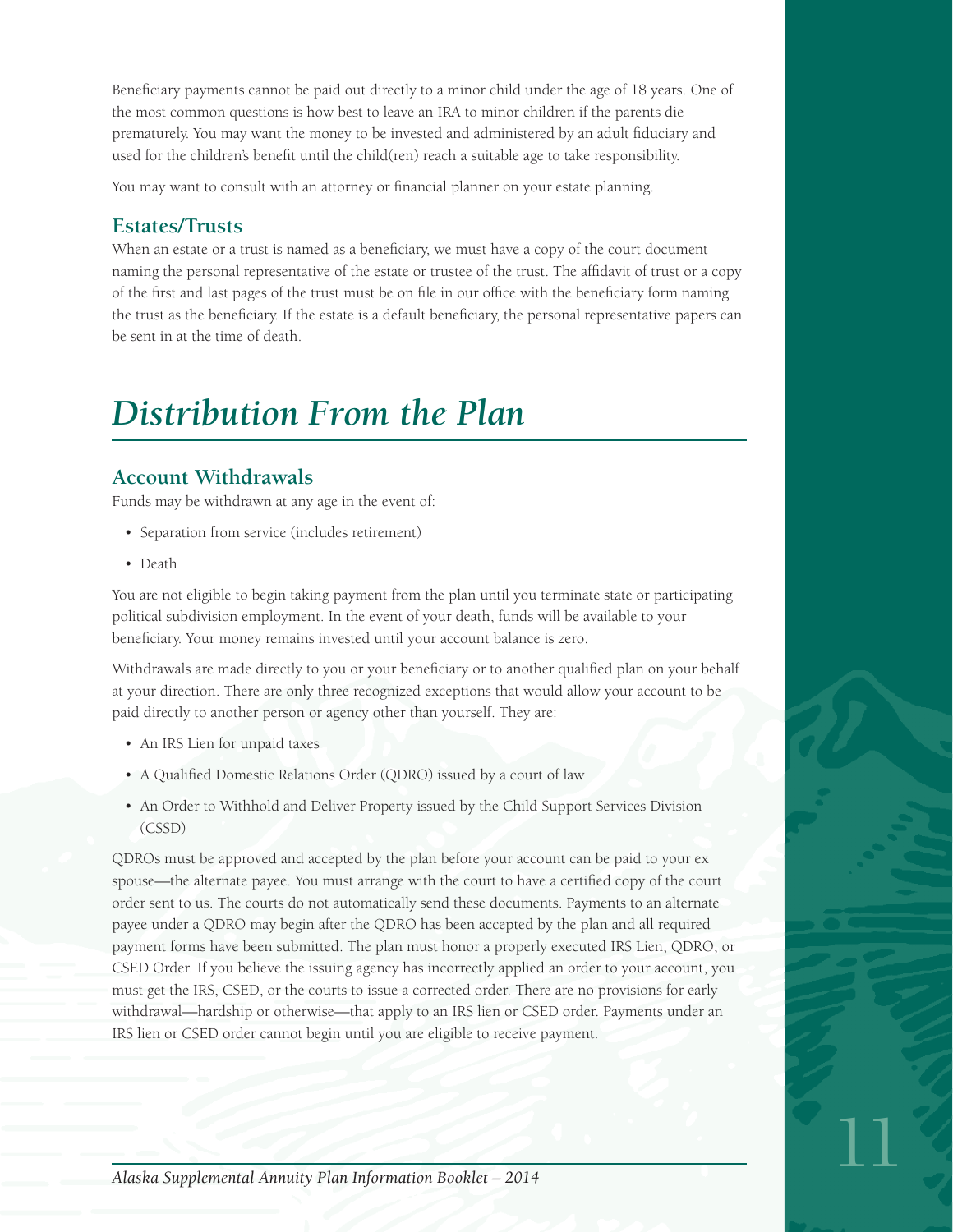# **Things to Consider**

When you terminate employment and have an opportunity to withdraw your funds, please consider the following:

- SBS-AP funds are taxable income as you receive them. You may want to choose a method of payment that spreads your account balance across tax years.
- Consider your future needs before cashing out your SBS-AP nest egg, particularly your future retirement years. Experts say most people will live on retirement benefits longer than they worked to earn them. Using SBS-AP as part of your future retirement income will reduce your risk of outliving your money.
- Alaska Supplemental Annuity Plan and management fees are very low compared to the private sector. If you are planning on reinvesting your money, be sure to compare the fees for the services you will receive from a private provider versus the fees you pay for investment advice from the plan if you leave your money in the plan.

# **Withdrawal Options**

The actual dollar amount you will receive depends on such factors as the amount of your contributions, how your investments performed, the payment option you select and your life expectancy.

When you terminate, your account value may be applied to the payment option(s) you choose.

These options include:

#### **Lump Sum**

A single payment of your account balance, or partial distribution of a portion of it. (See "Direct Transfer/Rollover" below.)

#### **Five-Year Period Certain Annuity**

Equal monthly payments for five years (60 months). If you die before receiving all 60 payments, your beneficiary will receive the remaining benefit payments.

#### **Ten-Year Period Certain Annuity**

Similar to the five-year period certain but for ten years (120 months).

#### **Fifteen-Year Period Certain Annuity**

Similar to the five-year period certain but for fifteen years (180 months).

#### **Single Life Annuity**

Monthly payments for your lifetime. No payments are made to your beneficiary after your death.

#### **Single Life Annuity with Ten-Year Period Certain**

Monthly payments for the rest of your life. If you die before 120 payments have been made, your beneficiary will receive the remaining benefit payments.

#### **Single Life Annuity with Fifteen-Year Period Certain**

Monthly payments for the rest of your life. If you die before 180 payments have been made, your beneficiary will receive the remaining benefit payments.

#### **50% Joint and Survivor Annuity**

Monthly payments for your lifetime. After your death, your survivor will receive one-half of the monthly amount you were receiving for his/her lifetime. Your survivor does not have to be your spouse.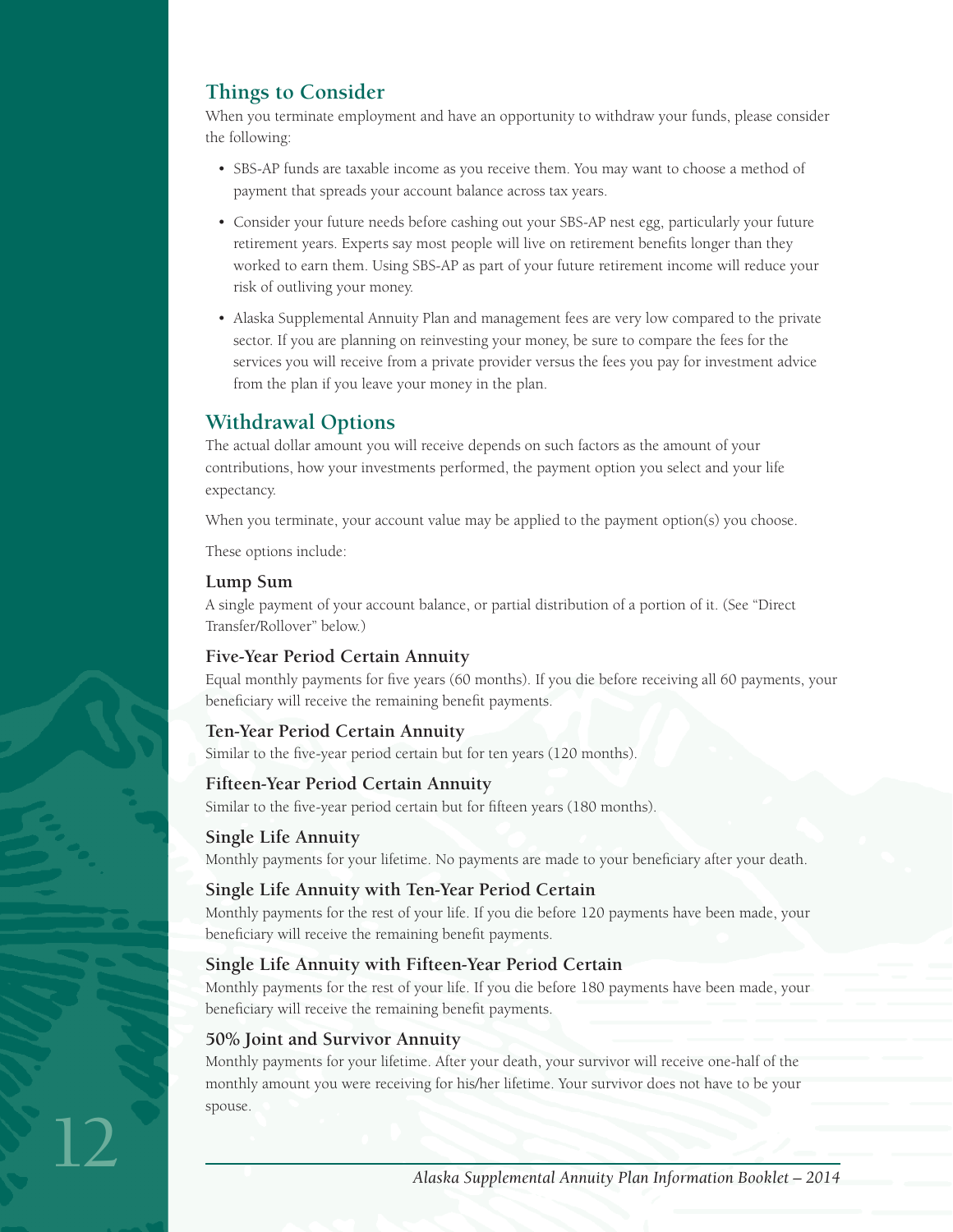#### **100% Joint and Survivor Annuity**

Similar to the 50% Joint and Survivor but, after your death, your survivor would receive the same benefit amount you were receiving for his/her lifetime. Your survivor does not have to be your spouse.

#### **Periodic Payment**

A payout method that allows you to be paid by either selecting a specific dollar amount or the number of years over which your account will be paid to you, or by selecting IRC Minimum Distribution payments (you may choose the frequency of your payments as (monthly, quarterly, semiannually or annually).

You can make changes to the payment frequency or amount, or stop it.

## **Direct Transfer/Rollover**

Direct transfers to Roth IRAs will be taxed in the year of the transfer; however, there will be no income tax withholding taken from the payment. If you are age 70-1/2 or greater at the time of payment, a portion of the payment will have to be paid directly to you in order to satisfy Internal Revenue Service minimum distribution requirements.

## **How to Elect a Form of Payment**

Payments are authorized 60 days after termination of employment (for any reason). You should allow for a minimum of five business days after payment is authorized before you will receive your distribution.

To begin receiving payment you must meet the requirements stated above. Next, you must submit the Distribution/Direct Rollover Request form to Empower for payment. You should complete all sections of the form that apply to you. Each section serves a specific purpose and helps to determine if all requirements for payment have been met. Payments will not be issued without receipt of the required payment form.

The date of payment depends on when the Distribution/Direct Rollover Request form is received, and your termination date. Assuming the 60 day waiting period has been met, payment can be made within five business days of receipt of the completed form by Empower.

If you have been involved in a divorce, dissolution, or legal separation, you must submit proof of these circumstances before you can receive payment of your account. You must provide a courtcertified copy of the appropriate divorce, dissolution, or QDRO. Because of the very detailed and specialized nature of this type of situation, you should contact the Division of Retirement and Benefits at the earliest possible time so that you know what specific information we need.

You should be aware that making any false or fraudulent statement for the purpose of obtaining benefits or to avoid making payments due to others is a criminal offense punishable by law.

Depending on the payout option you select, you may be required to provide proof of birth date for yourself as well as your designated survivor. A birth certificate or a driver's license is considered acceptable forms of proof of birth date.

If you are terminated from employment and not subject to the IRS Required Minimum Distribution rule and do not desire to be paid currently, you do not need to submit a Distribution/Direct Rollover Request form until the time you wish to be paid or reach the required distribution age.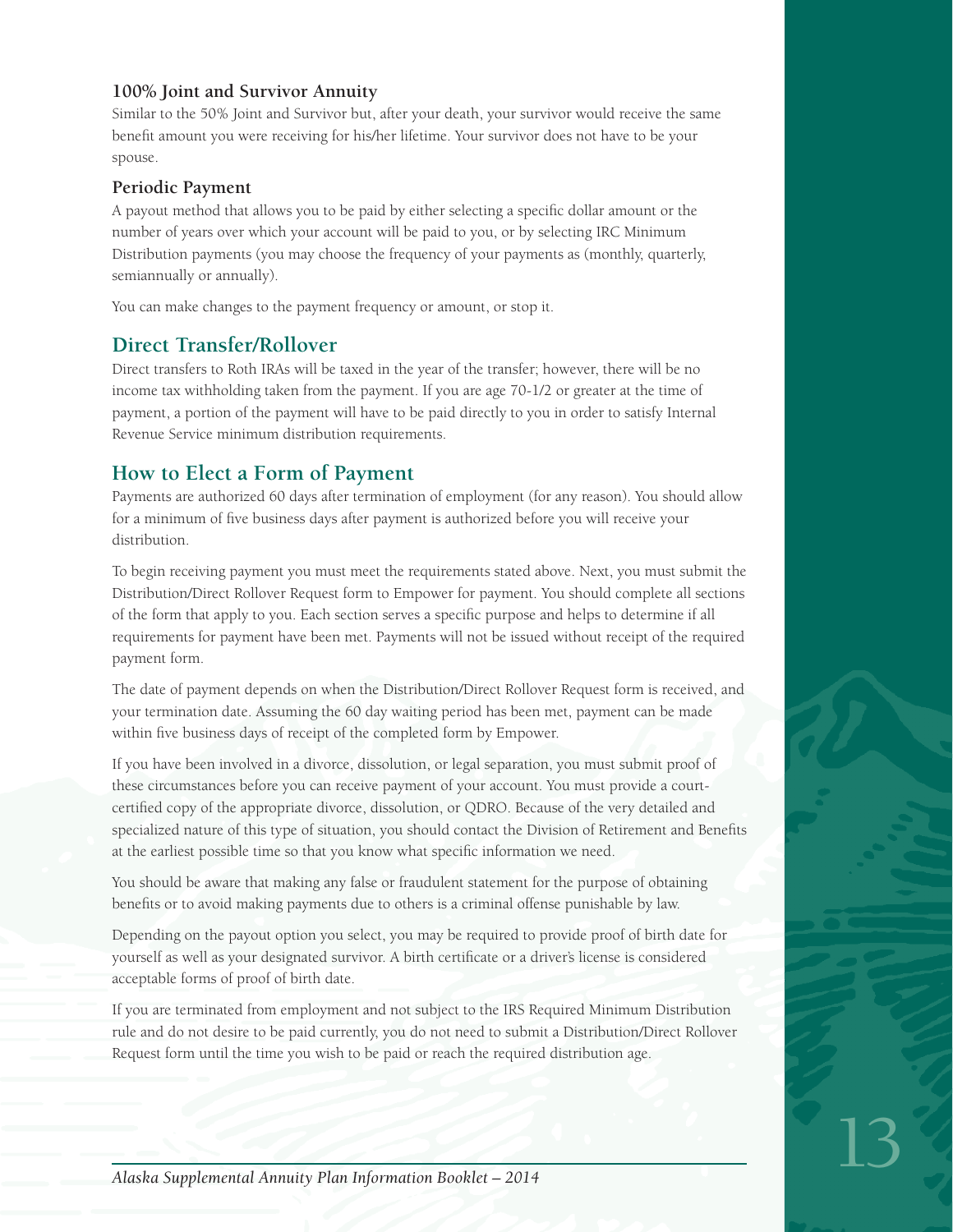## **Tax Withholding and Penalties**

Payments from the Plan are fully taxable for Federal Income tax purposes. Any federal withholding that is taken from your payments is automatically reported to the IRS. You will receive a 1099R tax form in January of the following year after payment is received for tax filing.

If you receive the payment before age 59-1/2, you also may have to pay an additional 10% tax penalty.

Based on a participant's residence, as indicated by the participant's mailing address the plan may be required to additionally withhold for state tax. Residency for this purpose is determined by the address you provide on the payment form for payment mailing.

States with such mandatory withholding, at varying rates, include but may not be limited to: Arkansas, California, Delaware, Iowa, Kansas, Maine, Maryland, Massachusetts, Mississippi, Nebraska North Carolina, Oklahoma, Oregon, Vermont, and Virginia.

#### **Mandatory Withholding**

14

If any portion of your payment is eligible to be rolled over to an IRA and you do not elect to make a DIRECT ROLLOVER, the Plan is required by law to withhold 20% of the taxable amount. This amount is sent to the IRS as federal income tax withholding. For example, if you can roll over a taxable payment of \$10,000, only \$8,000 will be paid to you because the Plan must withhold \$2,000 as income tax. However, when you prepare your income tax return for the year, unless you make a rollover within 60 days (see "Sixty-Day Rollover Option" on the next page), you must report the full \$10,000 as a taxable payment from the Plan. You must report the \$2,000 as tax withheld, and it will be credited against any income tax you owe for the year. There will be no income tax withholding if your payments for the year are less than a total of \$200.

If the option you select results in your payments lasting less than ten years and are IRA rollover eligible, the plan is required by federal tax laws to withhold 20% federal tax withholding. Monthly annuities lasting ten years and longer are not IRA rollover eligible. For these payments it is necessary to submit the W-4P tax form showing your tax withholding election. For payments lasting ten years or longer, if you do not submit the W-4P the tax withholding will default to married plus three exemptions.

The 20% withholding rule applies only to amounts paid to you. Payments exempt from this rule are:

- Payments that are transferred directly from the plan to another IRA or other qualified employer plan, or
- For a continuing annuity that is at least 10 years in length.

It is important to understand that the 20% withholding is not a penalty or an additional tax. Participants are required to pay income taxes eventually on all distributions and the IRS requires withholding at this level at the time of payment. Your actual tax liability is determined based on the amount of income and expenses you receive during the tax year. You may owe more or less than the 20% withheld at the time of payment. Each participant's tax situation is unique and should be carefully evaluated. You may wish to consult with a tax profession regarding the potential effect of a withdrawal on your tax liability.

An exception is greater than age 70-1/2 required minimum distribution payments are subject to 10% Federal income tax withholding.

The State of Alaska and the Alaska Supplemental Annuity Plan does not give tax advice. You are solely responsible for determining how federal tax laws affect your particular situation. You should contact the Internal Revenue Service or your tax advisor as necessary.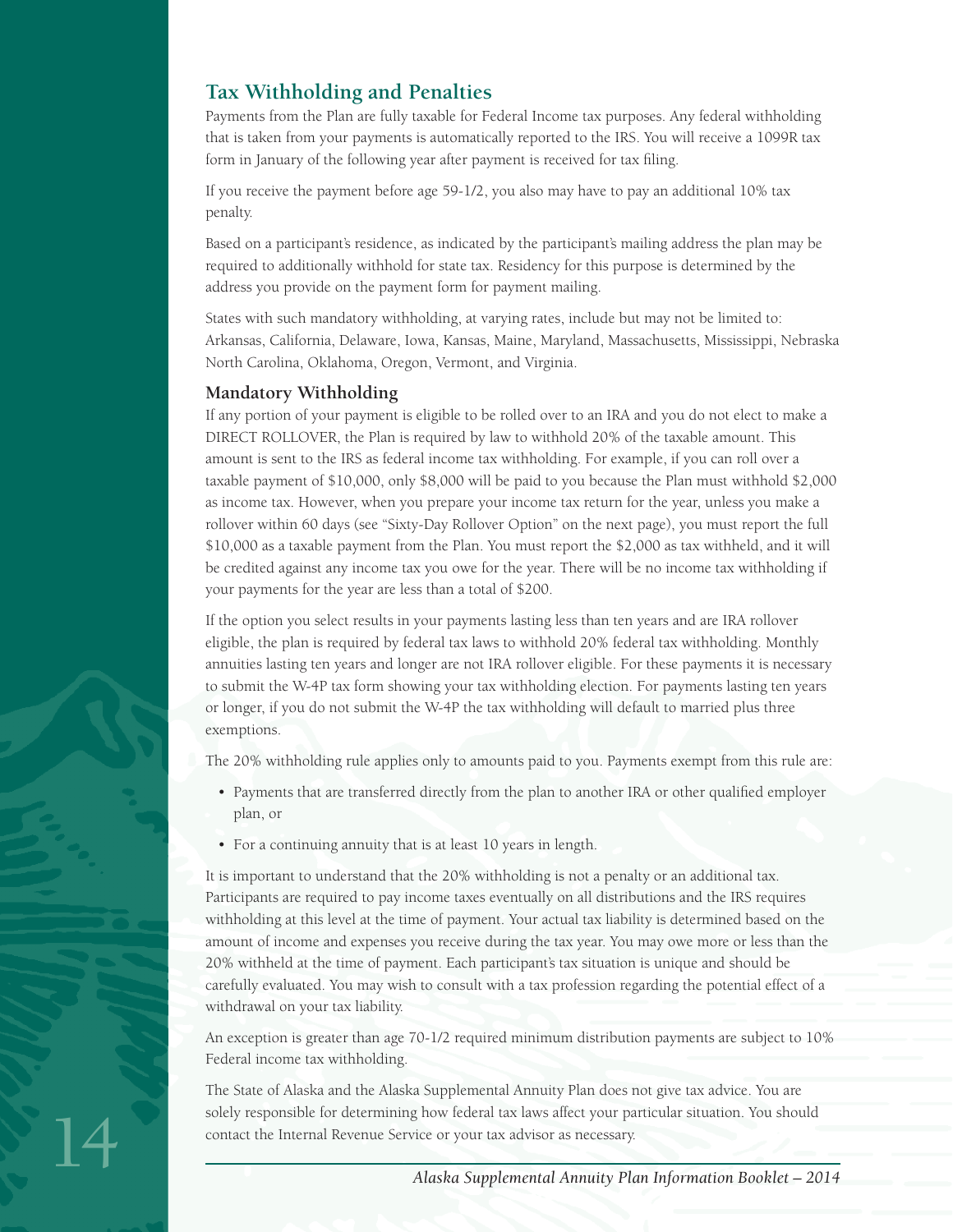#### **Penalties**

In general, distributions you receive will be subject to income taxes. In addition, your distribution will be subject to an additional 10% penalty if you receive your distribution before you reach age 59-1/2. The penalty generally does not apply if:

- you are at least age 55 in the year you terminated employment,
- distributions are paid at your death,
- you suffer permanent and total disability,
- you must comply with a Qualified Domestic Relations Order payment (for that portion to be distributed to the alternate payee; however, if an alternate payee transfers the money to an IRA, it is then subject to all the normal tax and penalty rules that apply to an IRA), or
- you have selected certain lifetime distribution options.

For a complete list of exceptions to the 10% penalty, see IRS Publication 575, *Pension and Annuity Income,* or consult a tax advisor.

A closer look at tax withholding is provided below.

**Voluntary Withholding.** If any portion of your payment is taxable but is not eligible to be rolled over into an IRA, the mandatory withholding rules do not apply. In this case, you may elect not to have withholding apply to that portion. If you do nothing, an amount will be taken out of this portion of your payment for federal income tax withholding. To elect out of withholding, complete and submit the federal tax form W-4P.

**Sixty-Day Rollover Option.** If you receive a payment that is rollover eligible, you can still decide to roll over all or part of it to an IRA or to an eligible employer plan that accepts rollovers. If you decide to roll over, you must contribute the amount of the payment you received to an IRA or eligible employer plan within 60 days after you receive the payment. Unless you roll over your distribution to a Roth IRA, the portion of your payment that is rolled over will not be taxed until you take it out of the IRA or eligible employer plan. If you roll over to a Roth IRA, the distribution will be included in your taxable income for the year in which it was paid to you.

If you want to roll over a payment you received to a traditional IRA or eligible employer plan, you can roll over up to 100% of your payment, including an amount equal to the 20% of the taxable portion that was withheld. If you choose to roll over 100%, you must find other money within the 60-day period to contribute to the traditional IRA or the eligible employer plan, to replace the 20% that was withheld. On the other hand, if you roll over only the 80% of the taxable portion that you received, you will be taxed on the 20% that was withheld.

**Example:** The taxable portion of your payment that can be rolled over is \$10,000, and you choose to have it paid to you. You will receive \$8,000, and \$2,000 will be sent to the IRS as income tax withholding. Within 60 days after receiving the \$8,000, you may roll over the entire \$10,000 to a traditional IRA or an eligible employer plan. To do this, you roll over the \$8,000 you received from the Plan, and you will have to find \$2,000 from other sources (your savings, a loan, etc.). In this case, the entire \$10,000 is not taxed until you take it out of the traditional IRA or an eligible employer plan. If you roll over the entire \$10,000, when you file your income tax return you may get a refund of part or all of the \$2,000 withheld.

If, on the other hand, you roll over only \$8,000, the \$2,000 you did not roll over is taxed in the year it was withheld. When you file your income tax return, you may get a refund of part of the \$2,000 withheld. (However, any refund is likely to be larger if you roll over the entire \$10,000.)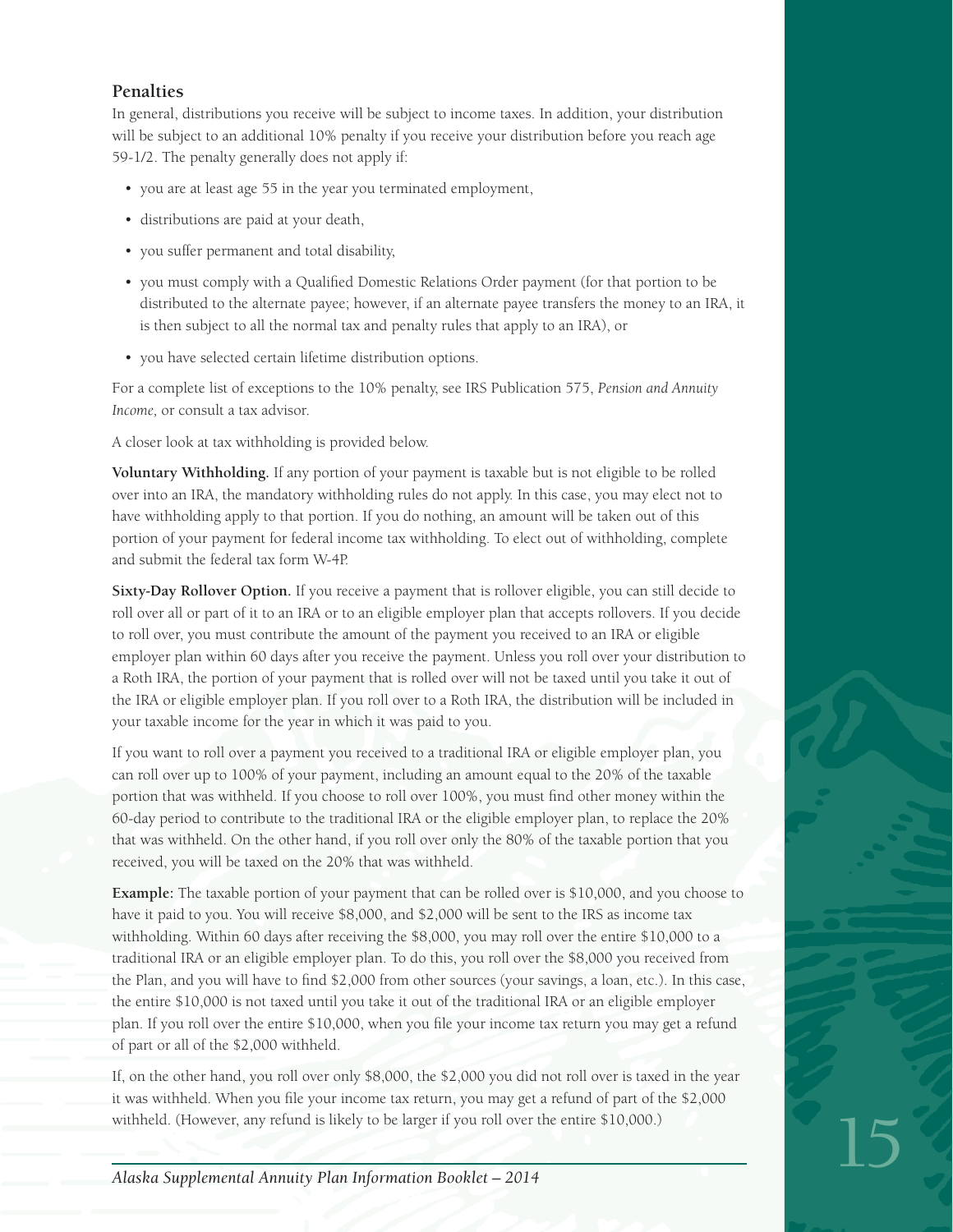The rules described above are complex and contain many conditions and exceptions that are not included in this notice. To obtain additional information on federal (not state or local) tax rules that might apply to your payment you may want to consult with a professional tax advisor before you take a payment of your benefits from your Plan. Also, you can find more specific information on the tax treatment of payments from qualified employer plans in IRS Publication 575, Pension and Annuity Income, and IRS Publication 590, Individual Retirement Arrangements. These publications are available from your local IRS office, on the IRS's Internet Web Site at www.irs.gov, or by calling 1-800-TAX-FORMS.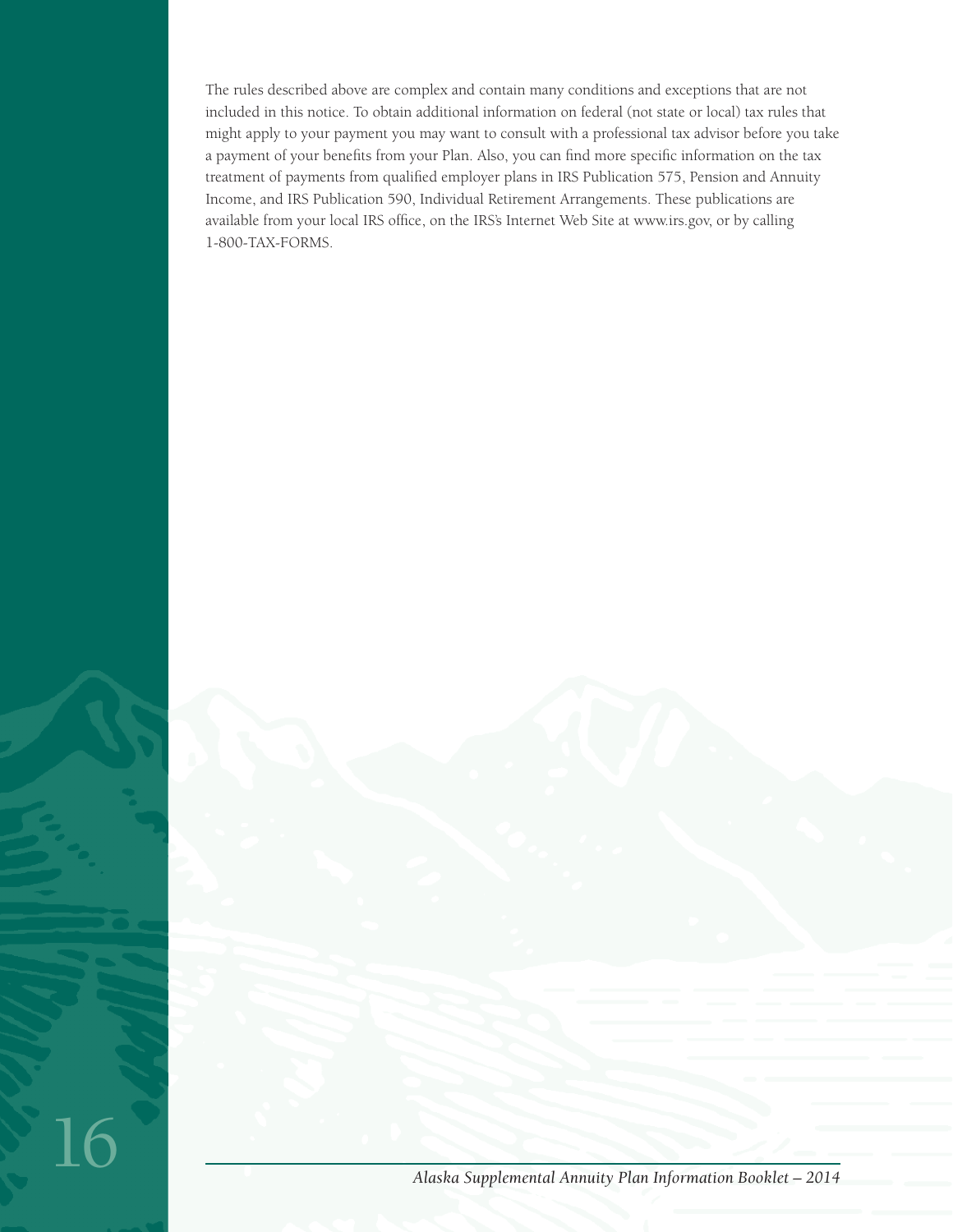# *Communicating with the Plan*

# **Confidentiality**

Your account balance and any information related to your account is available to you with proper identification. Administrative regulations do not allow the release of information regarding personal or financial data to anyone other than you without your prior written authorization, unless the inquiring party has a subpoena or a court order to secure the information. Information may, however, be released to your employer, your former employer, if they are a plan member, or any authorized state agency.

Your spouse or legal counsel is not entitled to information about your account without a properly executed release or a court subpoena if no release is available.

You can use the Internet to conduct the same transactions you can do through KeyTalk®.

- Obtain your current account balance
- Obtain daily fund values
- Transfer funds from one investment option to another without submitting forms

You can contact Empower for the following transactions:

- Requesting a pay out of your account or making a payment deferral election upon termination
- Changing your beneficiary information
- Changing your address only if you are terminated from employment (active employees contact your employer to change your address)

You can do all of the above by going to the Empower Web site at www.akdrb.com.

### **Services Contacts**

**Empower Retirement Services Phone Number:** (800) 232-0859 **Fax Number:** (303) 801-5800 **Web site:** www.akdrb.com

**Mailing Address:** Empower Retirement Services P.O. Box 173764 Denver, CO 80217-3764

**Express Address:** Empower Retirement Services 8515 E. Orchard Rd. Greenwood Village, CO 80111

#### **Retirement Management Board** *Investment Options, Performance*

**Phone Number:** (907) 465-3749

**Mailing Address:** ARMB Alaska Department of Revenue Treasury Division P.O. Box 110400 Juneau, AK 99811-0400

17

#### **Moving**

If you are an active contributing employee of the State or participating political subdivision employer, you must change your address through your employer's payroll office. If you are no longer employed with the State or participating political subdivision employer, you must contact Empower directly to update your mailing address.

*Alaska Supplemental Annuity Plan Information Booklet – 2014*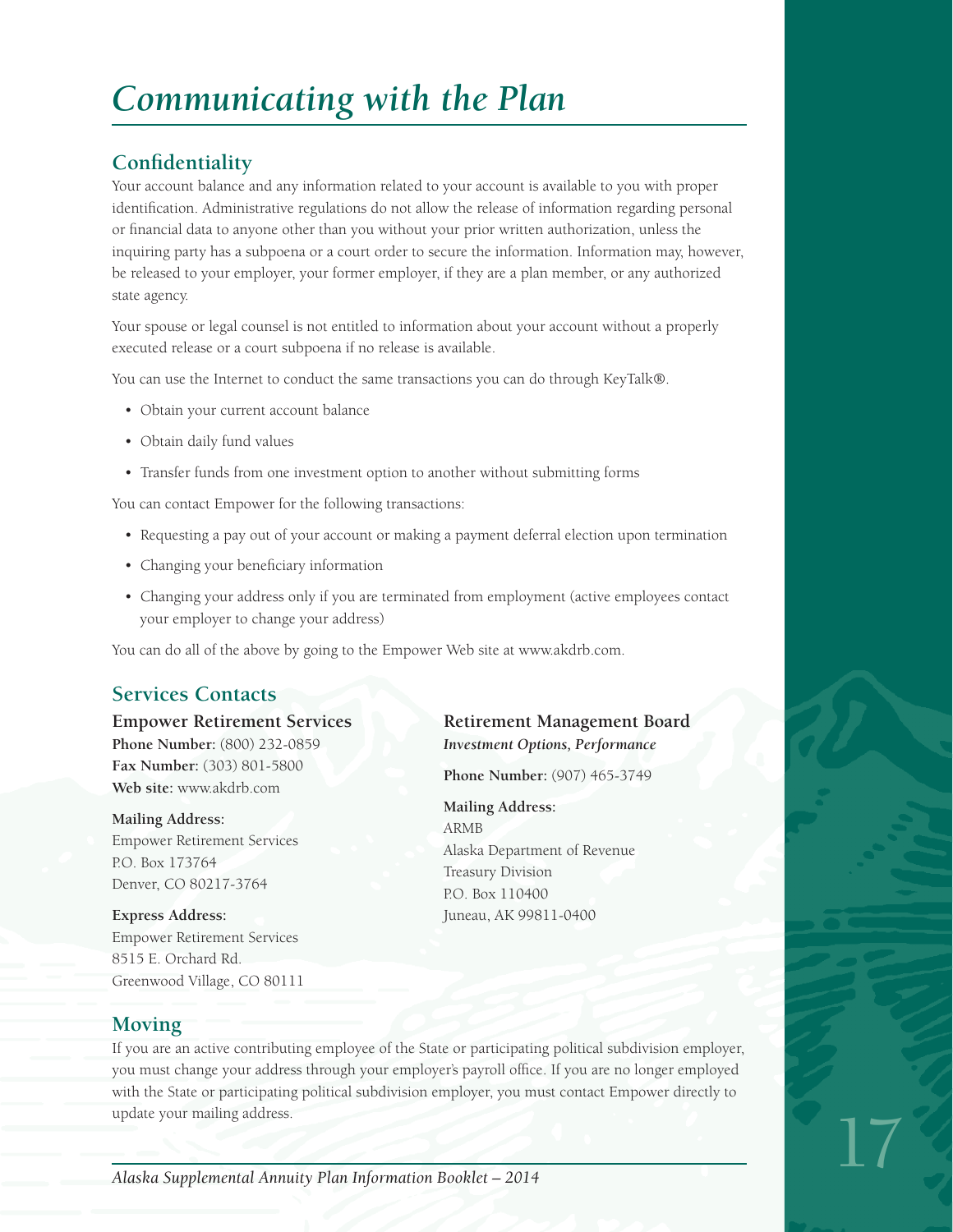## **Conclusion**

18

This publication is also available in alternative communication formats upon request. To make necessary arrangements, contact the ADA Coordinator for the Division of Retirement and Benefits toll-free at 1.800.821.2251 or in Juneau at 907.465.4460 or the TDD for the hearing impaired at 907.465.2805.

This plan summary is not intended to interpret, extend, or change the statutes and regulations that comprise the Plan document in any way. It merely summarizes it for you. The Plan document will govern in the event of any discrepancy between the plan summary and the provisions of the plan. You may view the plan document on the Empower web site at www.akdrb or request a hard copy from the Division of Retirement and Benefits.

The plan is defined as a defined contribution plan governed by section of  $401(a)$  of the Internal Revenue Code. You can view the IRC at www.irs.gov

Copies of the plan document are available on our website at doa.alaska.gov/drb. If you do not have internet access, please contact the Division. Investment information can be found on line at the Empower website or by calling Empower Retirement Services at 1-800-232-0859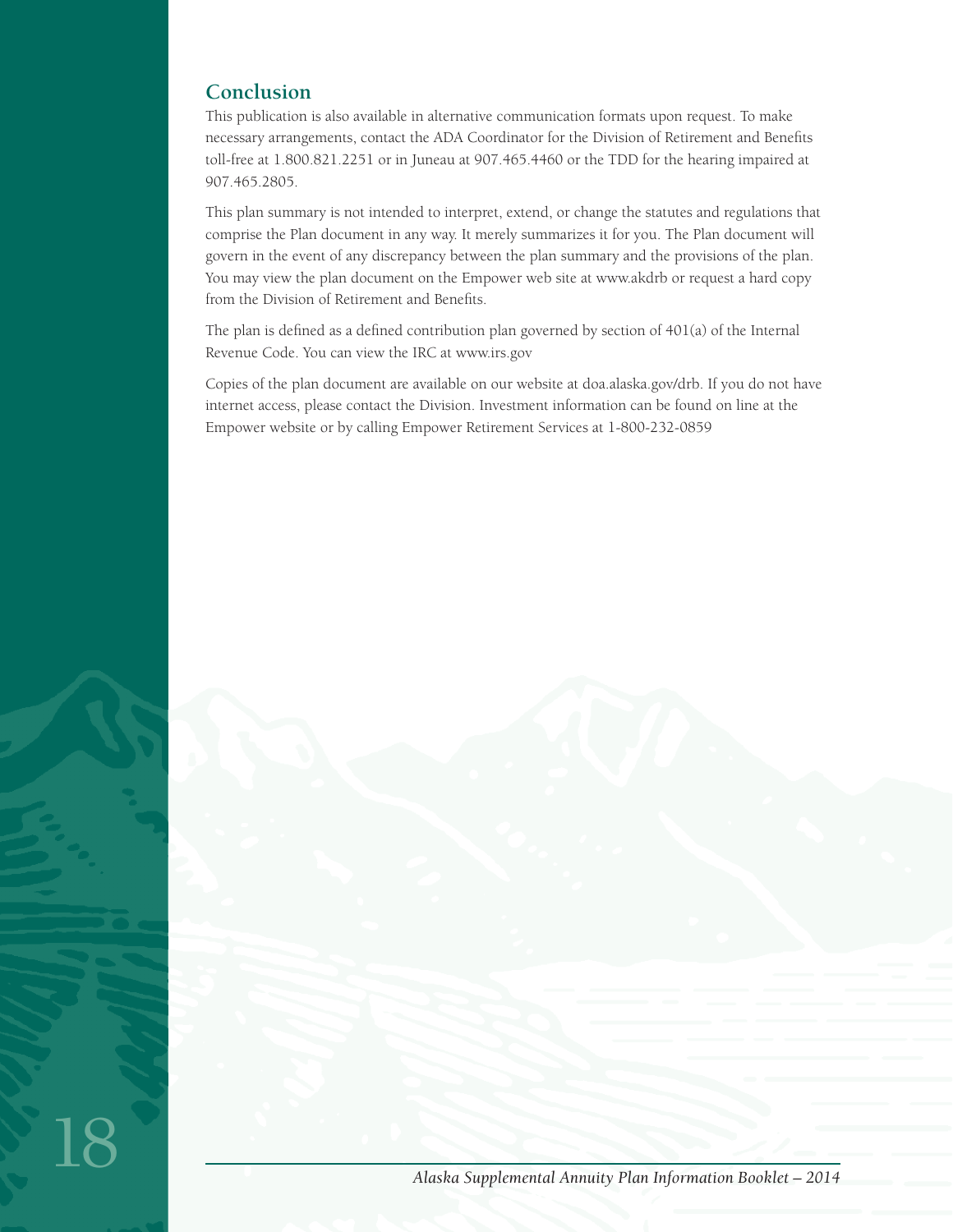# *Glossary*

#### **Account**

An investment account within the Trust Fund, established for each Plan Participant, Beneficiary, or Alternate Payee for the purposes of allocation of Employee contributions and the investment and reporting of the Participant's benefit under the Plan.

#### **Act**

Chapter 30 of Title 39 of the Alaska Statutes, as now in force or hereafter amended.

#### **Actuarial Equivalent**

Benefits of equal value to the aggregate amounts expected to be received under different forms of payment, based upon annuity purchase rates established by the Administrator at the time the benefit is to be determined.

#### **Alternate Payee**

The spouse, child, or other dependent of a Participant for whom an amount has been separated into an account under a domestic relations order described in Article VIII.G.

#### **Beneficiary**

The person or persons entitled under the provisions of this Plan to receive benefits after the death of a Participant.

#### **Compensation**

The total remuneration earned by an Employee for personal services rendered, including cost-ofliving differentials, as reported on the Employee's Federal Income Tax Withholding Statement (Form W-2) from the Employer for the calendar year, plus the wage reduction amount contributed to the Plan.

Notwithstanding the above, compensation shall also include any amount which is contributed by the Employer pursuant to a salary reduction agreement and which is not includible in the gross income of the Employee under sections 125, 402(e)(3), 402(h)(1)(B) or 403(b) of the Code.

#### **Employee**

Any person (and only such person), including an officer, who is employed by the Employer and who the Employer determines in the exercise of its sole discretion to be a common law employee and for whom Social Security contributions would have been made during the year by the Employer if the Employer had remained in the Federal Social Security System. "Employee" excludes any person who is employed as an independent contractor. Employees classified by the Employer as independent contractors who are subsequently administratively, judicially, or otherwise determined to be Employees shall not be Participants.

#### **Employer**

The State of Alaska and any State of Alaska political subdivision which contracts to participate in the Plan by executing a Participation Agreement pursuant to AS 39.30.170.

#### **Internal Revenue Code or Code**

The Internal Revenue Code of 1986, as amended from time to time.

#### **Investment Provider**

A corporation or individual selected to provide a particular investment vehicle to the Trust Fund through which a Participant, Beneficiary, or Alternate Payee, by exercising his or her control, is permitted to direct the Trustee or Trustees to purchase investments on his or her behalf.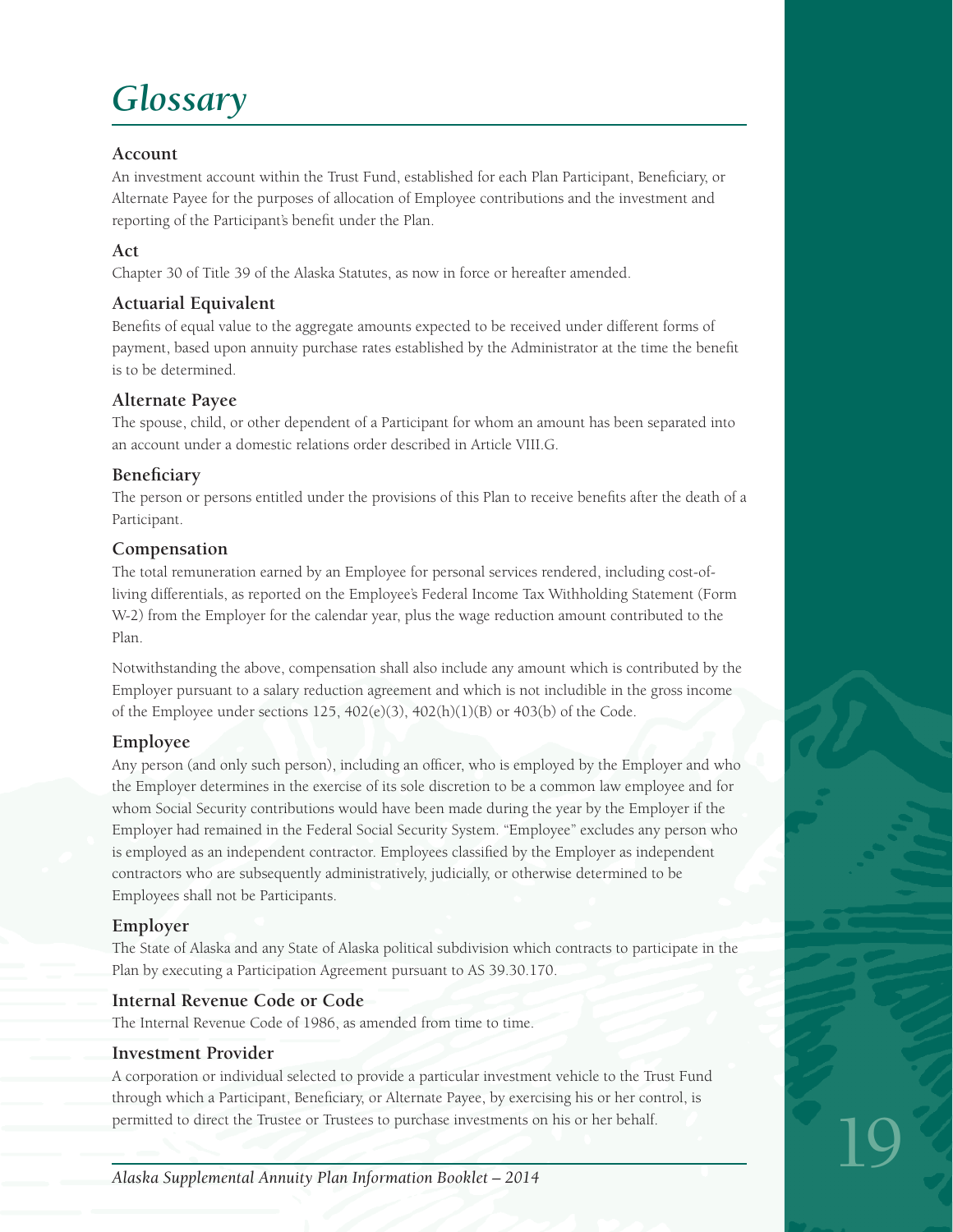#### **Investment Funds**

Those separate funds which are provided within and which comprise the Trust Fund, and are established for the purpose of directing investments through the exercise of the sole control of a Participant, Beneficiary or Alternate Payee under the terms of the Plan and Trust Agreement.

#### **Normal Retirement Age**

Age 70 before March 1, 2006, and 70-1/2 on or after March 1, 2006. A Participant who continues in the employ of the Employer after reaching Normal Retirement Age shall continue to participate in the Plan and may have contributions allocated to his or her Account.

#### **Participant**

Any Employee or former Employee who retains a right to benefits under the Plan.

#### **Participation Agreement**

A contract between the State of Alaska and another Employer which sets out terms and conditions for that Employer's participation in the Plan pursuant to AS 39.30.170.

#### **Plan**

The "State of Alaska Supplemental Annuity Plan" set forth herein originally effective January 1, 1980, as amended and restated through January 1, 1989, and further amended December 18, 1991, May 1, 1997, July 1, 1998, June 20, 2000, August 15, 2001, May 15, 2003, January 1, 2008, July 16, 2010, November 9, 2010, February 18, 2011 and includes any future amendments.

#### **Plan Administrator or Administrator**

The Commissioner of Administration, State of Alaska, or the Commissioner's designee. The Plan Administrator shall be responsible for the administration and interpretation of the Plan and shall establish and carry out a funding policy consistent with the purposes of the Plan.

#### **Record Keeper**

An operating entity selected by the Plan Administrator to provide administrative services on behalf of the Plan.

#### **Social Security Taxable Wage Base**

With respect to any calendar year, the maximum amount of earnings which may be considered wages for such year under Section 3121(a) of the Internal Revenue Code.

#### **Termination of Employment**

The termination of the Employee's employment with the Employer for any reason, or the expiration of the term of office of an elected or appointed Employee.

#### **Trustee(s)**

That corporation and/or individuals who are designated by the Commissioner of Administration of the State of Alaska as a Trustee or Trustees of the Alaska Supplemental Annuity Plan Trust.

#### **Trust Fund**

20

All cash, securities, real estate, and any other property, together with income thereon, of this Plan held by the Trustee pursuant to the terms of the State of Alaska Supplemental Annuity Plan Trust Agreement entered into between the State of Alaska and the Commissioner of the Department of Revenue, as the designated Trustee, as such agreement may subsequently be amended from time to time.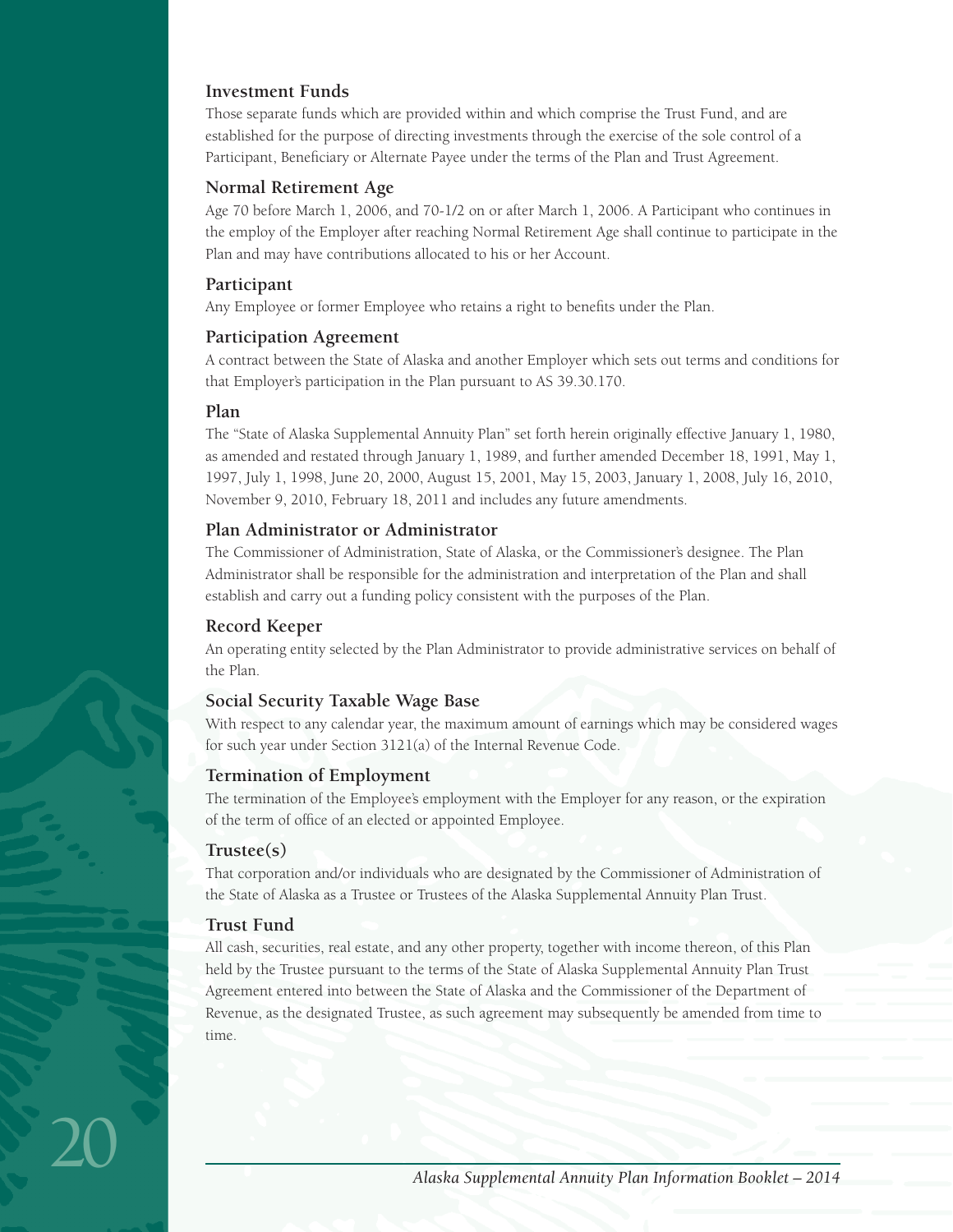# PLAN DOCUMENT ALASKA SUPPLEMENTAL ANNUITY PLAN

### EFFECTIVE CHANGE DATE JANUARY 1, 2014 AS IN EFFECT ON THE DATE OF PUBLICATION OF THIS BOOKLET

# Table of Contents

The State of Alaska (hereinafter referred to as the "Employer") established a supplemental annuity plan for the benefit of its eligible employees, effective January 1, 1980 . The plan was subsequently amended at various times, most recently in this restatement effective January 1, 2008, except as otherwise noted.

# ARTICLE I. DEFINITIONS

- A. "Account" means an investment account within the Trust Fund, established for each Plan Participant, Beneficiary, or Alternate Payee for the purposes of allocation of Employer contributions and the investment and reporting of the Participant's benefit under the Plan.
- B. "Account Manager" means any provider of professional advisory services selected by the Plan Administrator to manage the individual investment of participated accounts.
- C. "Act" means Chapter 58, Session Laws of Alaska 1979, as now in force or hereafter amended.
- D. "Actuarial Equivalent" means benefits of equal value in aggregate amounts expected to be received under different forms of payment, based upon annuity purchase rates available from the Carrier at the time the benefit is to be determined.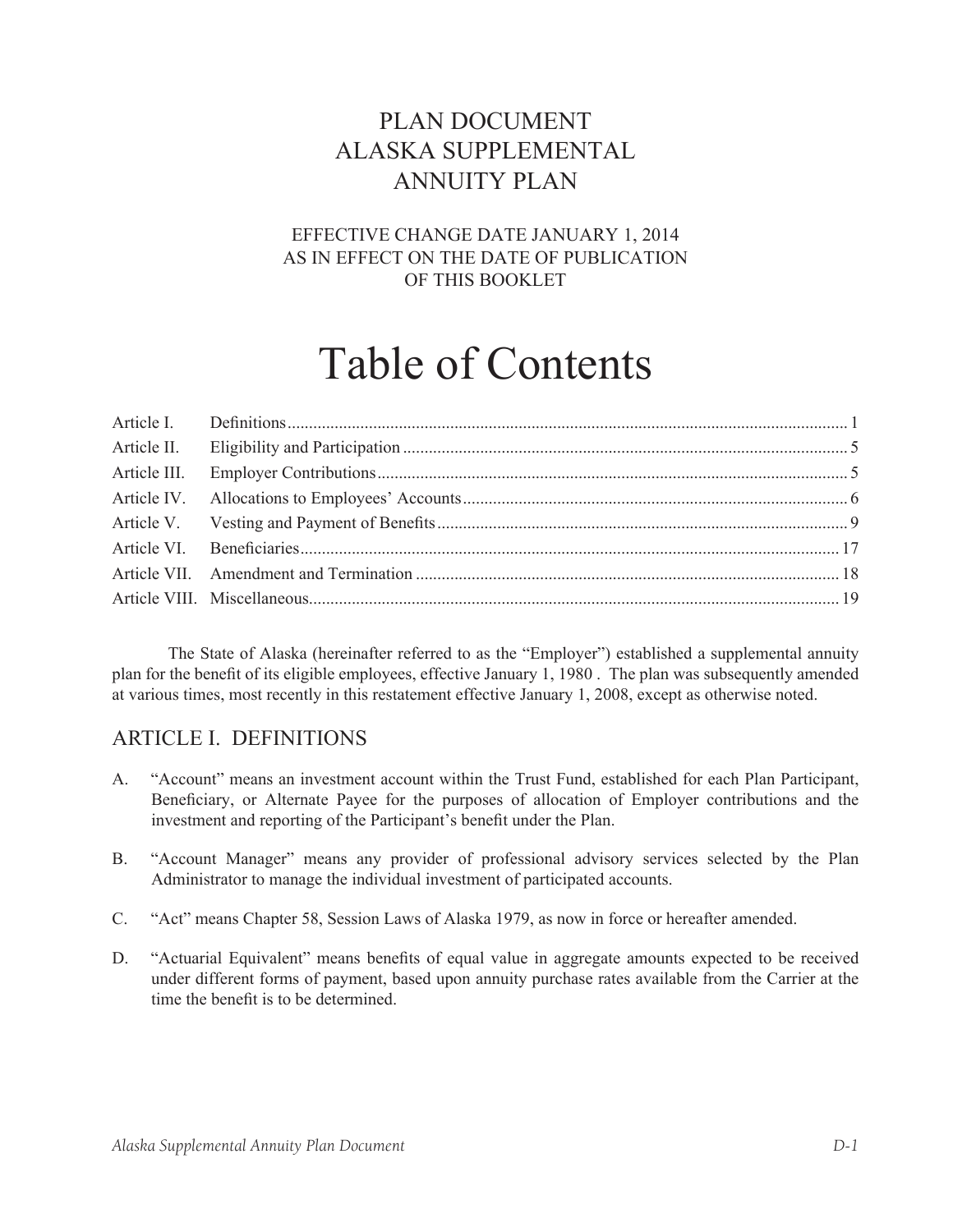- E. "Alternate Payee" **"** means the spouse, child, or other dependent of a Participant for whom an amount has been separated into an account under a domestic relations order described in Article VIII.G.
- F. "Beneficiary" means the person or persons entitled under the provisions of this Plan to receive benefits after the death of a Participant.
- G. "Compensation" means the total remuneration earned by an Employee for personal services rendered, including cost-of-living differentials, as reported on the Employee's Federal Income Tax Withholding Statement (Form W-2) from the Employer for the calendar year, plus the wage reduction amount contributed to the Plan pursuant to AS 39.30.150(a), the employee contribution to Public Employees' Retirement System pursuant to AS 39.35.160, employee deferrals pursuant to AS 39.45.010, the wage reduction amount contributed to the Supplemental Benefit Plan pursuant to AS 39.30.150(c), and any Code Section 132(f) benefit, as such statutes may be amended from time to time.
	- 1. Compensation shall not include:
		- a) any remuneration contributed by the Employer for or on account of the Employee under this Plan or under any other qualified or nonqualified employee benefit plan;
		- b) any remuneration not specifically included above which would have been excluded under Section 3121(a) of the Internal Revenue Code if the Employer had remained in the Federal Social Security System;
		- c) any remuneration paid by the Employer in excess of the Social Security Taxable Wage Base for the calendar year.
	- 2. Notwithstanding the above, compensation shall include any amount which is contributed by the Employer pursuant to a salary reduction agreement and which is not includible in the gross income of the Employee under sections  $125$ ,  $402(e)(3)$ ,  $402(h)(1)(B)$  or  $403(b)$  of the Code.
	- 3. In addition, any compensation described in this section that is paid within 2½ months after an Employee's termination from service, or, if later, the end of the plan year during which the termination from service occurred, does not fail to be compensation merely because it is paid after the Employee's termination from service. The following are types of post-severance payments that are not excluded from Compensation because of timing if they are paid within 2½ months following termination from service:
		- a) Payments that, absent a termination from service, would have been paid to the Employee while the Employee continued in employment with the Employer and are in addition, any compensation described in this section that is paid within 2½ months after an Employee's termination from service, or, if later, the end of the plan year during which the termination from service occurred, does not fail to be Compensation merely because it is paid after the Employee's termination from service. The following are types of post-severance payments that are not excluded from compensation because of timing if they are paid with regular compensation for services during the Employee's regular working hours, compensation for services outside the Employee's regular working hours (such as overtime or shift differential), commissions, bonuses, or other similar compensation;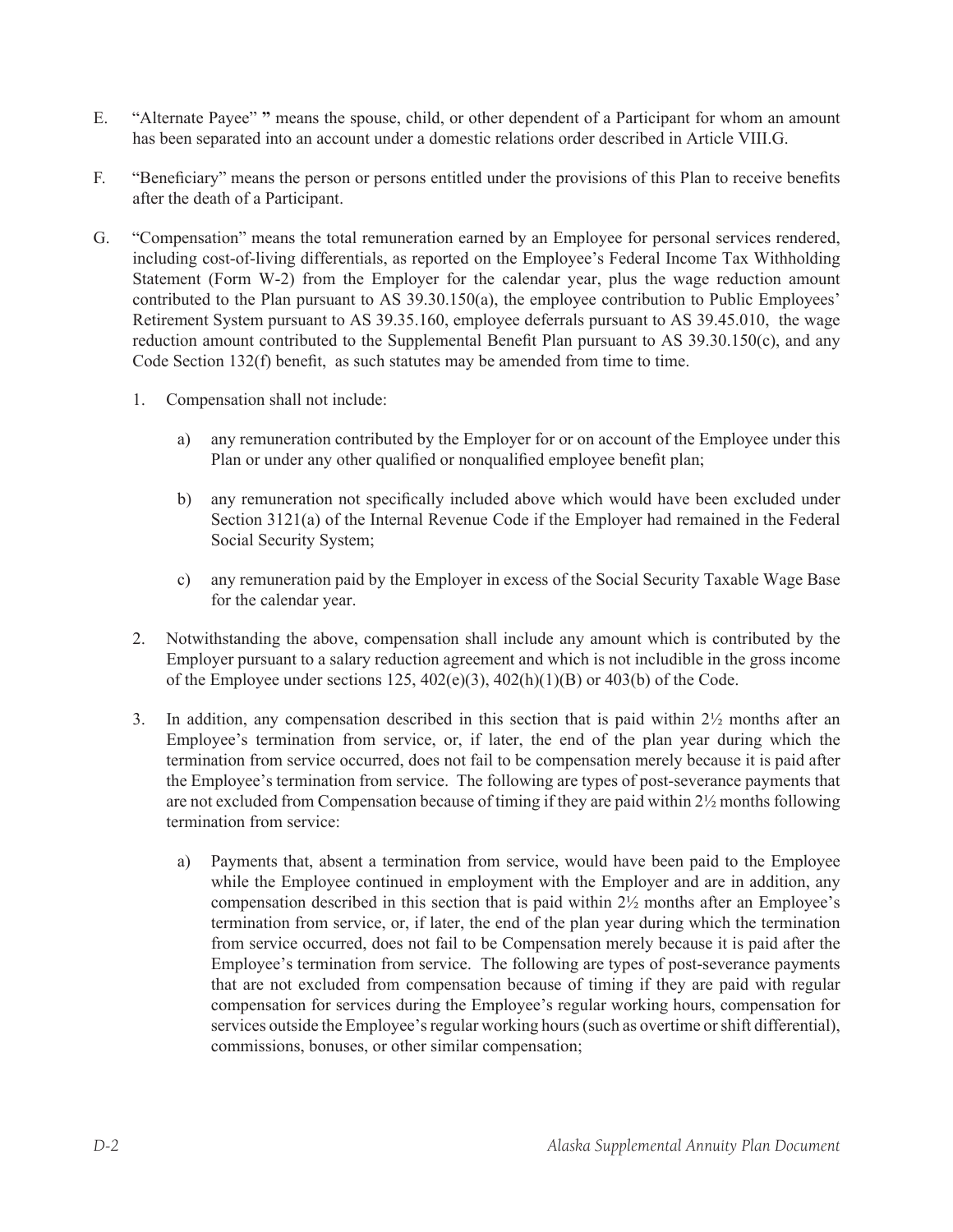- b) Payments for accrued bona fide sick, vacation, or other leave, but only if the Employee would have been able to use the leave if employment had continued; or
- c) Payments pursuant to a nonqualified unfunded deferred compensation plan, but only if the payments would have been paid to the Employee at the same time if the Employee had continued employment with the Employer and only to the extent that the payment is includible in the Employee's gross income.

Any payments not described above are not considered Compensation if paid after termination from service, even if they are paid within 2½ months following termination from service or, if later, the end of the plan year during which the termination from service occurred.

- 4. Compensation also includes payments to an individual who does not currently perform services for the Employer by reason of qualified military service (as that term is used in Code Section 414(u) (1)) to the extent those payments do not exceed the amounts the individual would have received if the individual had continued to perform services for the Employer rather than entering qualified military service.
- 5. Compensation also includes compensation described in Treas. Reg.  $\S 1.415(c) 2(g)(4)$  with respect to participants who are permanently and totally disabled.
- 6. For plan years beginning on or after January 1, 1996, the annual compensation limitation for each Participant who became a Participant in the Plan after December 31, 1995, which is taken into account for determining all contributions provided under the Plan for any limitation year, shall not exceed \$150,000, as adjusted for the cost-in-living in accordance with Section 401(a)(17)(B) of the Internal Revenue Code; and for plan years beginning on or after January 1, 2002, the annual compensation limitation for such Participant, which is so taken into account for such purposes, shall not exceed \$200,000, as adjusted for the cost of living in accordance with Section 401(a)(17)(B) of the Internal Revenue Code. The limitation for a fiscal year is the limitation in effect for the calendar year within which the fiscal year begins.
- H. "Effective Date" means January 1, 1980, or the date an Employer by contract commences participation in the Plan by executing a Participation Agreement with the State of Alaska, whichever is later.
- I. "Employee" means any person (and only such person), including an officer, who is employed by the Employer and who the Employer determines in the exercise of its sole discretion to be a common law employee and for whom Social Security contributions would have been made during the year by the Employer if the Employer had remained in the Federal Social Security System. "Employee" excludes any person who is employed as an independent contractor. Employees classified by the Employer as independent contractors who are subsequently administratively, judicially, or otherwise determined to be Employees shall not be Participants.
- J. "Employer" means the State of Alaska and any State of Alaska political subdivision which contracts to participate in the Plan by executing a Participation Agreement pursuant to AS 39.30.170.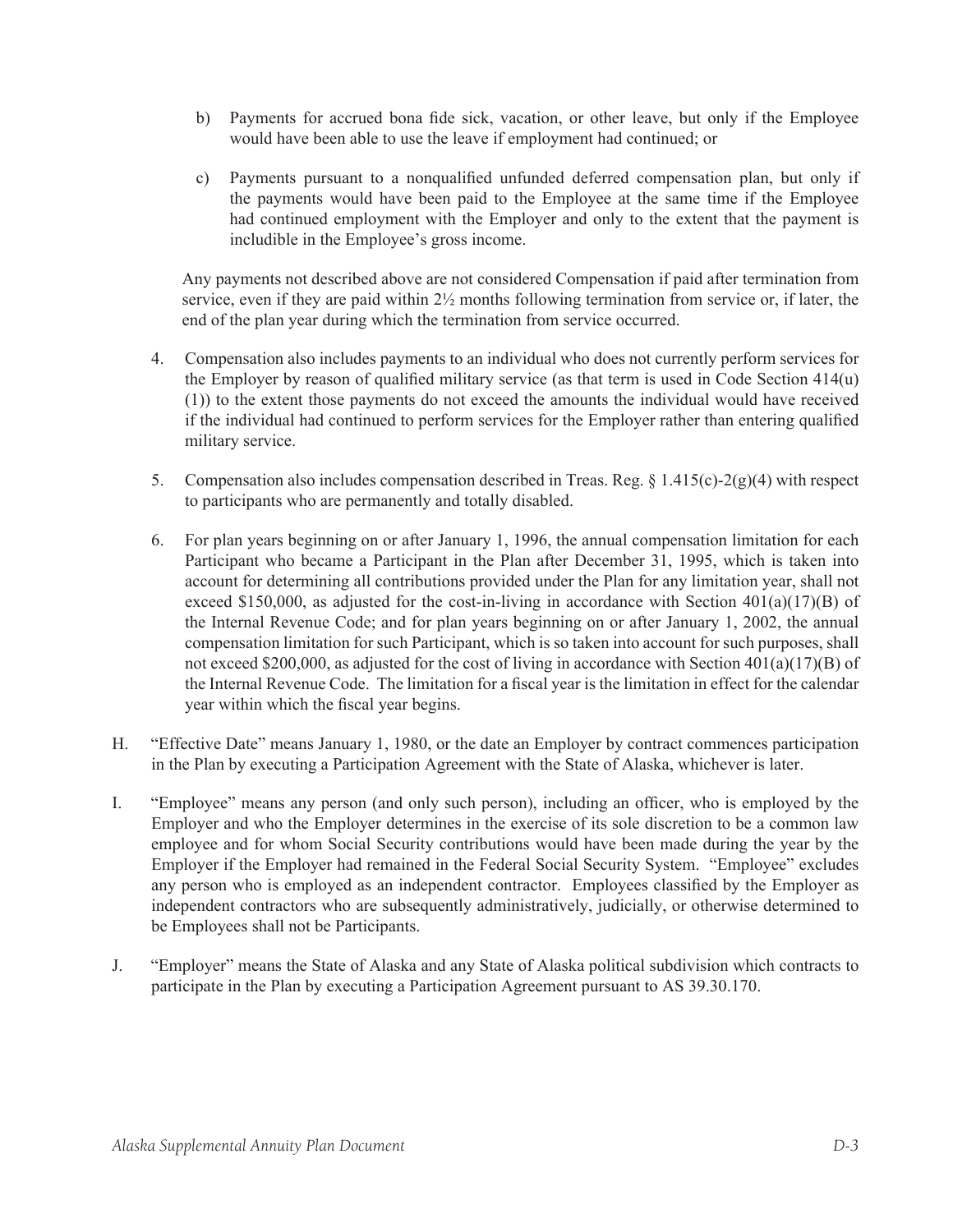- K. "Internal Revenue Code" or "Code" means the Internal Revenue Code of 1986, as amended from time to time.
- L. "Investment Provider" means a corporation or individual selected to provide a particular investment vehicle to the Trust Fund through which a Participant, Beneficiary, or Alternate Payee, by exercising his or her control, is permitted to direct the Trustee or Trustees to purchase investments on his or her behalf.
- M. "Investment Funds" means those separate funds which are provided within and which comprise the Trust Fund, and are established for the purpose of directing investment through the exercise of the sole control of a Participant, Beneficiary or Alternate Payee under the terms of the Plan and Trust Agreement.
- N. "Normal Retirement Age" means age 70-1/2. A Participant who continues in the employ of the Employer after reaching Normal Retirement Age shall continue to participate in the Plan and to have contributions allocated to his or her Account.
- O. "Participant" means any Employee or former Employee who retains a right to benefits under the Plan.
- P. "Participation Agreement" means a contract between the State of Alaska and another Employer which sets out terms and conditions for that Employer's participation in the Plan pursuant to AS 39.30.170.
- Q. "Plan" means the "State of Alaska Supplemental Annuity Plan" set forth herein originally effective January 1, 1980, as amended and restated through January 1, 1989, and further amended December 18, 1991, May 1, 1997, July 1, 1998, June 20, 2000, August 15, 2001, May 15, 2003, and this restatement effective January 1, 2008, and includes any future amendments.
- R. "Plan Administrator" means the Commissioner of Administration, State of Alaska, or the commissioner's designee. The Plan Administrator shall be responsible for the administration and interpretation of the Plan and shall establish and carry out a funding policy consistent with the purposes of the Plan.
- S. "Record Keeper" means an operating entity selected by the Plan Administrator to provide administrative services on behalf of the Plan.
- T. "Social Security Taxable Wage Base" means, with respect to any calendar year, the maximum amount of earnings which may be considered wages for such year under Section 3121(a) of the Internal Revenue Code.
- U. "Trustee(s)" shall mean that corporation and/or individuals who are designated by the Commissioner of Administration of the State of Alaska as a Trustee or Trustees of the Alaska Supplemental Annuity Plan Trust.
- V. "Trust Fund" means all cash, securities, real estate, and any other property, together with income thereon, of this Plan held by the Trustee pursuant to the terms of the State of Alaska Supplemental Annuity Plan Trust Agreement entered into between the State of Alaska and the Commissioner of the Department of Revenue, as the designated Trustee, as such agreement may subsequently be amended from time to time.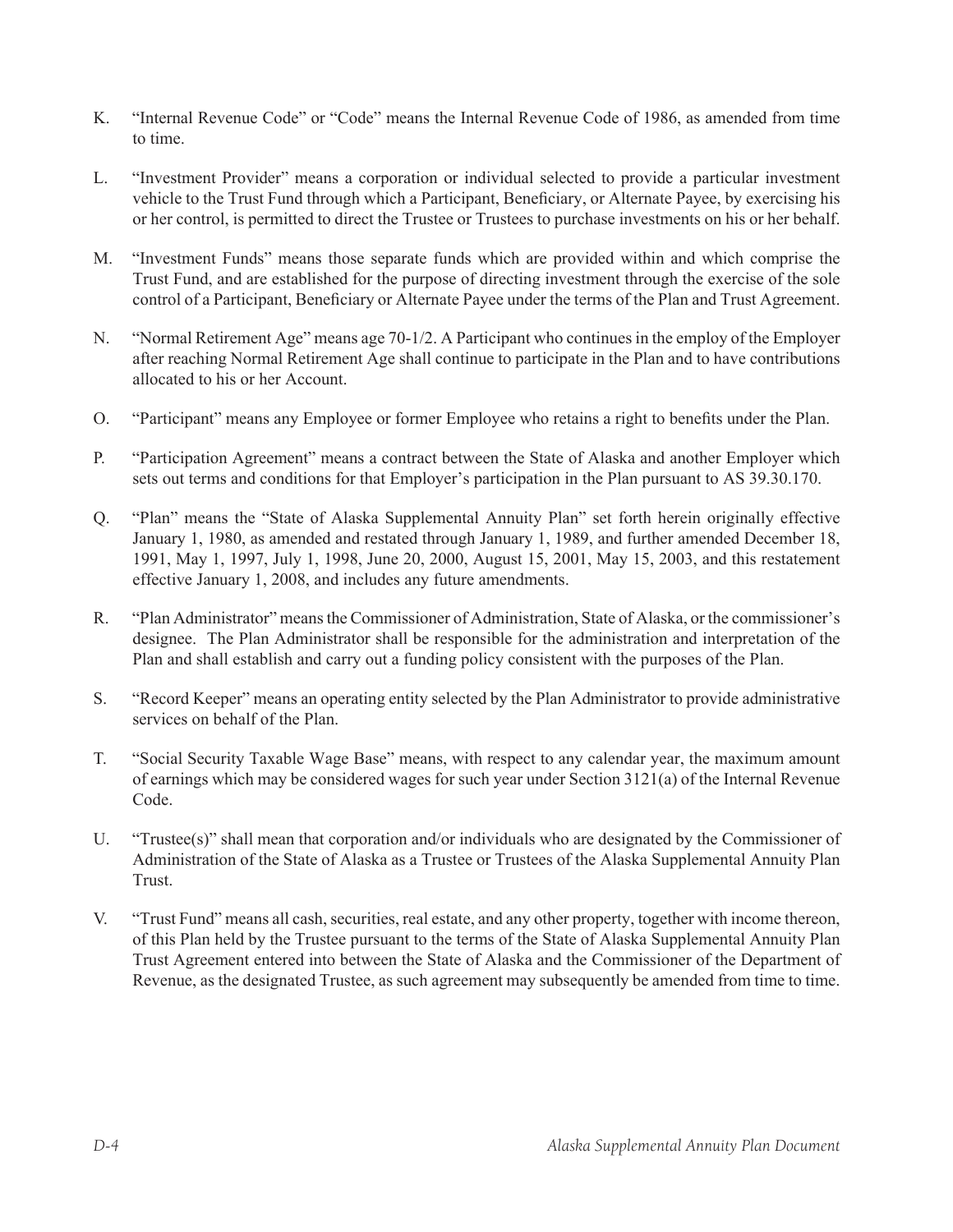# ARTICLE II. ELIGIBILITY AND PARTICIPATION

#### A. Eligibility Requirements

An Employee shall become a Participant in the Plan on the date of employment with the Employer.

#### B. Participation

Participation in the Plan continues until a Participant is no longer entitled to benefits under the Plan.

# ARTICLE III. EMPLOYER CONTRIBUTIONS

#### A. Picked-Up Employee Contributions

Picked-up Employee contributions to the Trust Fund shall be mandatory and shall be at the rate of 6.13% of the Participant's Compensation for the month, the rate specified in AS 39.30.150(a). Pickedup Employee contributions shall be made by payroll deduction before computation of applicable federal and state taxes from a Participant's Compensation. Such contributions are designated as Picked-up Employee contributions that are "picked-up" (i.e., contributed) by the Employer so that they may be treated as Employer contributions for tax purposes under Section 414(h) of the Internal Revenue Code. An Employee may not have the option of receiving the payroll deduction directly in cash instead of having the contribution picked up by the Employer.

#### B. Regular Employer Contributions

In addition to the Picked-up Employee contributions, Regular Employer contributions to the Trust Fund shall be at the rate of 6.13% of the Participant's Compensation for the month, the rate specified in AS 39.30.150(a).

C. Timing

Contributions pursuant to this Article III shall be made by the Employer on a Participant's behalf as soon as administratively feasible following the payroll date and shall be allocated to the Employee's Account as described in Article IV.

#### D. Correction of Excess Employee Contributions

If the amount of picked-up Employee contributions on behalf of a Participant for any calendar year exceeds the limitations described in Article IV.E., then the picked-up contributions, to the extent in excess of the applicable limitation, shall be distributed to the Participant as soon as administratively practicable after the Plan determines that the amount is an excess deferral.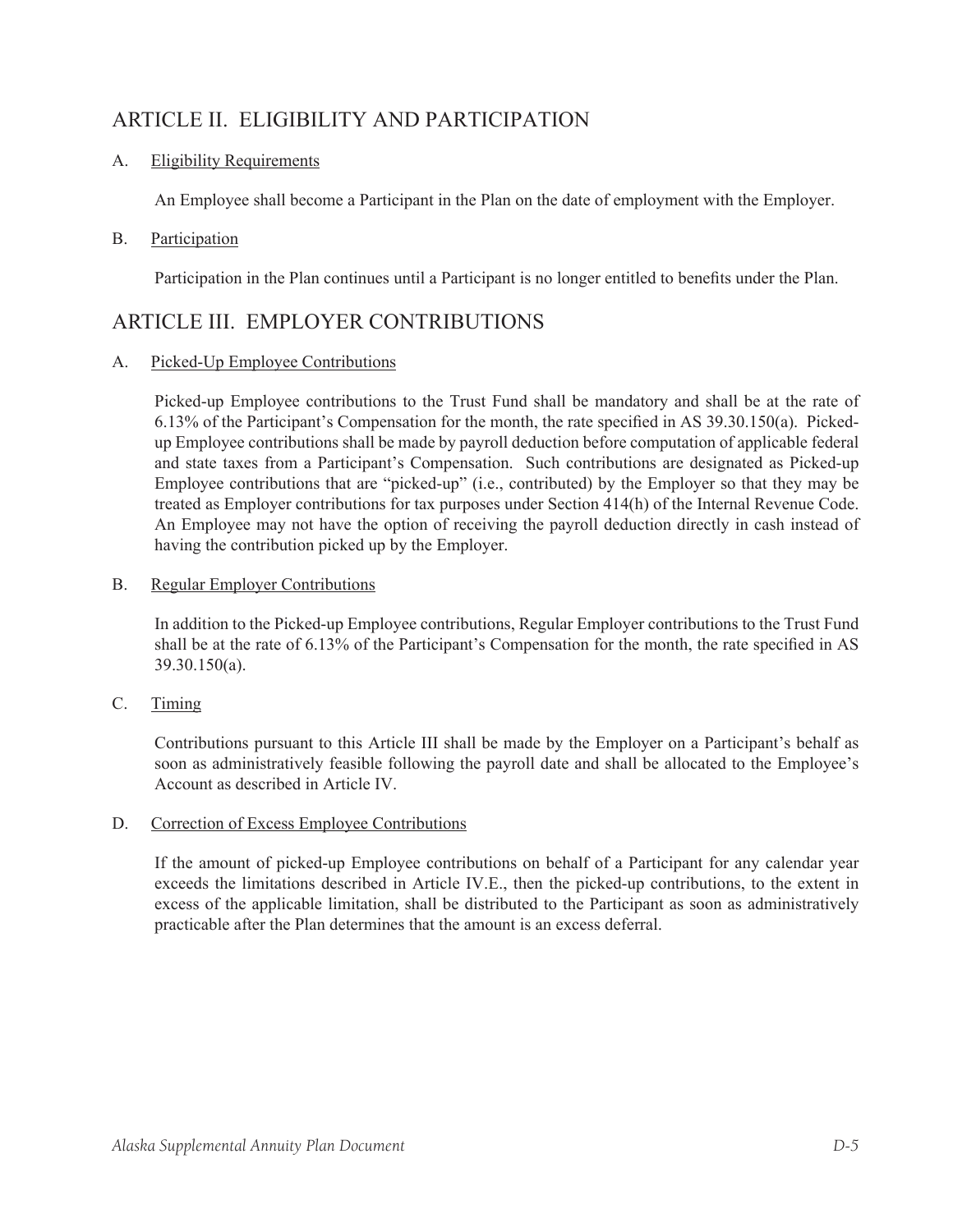# ARTICLE IV. ALLOCATIONS TO EMPLOYEES' ACCOUNTS

#### A. Accounts

The Plan Administrator has delegated its responsibility to maintain separate accounts on behalf of each Participant, Beneficiary, and Alternate Payee to the Record Keeper. Each Account shall reflect the amounts allocated thereto and distributed therefrom and such other information as affects the value of such Account pursuant to the Plan as described in this Article IV. The Account of each Participant, Beneficiary, and Alternate Payee shall be adjusted daily by the following credits and debits:

#### 1. Payments.

Subtract the total amount of any payments made from the Account since the preceding date.

#### 2. Contributions.

Add the Picked-up Employee Contributions, Regular Employer Contributions, and direct rollover contributions from other qualified retirement plans to the Account since the preceding date.

#### 3. Investment Fund Transfers.

Add or subtract the amount of any adjustments to the Account resulting from transfers of Investment Funds.

4. Change-in-Value.

Add or subtract the change in value of the Account based on the increase or decrease in the market value of the Investment Fund units held in the Account.

5. Administrative Fees.

Subtract the administrative fees in the amount of the prescribed percentage of the month-end asset balance of the Account at the end of each calendar month and a prescribed annual fee during each plan year.

6. Miscellaneous Adjustments.

Add or subtract any additional miscellaneous adjustments which are required to reflect the current valuation of the Account.

7. Account Manager Fees.

Subtract any fees resulting from the services provided by the Account Manager.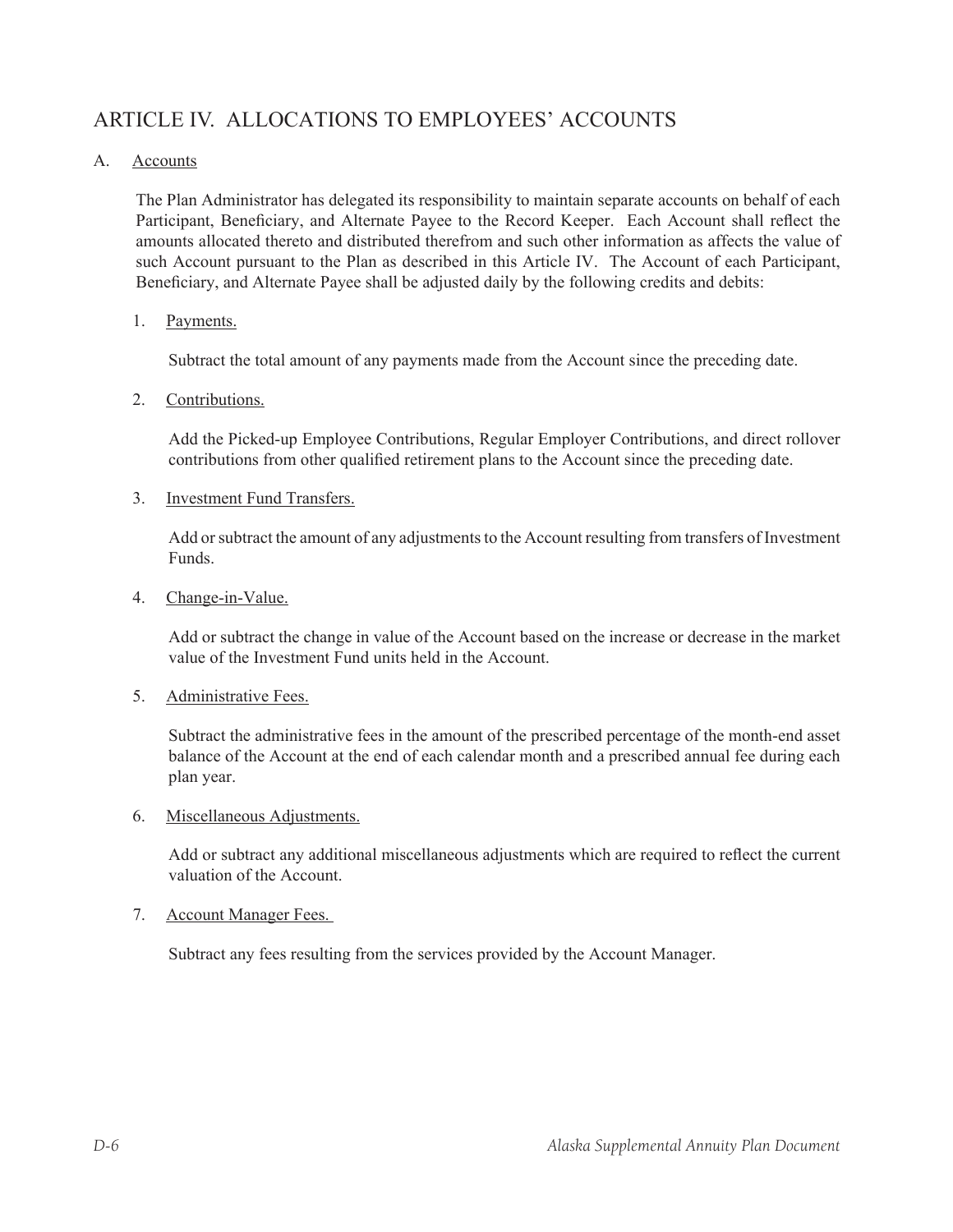#### B. Amounts Placed in Trust, Fees and Adjustments

The Employer Contributions specified in Article III shall be deposited into the Trust Fund as soon as administratively feasible after receipt by the Trustee.

The Plan Administrator shall direct the Trustee to make payment from the Trust Fund for any fees (administrative, investment, or other), incurred by the Plan in such amounts and at such times as deemed necessary by the Plan Administrator for the maintenance of the Plan. No fees shall be paid from the Trust Fund on account of reimbursement for settlor expenses. Settlor expenses shall include those incurred by the State on account of the creation, amendment or termination of the Plan.

Amounts remaining in the Trust Fund following the payment of necessary and reasonable administrative expenses associated with the administration of the Plan shall be invested by the Trustees in accordance with the direction of the Participant, Beneficiary or Alternate Payee in one or more Investment Funds as may be made available by the Plan Administrator and shall increase or decrease depending upon changes in investment value.

The terms of any group trust adopted by the Alaska Retirement Management Board are hereby adopted as part of this Plan. The Plan Administrator may, from time to time, transfer funds of this Plan to and from any such group trust.

#### C. Valuation of Trust Fund

The Trust Fund shall be valued at least once a quarter, and the value and investment performance of each individual Account shall be reported to respective Participants at a reasonable time following the valuation date based on information assembled by the Plan Administrator.

#### D. Participant Election to Direct Investments Among Available Investment Funds

#### 1. Initial Deposit of Employer Contributions to Investment Funds

Investment of Plan funds held in an Account may be directed by a Participant, Beneficiary or Alternative Payee among available Investment Funds in accordance with rules established by the Plan Administrator. Initial investment of Plan funds allocated to an Account shall be allocated to the default investment fund as specified by the Plan Administrator if the Participant does not specify an investment fund choice. Once made, the Plan funds allocated to an Account shall be directed to the available Investment Funds in accordance with the provisions of this Paragraph D.

#### 2. Participant Direction of Investment

A Participant, Beneficiary, or Alternate Payee may elect to change the investment of Employer Contributions to be allocated to his or her Account among available Investment Funds once each day in accordance with the rules established by the Plan Administrator. Only the last election that has been filed with the Plan Administrator prior to the transmittal of Employer Contributions to the Trust Fund for allocation to the individual Account will be used to direct the investment of the Employer Contributions received.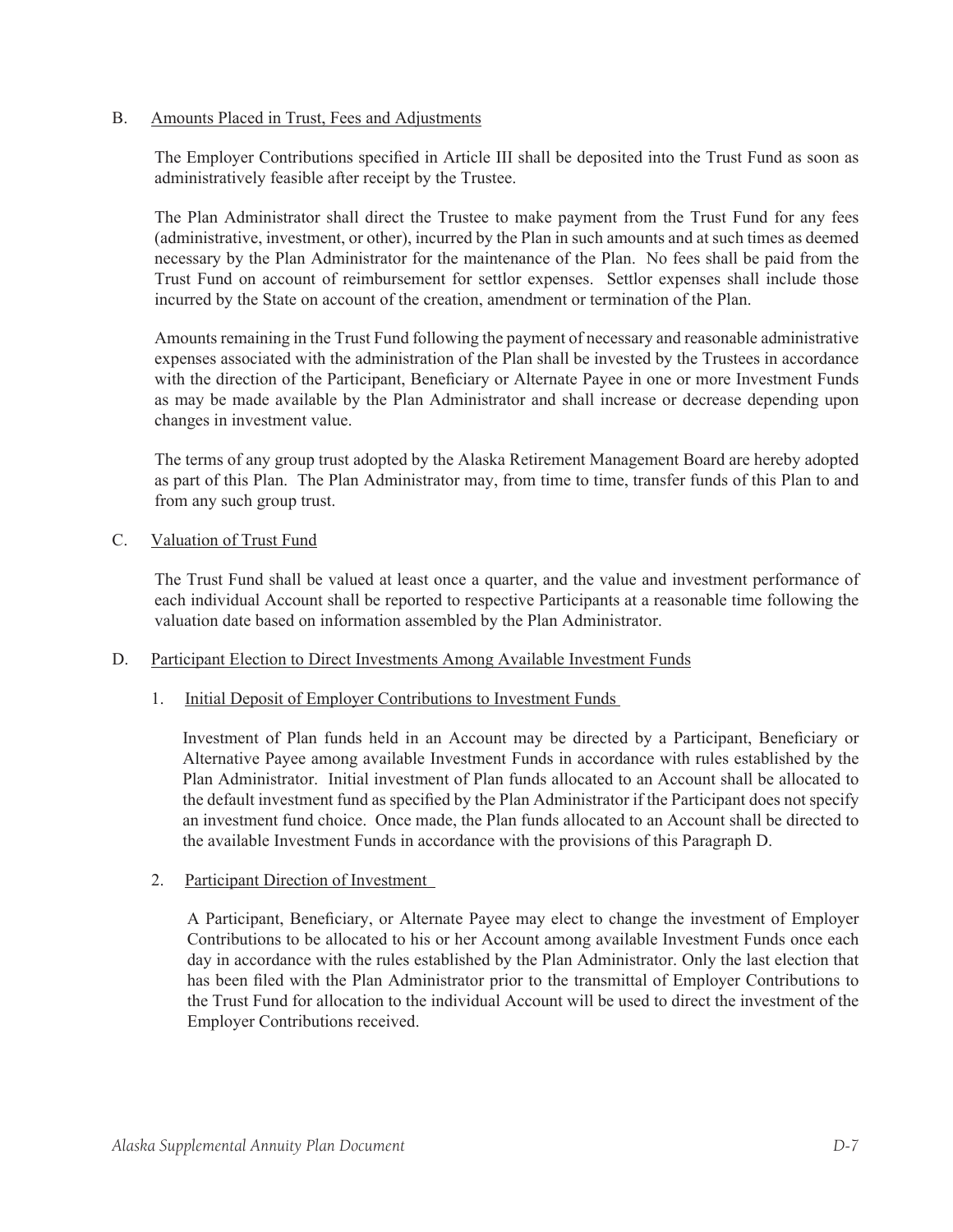#### 3. Investment Direction to Transfer Existing Individual Account Balance Among Investment Funds

A Participant, Beneficiary or Alternate Payee may elect to transfer all or a portion of his or her existing Account balance among available Investment Funds once each day in accordance with the rules established by the Plan Administrator. Such a direction shall be effective as indicated in the rules established by the Plan Administrator.

4. Liability

The Employer, Plan Administrator, State of Alaska, Alaska Public Employees Retirement Board (effective with respect to actions prior to October 1, 2005), Alaska State Pension Investment Board (effective with respect to actions prior to October 1, 2005), Alaska Retirement Management Board (effective with respect to actions on or after October 1, 2005), the Account Manager (effective with respect to actions on or after October 1, 2006), or a person or entity who is otherwise a fiduciary, is not liable for any investment loss, or by reason of any breach, that results from the direction of the Participant, Beneficiary, or Alternate Payee in the exercise of control over the Plan assets allocated to his or her Account for the purpose of directing the investment of those funds.

#### E. Annual Addition Limitation under Internal Revenue Code Section 415

Notwithstanding any other provisions of this Plan, the annual additions to each Participant's Accounts under this Plan and under all defined contribution plans of the Employer required to be aggregated with the contributions from this Plan under the provisions of 26 U.S.C. 415 may not exceed for any limitation year the amount permitted under 26 U.S.C. 415 at any time. In the event that the amount of a member's defined contribution plan contributions exceed the limitation of 26 U.S.C. 415(c) for any limitation year, the Plan administrator shall take any necessary remedial action to correct an excess contribution. The provisions of 26 U.S.C. 415, and the regulations adopted under that statute, as applied to qualified defined contribution plans of governmental employees are incorporated as part of the terms and conditions of the Plan. This article applies to any Participant in this Plan.

- 1. To the extent required under Code Section 415(c), in no event shall the "annual addition," as defined in this Section for a Participant for any Plan Year, exceed the lesser of:
	- a) Forty Thousand Dollars (\$40,000) as adjusted under Code Section 415(d) or
	- b) one-hundred percent (100%) of the "compensation," as defined in Article I, Paragraph F, of such Participant received during the Plan Year.
- 2. If the annual addition for a Participant under the Plan, determined without regard to the limitation of paragraph (a), would have been greater than the annual addition for such Participant as limited by paragraph (a), then the excess, if due to a reasonable error in estimating compensation or such other circumstances as found by the Secretary of the Treasury to justify application of this paragraph, shall be reduced, to the extent necessary to satisfy such limitation by holding the excess unallocated in a suspense account and using it to reduce Employer contributions in subsequent Plan Years.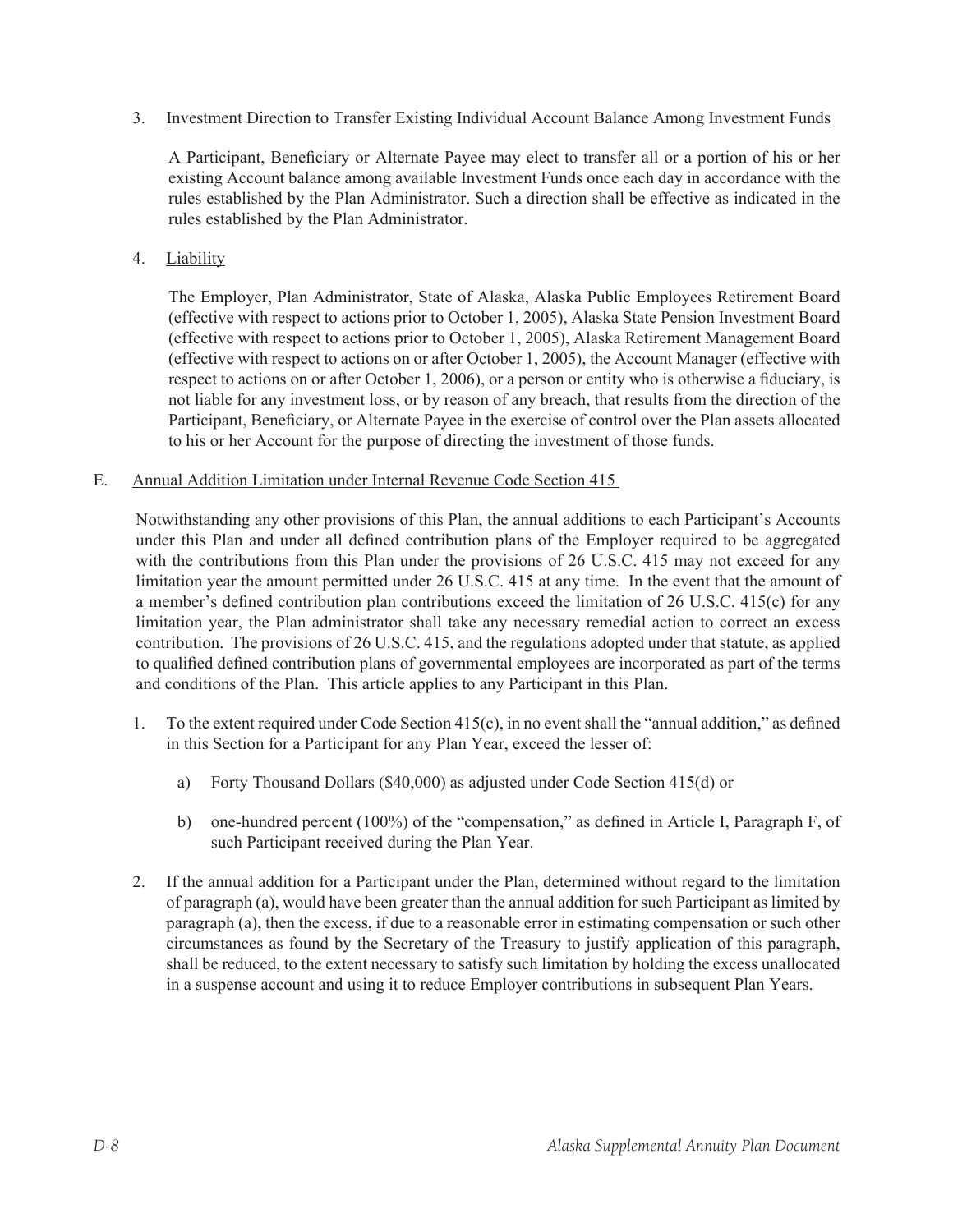- 3. For purposes of this Section, "annual addition" means the annual addition as defined in Code Section  $415(c)$  and as modified in Code Sections  $415(l)(1)$  and  $419A(d)(2)$ . In general, Code Section 415(c) defines the annual addition as the sum of the following amounts credited to a Participant's accounts for the limitation year under this Plan and any other defined contribution plan maintained by an Employer:
	- a) employer contributions; and
	- b) employee contributions.

An Employee who is in qualified military service (within the meaning of Internal Revenue Code Section  $414(u)(1)$ ) shall be treated as receiving compensation from the Employer during such period of qualified military service equal to (i) the compensation the Employee would have received during such period if the Employee were not in qualified military service, determined based on the rate of pay the Employee would have received from the Employer but for the absence during the period of qualified military service, or (ii) if the compensation the Employee would have received during such period was not reasonably certain, the Employee's average compensation from the Employer during the twelve month period immediately preceding the qualified military service (or, if shorter, the period of employment immediately preceding the qualified military service).

# ARTICLE V. VESTING AND PAYMENT OF BENEFITS

A. Vesting

Each Participant's account shall be fully vested and nonforfeitable at all times.

- B. Eligibility for Payment
	- 1. A terminated Employee shall be eligible to elect distribution of his or her Account, in accordance with this Article V, 60 days subsequent to termination of employment.
	- 2. If a Participant dies before benefits commence, a Beneficiary shall be immediately eligible to elect distribution of the deceased Participant's Account, in accordance with the terms and conditions of this Article V.
	- 3. Distribution to a Terminated Participant on Account of Hardship

Distribution of all or a portion of an Account of a Participant may take place, with the approval of the Plan Administrator or Designee, prior to the sixtieth day after the termination of said Participant if made on account of an immediate and heavy financial need and consented to by the Participant's spouse. Distribution of Plan assets to a terminated Participant on account of immediate and heavy financial need can only be made if the distribution is for:

a) expenses for (or necessary to obtain) medical care incurred by the Participant, by the Participant's spouse, or by any of the Participant's dependents (as defined in Code §152 and, for taxable years beginning on or after January 1, 2005, determined without regard to 152(b)  $(1)$ ,  $(b)(2)$  and  $(d)(1)(B)$ ), that would be deductible under Code §213 (determined without regard to whether the expenses exceed 7.5% of adjusted gross income);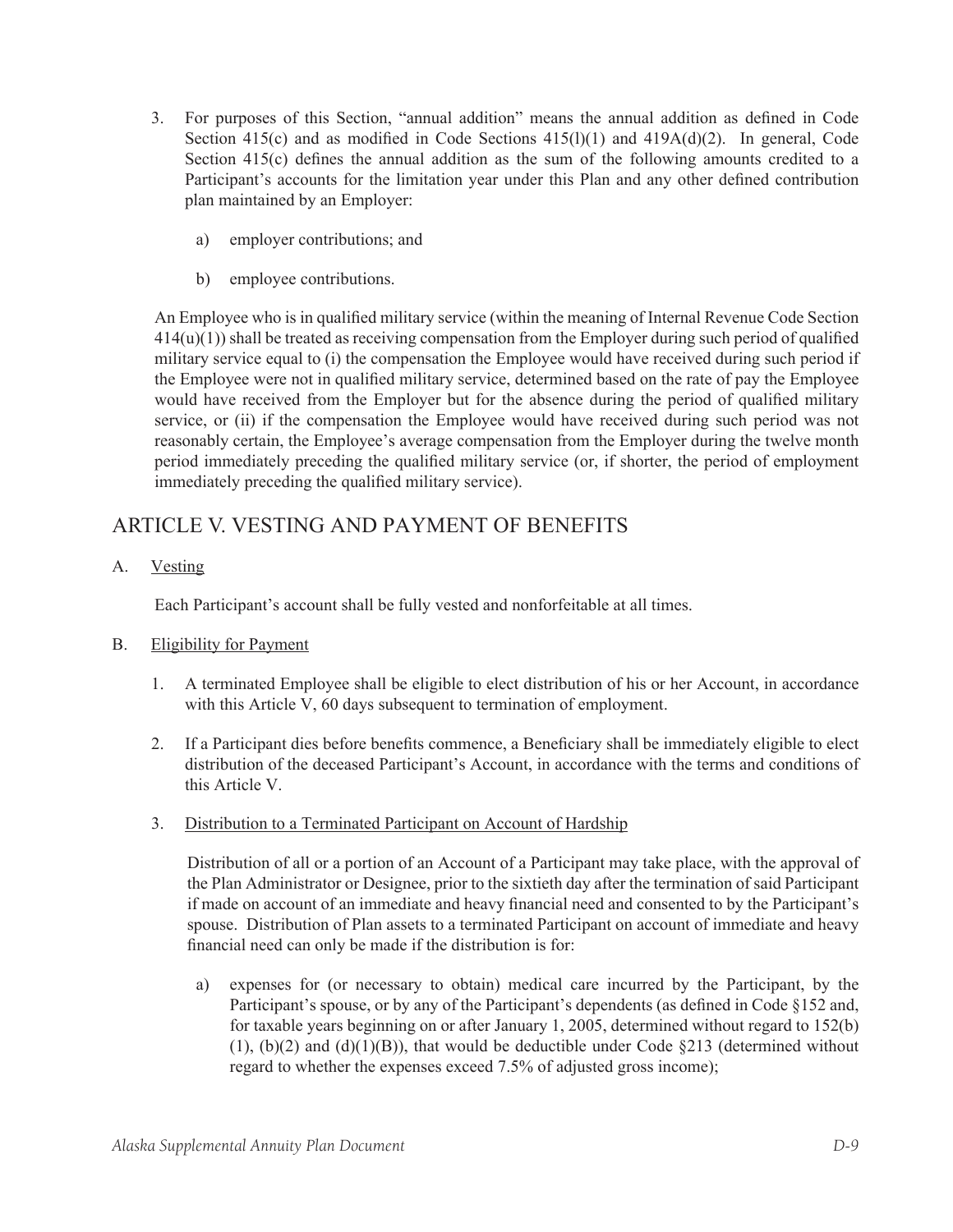- b) costs directly related to the purchase of a principal residence for the Participant (excluding mortgage payments);
- c) payment of tuition, related educational fees, and room and board expenses, for up to the next 12 months of post-secondary education for the Participant, or the Participant's spouse, children or dependents (as defined in Code §152 and, for taxable years beginning on or after January 1, 2005, determined without regard to  $152(b)(1)$ ,  $(b)(2)$  and  $(d)(1)(B)$ ;
- d) payments necessary to prevent the eviction of the Participant from the Participant's principal residence or the foreclosure on the mortgage of that residence;
- e) payments for burial or funeral expenses for the Participant's deceased parent, spouse, children, or dependents (as defined in Code §152 and, for taxable years beginning on or after January 1, 2005, determined without regard to  $152(b)(1)$ ,  $(b)(2)$  and  $(d)(1)(B)$ ;
- f) expenses for the repair of damage to the Participant's principal residence that would qualify for the casualty deduction under Code §165 (determined without regard to whether the loss exceeds 10% of adjusted gross income); or
- g) any need prescribed by the Revenue Service in a revenue ruling, notice or other document of general applicability which satisfies the safe harbor definition of hardship.
- 4. Notwithstanding the foregoing, in the event that a Domestic Relations Order qualifying as such is received and approved by the Plan Administrator as specified in Paragraph G of Article VIII, benefits shall be payable to the Alternate Payee in accordance with the terms and conditions of such order.

#### 5. Distribution Standard for Immediate and Heavy Financial Need.

A distribution on account of an immediate and heavy financial need may not be made to the extent that such emergency is or may be relieved:

- a) Through reimbursement or compensation from insurance or otherwise, or
- b) By liquidation of the Participant's assets, to the extent the liquidation of such assets would not itself cause severe financial hardship.

Distributions made under Subparagraph 3 of this Paragraph B may not exceed the amount reasonably necessary to satisfy the emergency need (which may include any amounts necessary to pay any federal, state, or local income taxes or penalties reasonably anticipated to result from the distribution). In no event shall the distribution exceed the value of the Participant's account. Any money remaining in the account shall be distributed in accordance with the provisions of this Plan.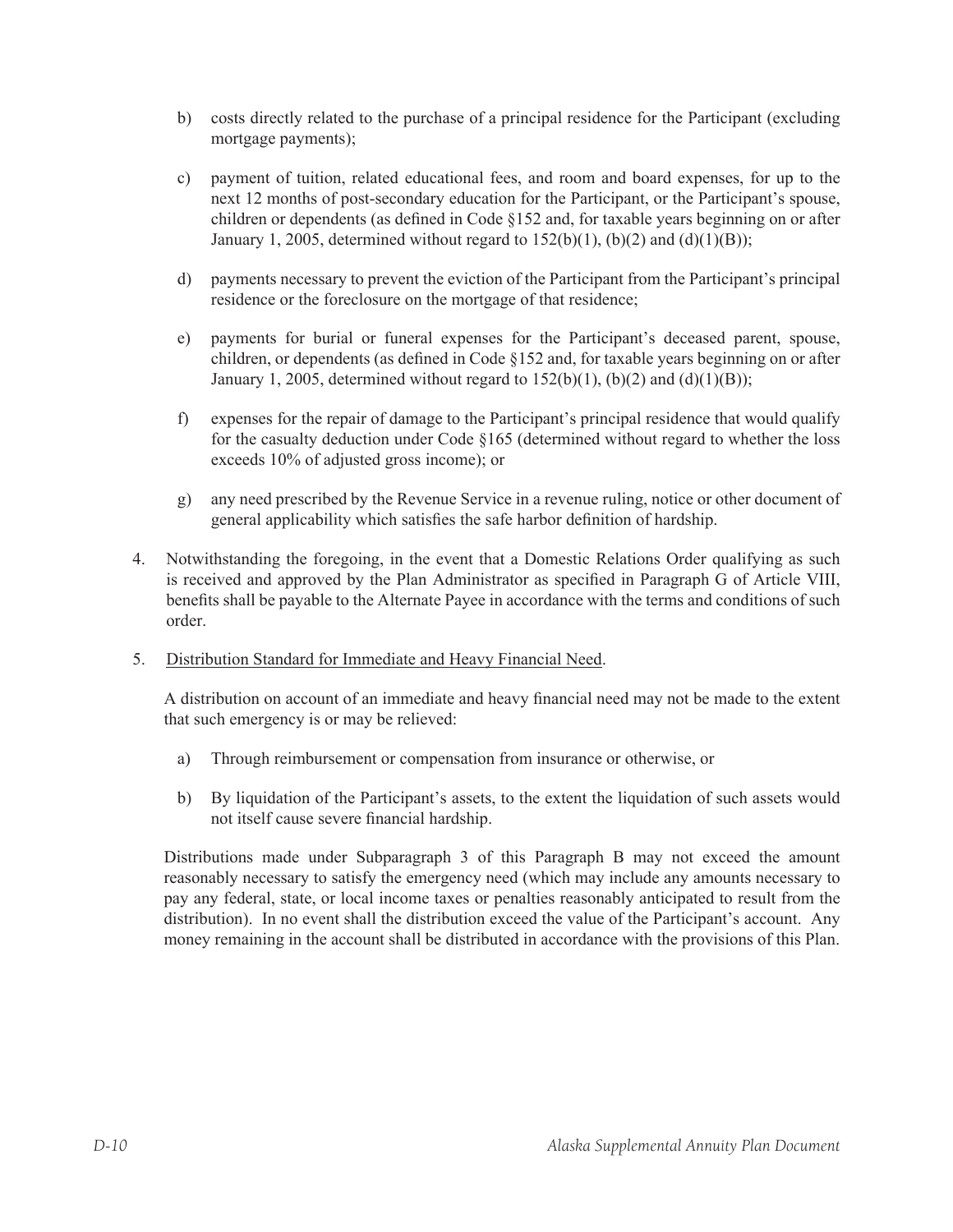#### C. Distribution Requirements

#### 1. General Rule

- a) The requirements of this paragraph shall apply to any distribution of a Participant's interest and shall take precedence over any inconsistent provisions of the Plan. Unless otherwise specified, the provisions of this article apply to calendar years beginning on and after January 1, 1989.
- b) All distributions required under this paragraph shall be determined and made in accordance with the Treasury Regulations under Code Section  $401(a)(9)$ , including the minimum death incidental benefit requirement of Treasury Regulation  $\S$  1.401(a)(9)-2.

#### 2. Required Beginning Date

The entire interest of a Participant must be distributed or begin to be distributed no later than the Employee's required beginning date. The required beginning date of a Participant is the later of the first day of April of the calendar year following the calendar year in which the Participant attains age 70-1/2 or the date of actual retirement.

#### D. Benefit Commencement Date

- 1. Payments to a Participant or Beneficiary who meets the requirements of Paragraph B of this Article V shall commence as soon as administratively feasible following the benefit commencement date. The benefit commencement date is the first date on which one of the following occurs:
	- a) A Participant or Beneficiary meets the requirements of Paragraph B of this Article V and has made a complete application for payment;
	- b) A Participant or Beneficiary has elected to defer receipt of the Account in accordance with Subparagraph 2 of this Paragraph D, the date specified has been attained, and the Participant or Beneficiary has made a complete application for payment;
	- c) A Participant attains Normal Retirement Age and has not made an application for payment or elected to defer receipt of the Account in accordance with Subparagraph 2 of this Paragraph D to a date later than Normal Retirement Age; or
	- d) A Beneficiary does not make an application for benefits and five years have elapsed since the Participant's death.
	- e) Notwithstanding any other provisions of Paragraph C. of Article V., a Participant, Beneficiary, or Alternate Payee who meets the requirements of Paragraph B of this Article V, and whose Account has a balance of \$1,000 or less, must take payment of his or her Account.
	- f) A Participant requests a direct trustee-to-trustee to another State of Alaska plan as permitted in paragraph E of this Article V.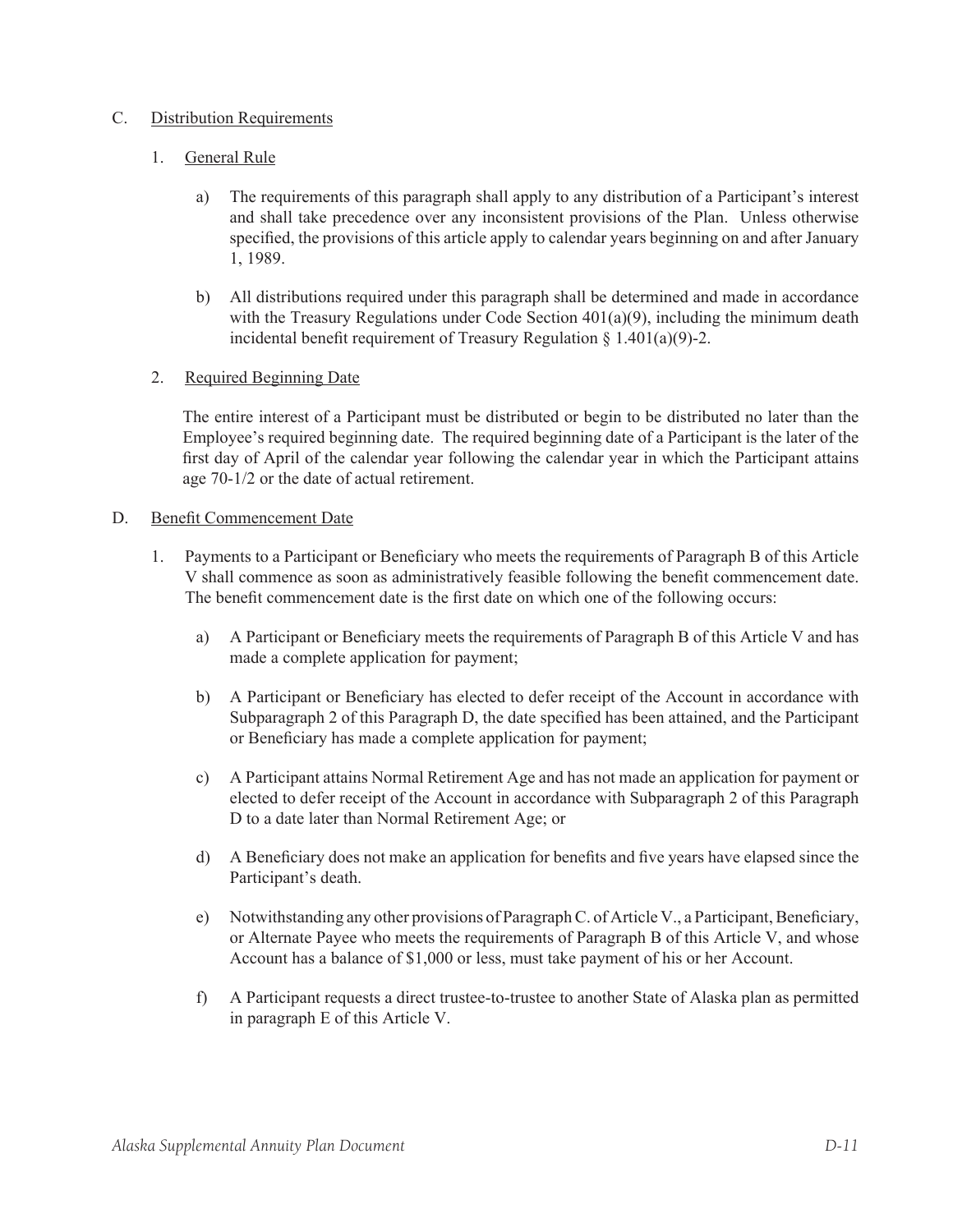- 2. A Participant or Beneficiary may elect to defer receipt of payment to a date later than the date specified in Paragraph B of this Article V in accordance with the following:
	- a) A Participant may defer to any date up to April 1 of the year after attaining age 70 1/2;
	- b) A spouse Beneficiary may defer to any date on or before December 31 of the year in which the Participant would have attained age 70 1/2. Payments must be made over a period no longer than the life expectancy of the spouse.
	- c) A non-spouse Beneficiary must receive a distribution (1) of the entire amount by December 31 of the calendar year that contains the fifth anniversary of the Participant's death, or, (2) if the distribution is started by December 31 of the calendar year following the year of the Participant's death, it can be made payable over the life or life expectancy of the Beneficiary.
- 3. Payments to an Alternate Payee shall commence as soon as administratively feasible for an Alternate Payee who meets the requirements of Paragraph B, subparagraph 4 of this Article V and has made a complete application for payment.
- 4. Notwithstanding Article V, a Particiapant or Beneficiary who would have been required to receive minumum distributions for 2009 but for the enactment of section 401(a)(9)(H) of the Code ("2009 RMDs"), and who would have satisfied that requirement by later receiving distributions that are (1) equal to the 2009 RMDs or (2) one or more payments in a series of substantially equal distributions (that include the 2009 RMDs) made at least annually and expected to last for the life (or life expectancy) of the Participant, the joint lives (or joint life expectancy) of the Participant and the Participant's designated Beneficiary, or for a period of at least 10 years ("Extended 2009 RMDs"), will receive those distributions for 2009 unless the Participant or Beneficiary chooses not to receive such distributions. Participants and Beneficiaries described in the preceding sentence will be given the opportunity to elect to stop receiving the distributions described in the preceding sentence. In addition, notwithstanding Article V.E.2, and solely for the purposes of applying the direct rollover provisions of the Plan, 2009 RMDs and Extended 2009 RMDs will be treated as eligible rollover distributions.
- E. Form of Payment
	- 1. A Participant may elect to receive his or her Account in the form of (i) a total or partial lump-sum as described in subparagraph (a); (ii) an annuity described in subparagraphs (b),  $(c)$ ,  $(d)$ , or  $(e)$ , or (iii) a partial lump-sum plus an annuity described in subparagraphs (b), (c), (d), or (e), defined as follows:
		- a) Lump Sum—The payment of all or, on and after January 1, 2005, any part of a Participant's Account balance in a payment amount of a single distribution. The Participant may designate the time and amount of each payment;
		- b) Period Certain Annuity—An annuity payable in a fixed number of monthly installments for a duration of 60, 120 or 180 months;
		- c) Life Annuity with a Period Certain—An annuity payable until the later of (i) the first day of the month in which the annuitant's death occurs, or (ii) the date on which the payment of a fixed number of monthly installments is completed. The duration of the installments shall be 120 or 180 months;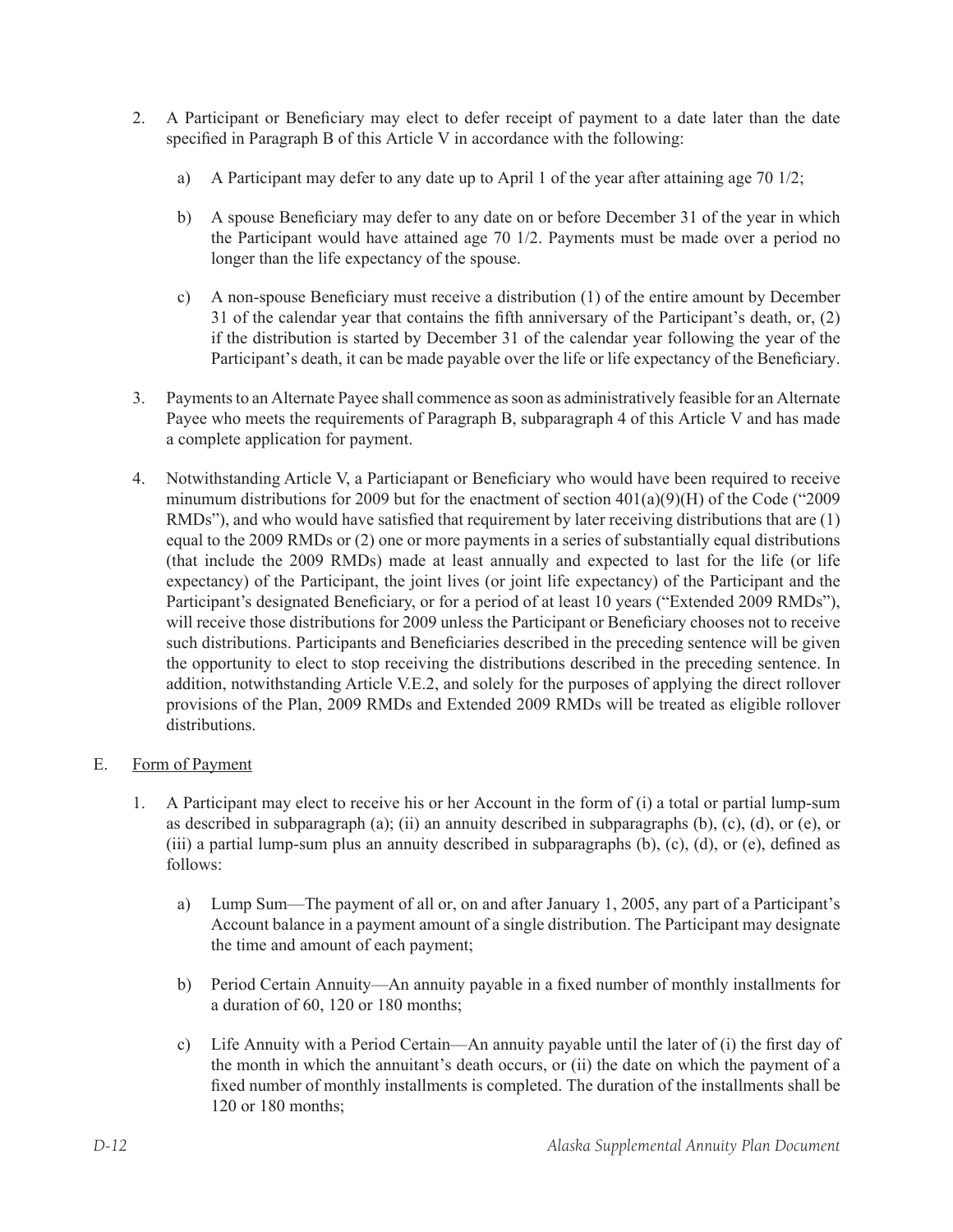- d) Single Life Annuity—An annuity payable monthly until the first of the month in which the annuitant's death occurs;
- e) Joint and Survivor Annuity—An annuity payable monthly to the Participant until the first of the month in which the Participant's death occurs. Following the Participant's death, a survivor annuity equal to 50% or 100% of the Participant's benefit (as previously elected by the Participant) shall be paid monthly to the joint annuitant for the remainder of his or her lifetime.
- f) Effective on and after January 1, 2005, a Participant may not elect more frequently than two (2) times in any calendar year to receive a partial Account payment or the commencement of an annuity purchased with a partial Account payment.
- 2. This subparagraph applies to distributions made on or after January 1, 1993. Notwithstanding any provision of the Plan to the contrary that would otherwise limit a distributee's election under this part, a distributee may elect, at the time and in the manner prescribed by the Plan Administrator, to have any portion of an eligible rollover distribution that is equal to at least \$200 paid directly to an eligible retirement plan specified by the distributee in a direct rollover.
	- a) For purposes of this subparagraph, an "eligible rollover distribution" is any distribution of all or any portion of the balance to the credit of the distributee, except that an eligible rollover distribution does not include: any distribution that is one of a series of substantially equal periodic payments (not less frequently than annually) made for the life (or life expectancy) of the distributee or the joint lives (or joint life expectancies) of the distributee and the distributee's designated beneficiary, or for a specified period of ten years or more; any distribution to the extent such distribution is required under Section  $401(a)(9)$  of the Internal Revenue Code; the portion of any distribution that is not includible in gross income, except to the extent provided below; any hardship distribution described in Section  $401(k)(2)(B)(i)(iv)$ of the Internal Revenue Code received after December 31, 1998; any hardship distribution described in Section 402(c)(4) of the Code received after December 31, 2001; and any other distribution(s) reasonably expected to total less than \$200. Effective January 1, 2008, an Eligible Rollover Distribution shall also mean a qualified rollover contribution to a Roth IRA within the meaning of Code Section 408A.

A portion of a distribution shall not fail to be an eligible rollover distribution merely because the portion consists of after-tax employee contributions which are not includible in gross income. However, such portion may be transferred only to an individual retirement account or an individual retirement annuity described in Section 408(a) or (b) of the Code or to a qualified plan described in Section 403(b) of the Code that agrees to separately account for amounts so transferred, including separately accounting for the portion of such distribution which is includible in gross income and the portion of such distribution which is not so includible.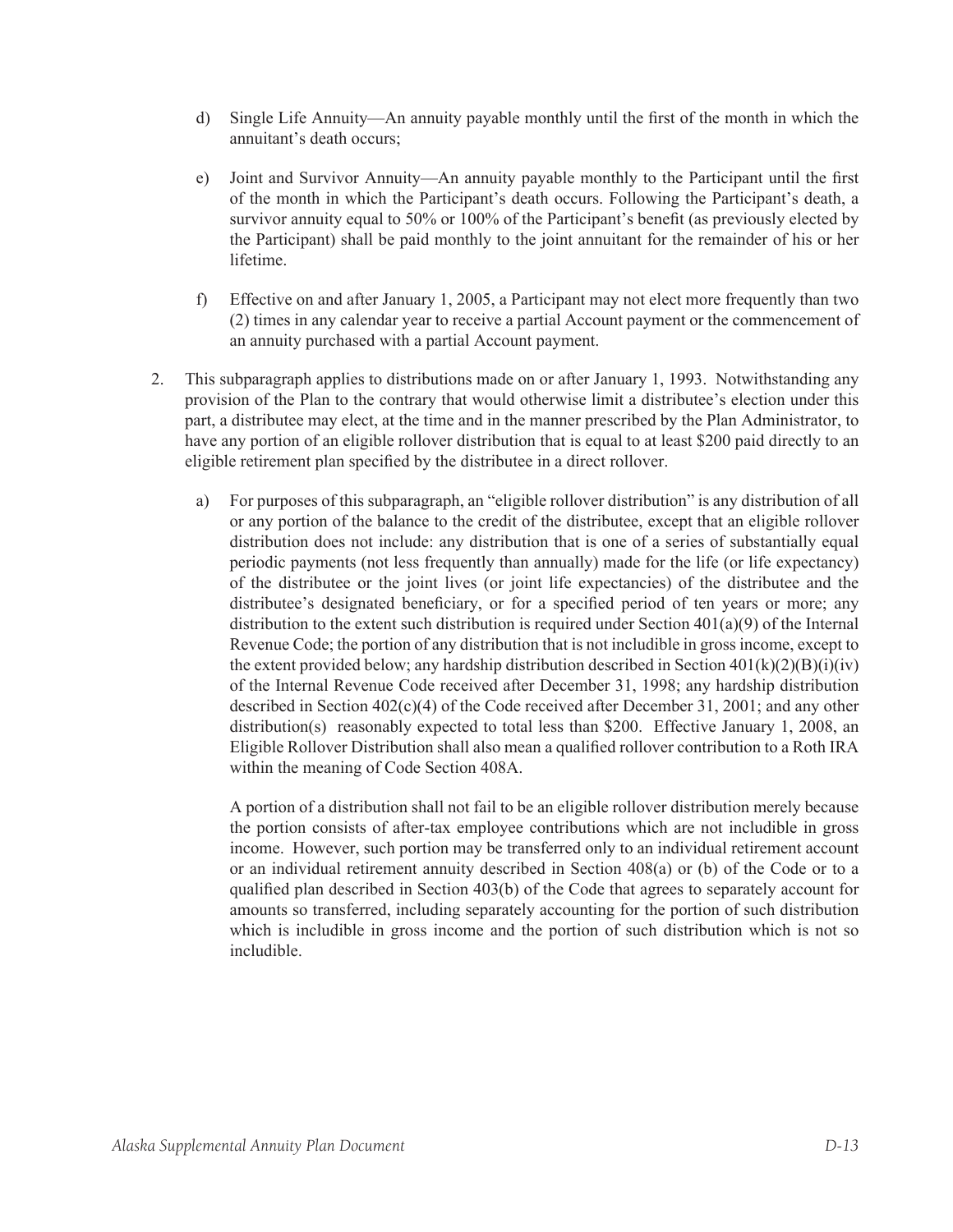- b) For purposes of this subparagraph, an "eligible retirement plan" is an individual retirement account described in Section 408(a) of the Code, an individual retirement annuity described in Section 408(b) of the Code, an annuity plan described in Section 403(a) of the Code, a qualified plan described in Section 401(a) of the Code, and on and after January 1, 2002, a tax sheltered annuity plan described in Section 403(b) of the Code or a governmental plan described in Section 457(b) of the Code, which agrees to separately account for amounts transferred into such plan from this Plan that accepts the distributee's eligible rollover distribution. However, in the case of an eligible rollover distribution to the surviving spouse, prior to January 1, 2002, an eligible retirement plan is an individual retirement account or an individual retirement annuity. Effective January 1, 2008, an Eligible Retirement Plan shall also mean a Roth IRA described in Code Section 408A.
- c) For purposes of this subparagraph, a distributee includes an Employee or former Employee. In addition, the Employee's or former Employee's surviving spouse and the Employee's or former Employee's spouse or former spouse who is the Alternate Payee under a qualified domestic relations order, as defined in Section 414(p) of the Code, are distributees with regard to the interest of the spouse or former spouse. Effective January 1, 2007, and notwithstanding anything in the Plan to the contrary that otherwise would limit a Distributee's election under this Section, and to the extent allowed under the applicable provisions of the Code and the Treasury Regulations, a Distributee who is a Beneficiary, but not a surviving spouse, spouse or former spouse who is an alternate payee, may elect, at the time and in the manner prescribed by the Administrator, to have all or any part of his or her Account that qualifies as an Eligible Rollover Distribution paid in a direct trustee‑to‑trustee transfer to an Eligible Retirement Plan that is an individual retirement plan described in clause (i) or (ii) of Code Section  $402(c)(8)(B)$ . If such a transfer is made, (i) the transfer shall be treated as an Eligible Rollover Distribution (ii) the individual retirement plan shall be treated as an inherited individual retirement account or individual retirement annuity (within the meaning of Code section  $408(d)(3)(C)$ , and (iii) Code Section  $401(a)(9)(B)$  (other than clause (iv) thereof) shall apply to such individual retirement plan.
- d) For purposes of this subparagraph, a "direct rollover" is a payment by the Plan to the eligible retirement plan specified by the distributee.
- e) A Participant may make a direct rollover contribution to this Plan from another "qualified retirement plan." For purposes of this subparagraph, a "qualified retirement plan" is any tax qualified retirement plan under Code Section 401(a) or any other plan from which distributions are eligible to be rolled over into this Plan pursuant to the Code, Treasury Regulations or other IRS guidance. To qualify as a direct rollover contribution under this subparagraph, the direct rollover contribution must be transferred directly from the qualified retirement plan.

The Plan Administrator may refuse to accept a direct rollover contribution if the Plan Administrator reasonably believes the direct rollover contribution (i) is not being made from a proper plan; (ii) could jeopardize the tax-exempt status of the Plan; or (iii) could create adverse tax consequences for the Plan or the Employer. Prior to accepting a direct rollover contribution, the Plan Administrator may require the Participant to provide satisfactory evidence establishing that the direct rollover contribution meets the requirements of this subparagraph.

This Plan does not accept indirect rollover contributions.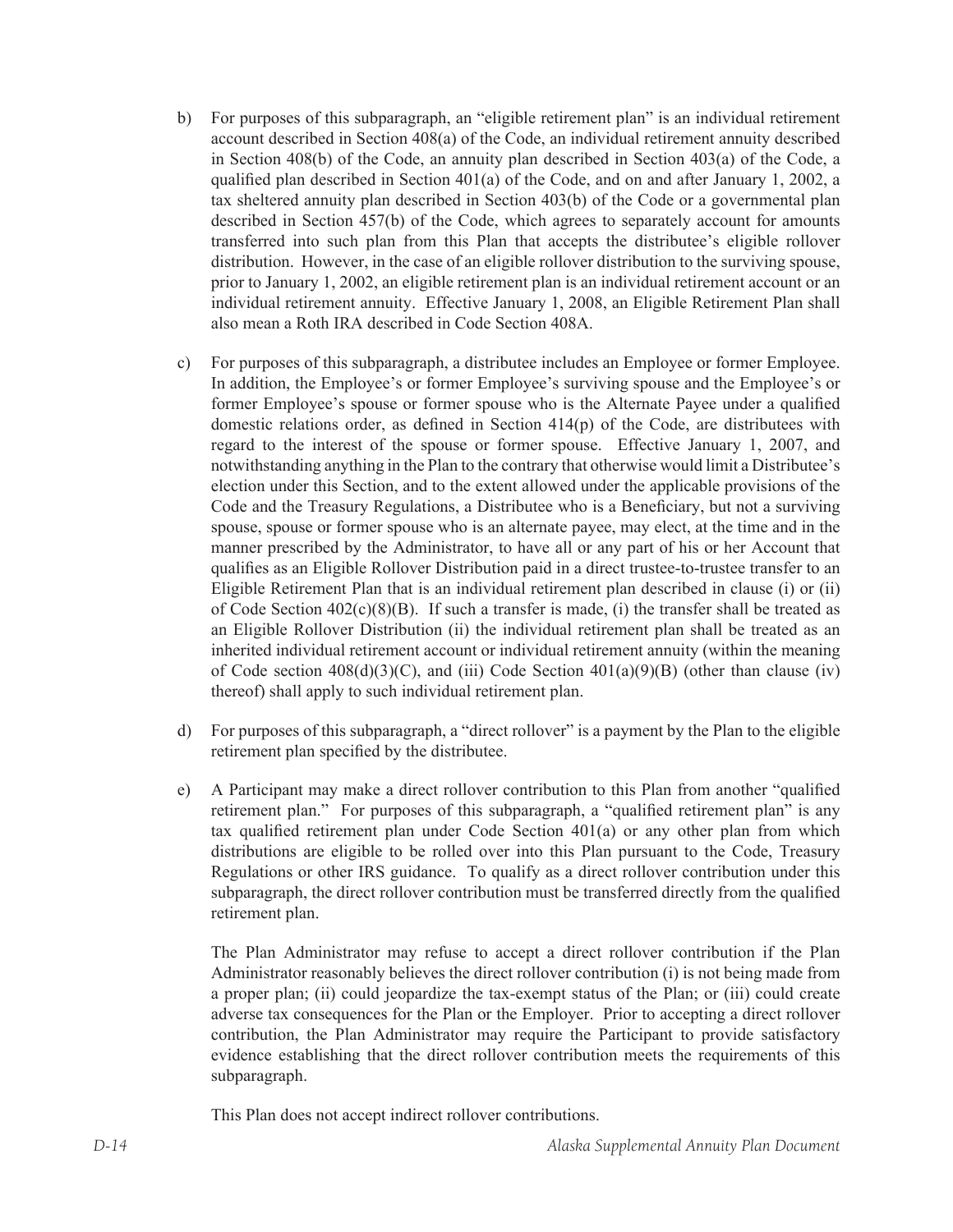- f) Effective January 1, 2006, in the event of a mandatory distribution greater than \$1,000 in accordance with the provisions of Article V, Paragraph D, if a Participant does not elect to have such distribution paid directly to an eligible retirement plan specified by the Participant in a direct rollover or to receive the distribution directly in accordance with Article V, then the Plan Administrator will pay the distribution in a direct rollover to an individual retirement plan designated by the Plan Administrator.
- 3. A Participant may request that the Plan Administrator transfer all or a portion of his or her Account in a direct trustee-to-trustee transfer to a defined benefit governmental plan defined in Code Section 414(d) allowed to receive such a transfer for the purpose of purchasing permissive past service credits as defined in Code Section 415(n)(3)(A) under the receiving plan as allowed by that plan.
- 4. Any form of payment elected shall be the Actuarial Equivalent of the value of the Participant's Account as of the benefit commencement date.
- 5. Plan Distributions on Account of Death
	- a) Upon the death of a Participant whose payments have commenced, a Beneficiary shall receive further payments only to the extent provided in accordance with the form of payment that was being made to the deceased Participant. The remaining portion of such interest will continue to be distributed at least as rapidly as under the method of distribution being used prior to the Participant's death.
	- b) Distribution beginning after death. If the Participant dies before distribution of his or her interest begins, distribution of the Participant's entire interest shall be completed by December 31 of the calendar year containing the fifth anniversary of the Participant's death except to the extent that an election is made to receive distributions in accordance with (i) or (ii) below:
		- (i) if any portion of the Participant's interest is payable to a designated Beneficiary, distributions may be made over the life or over a period certain not greater than the life expectancy of the designated Beneficiary commencing on or before December 31 of the calendar year immediately following the calendar year in which the Participant died;
		- (ii) if the designated Beneficiary is the Participant's surviving spouse, the date distributions are required to begin in accordance with (i) above shall not be earlier than the later of (A) December 31 of the calendar year immediately following the calendar year in which the Participant died and (B) December 31 of the calendar year in which the Participant would have attained age 70 1/2.

If the Participant has not made an election pursuant to this subparagraph by the time of his or her death, the Participant's designated Beneficiary must elect the method of distribution no later than the earlier of (A) December 31 of the calendar year in which distributions would be required to begin under this section, or (B) December 31 of the calendar year which contains the fifth anniversary of the date of death of the Participant. If the Participant has no designated beneficiary, or if the designated Beneficiary does not elect a method of distribution, distribution of the Participant's entire interest must be completed by December 31 of the calendar year containing the fifth anniversary of the Participant's death.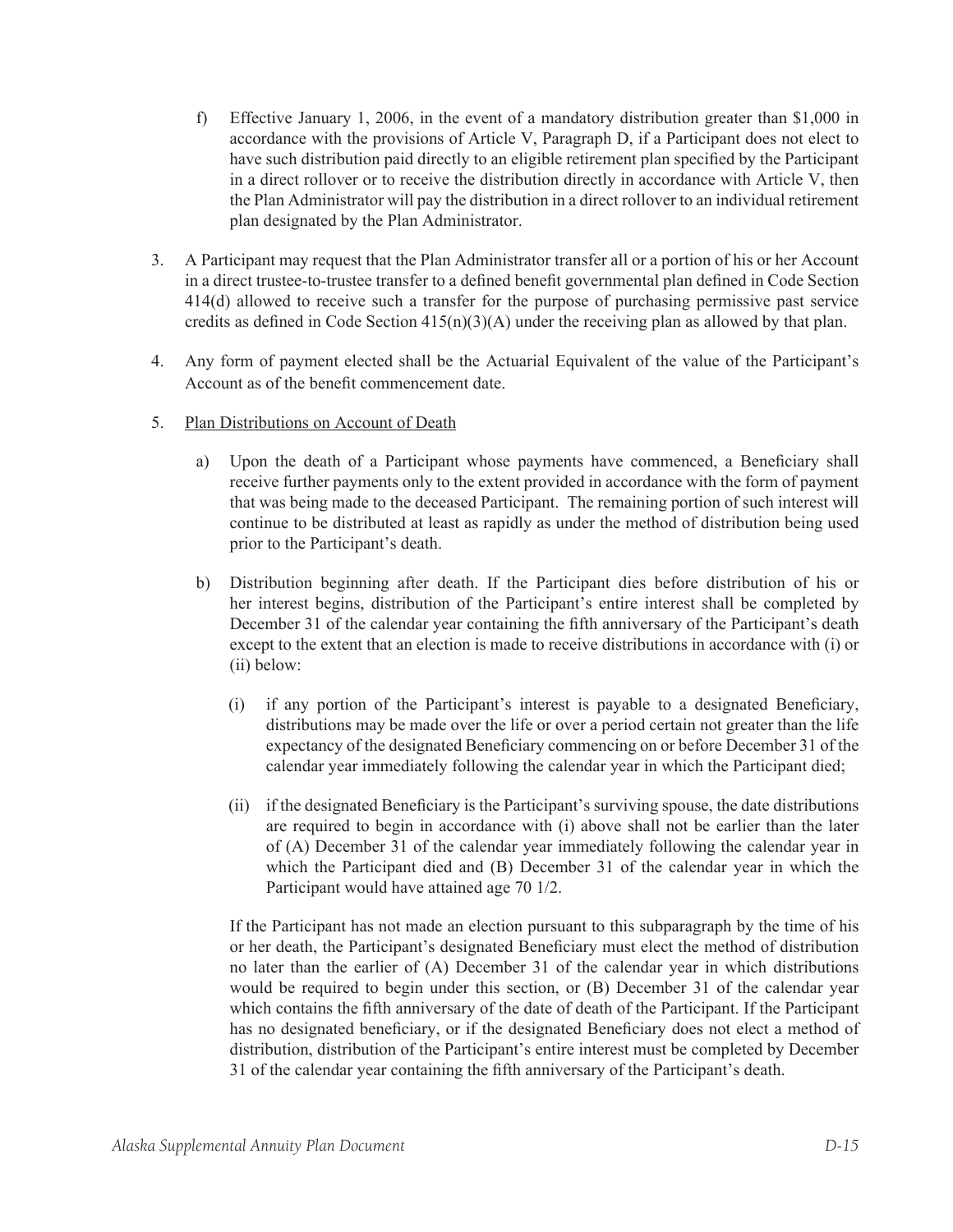- c) For purposes of subparagraph 5(b) above, if the surviving spouse dies after the Participant, but before payments to such spouse begin, the provisions of subparagraph 5(b), with the exception of paragraph (ii) therein, shall be applied as if the surviving spouse were the Participant.
- d) For purposes of this subparagraph, any amount paid to a child of the Participant will be treated as if it had been paid to the surviving spouse if the amount becomes payable to the surviving spouse when the child reaches the age of majority.
- e) For the purposes of this subparagraph 4, distribution of a Participant's interest is considered to begin on the Participant's required beginning date (or, if subparagraph 4(c) above is applicable, the date distribution is required to begin to the surviving spouse pursuant to subparagraph 4(c) above). If distribution in the form of an annuity irrevocably commences to the Participant before the required beginning date, the date distribution is considered to begin is the date distribution actually commences.
- f) Unless otherwise specified, the provisions of this paragraph apply to calendar years beginning on and after January 1, 1989.

#### F. Changing Elections

A Participant or Beneficiary may change any

- 1. form of payment election, or
- 2. election to commence benefits, or
- 3. joint annuitant designation at any time, prior to the issuance of a lump-sum payment or prior to the issuance of an initial annuity payment. Changes will not be allowed on or after the issuance of such payment.

#### G. Failure to Elect a Form of Payment

If a Participant who is not married, or a Beneficiary in the case of the Participant's death, fails to elect a form of payment prior to the benefit commencement date, the Account shall be paid in the form of a Lump Sum. If a married Participant fails to elect a form of payment prior to the benefit commencement date, the Account shall be paid in the form of a 50% Joint and Survivor Annuity, with the Participant's spouse as the joint annuitant.

#### H. Late Contributions

Contributions pursuant to Article III made on behalf of a terminated Employee after the benefit commencement date shall not affect the form or amount of payments already being made to the Participant or a Beneficiary. If that Participant is not currently employed by the Employer, these contributions shall be paid directly to the Participant or Beneficiary as soon as administratively feasible.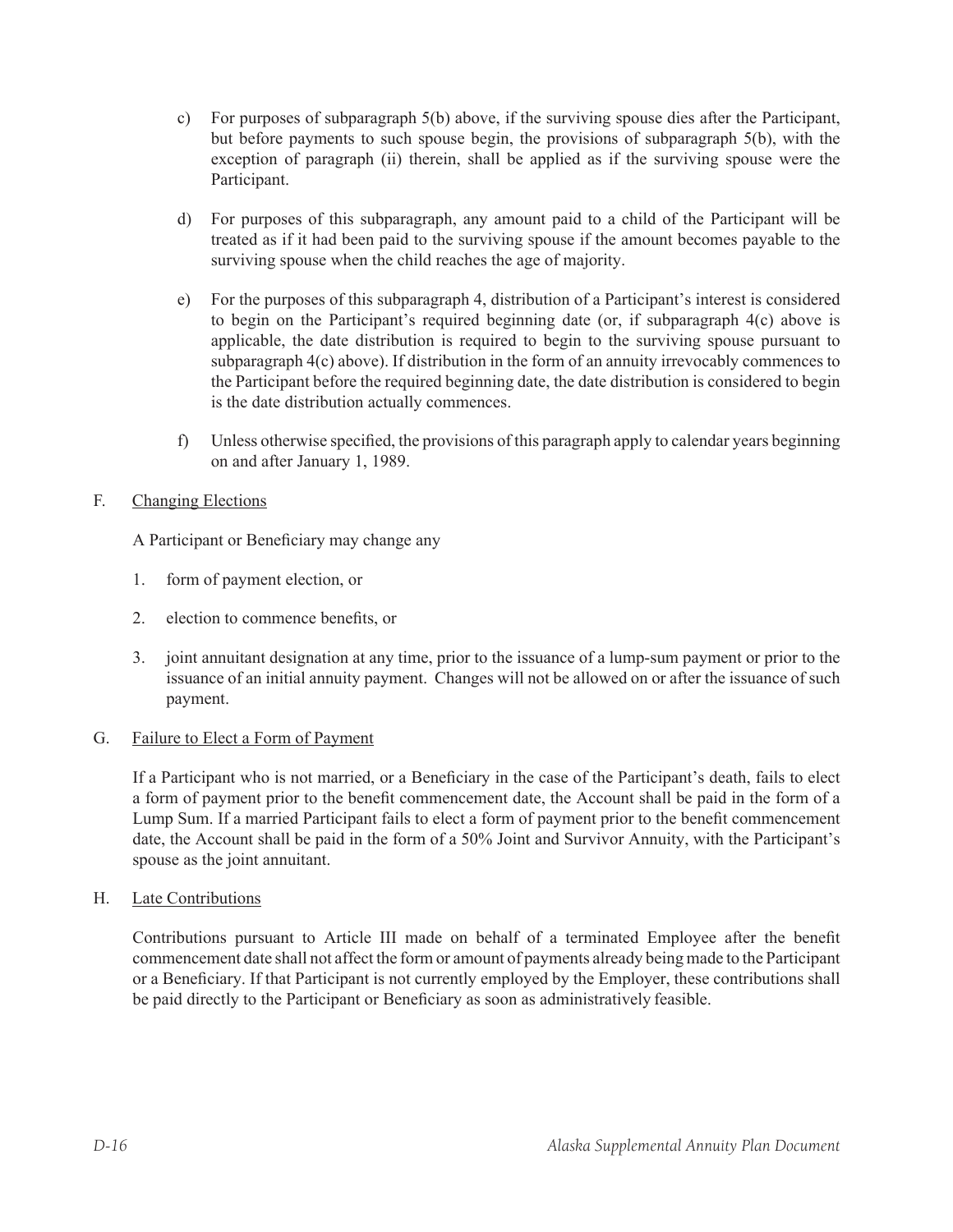#### I. Reemployment After Benefits Have Commenced

Annuity benefits which are being paid to a Participant shall not be affected by the Particiapant's subsequent employment with the Employer. Partial lump sum withdrawals paid to a participant will cease upon reemployment.

#### J. Return of Overpayments and Interest on Overpayment Amounts

A Participant, Beneficiary, or Alternate Payee shall remain responsible for repayment to the Plan of any excess amounts received pursuant to a distribution should it be determined that the Participant, Beneficiary, or Alternate Payee is not entitled to the entire amount he or she actually received.

The Participant, Beneficiary, or Alternate Payee shall also pay interest on amounts overpaid at a prescribed rate of interest at seven percent.

### ARTICLE VI. BENEFICIARIES

#### A. Designation

A Participant may designate a Beneficiary, on a form provided for that purpose by the Plan Administrator or the Plan Administrator's designee, to receive Plan distributions payable following the Participant's death as described in Paragraph E, subparagraph 5 of Article V. Any Beneficiary designation, whether filed with the Plan Administrator or the Plan Administrator's designee before, on or after January 1, 2006, is subject to the rules under Subparagraphs 1 through 3 below. A Participant may change or revoke a Beneficiary designation without notice to the Beneficiary or Beneficiaries at any time by filing a new designation with the Plan Administrator or the Plan Administrator's designee. Any new Beneficiary designation is subject to the spousal consent rules described below.

- 1. If a Participant who was married at the time of death designated a nonspouse Beneficiary, the actuarial equivalent value of the benefit payable to such Beneficiary shall not exceed 50% of the Participant's Account balance. The spouse to whom the Participant is married at the time of the Participant's death shall automatically be deemed the Beneficiary for the remaining 50% of the Account balance unless the spouse specifically consents to the nonspouse Beneficiary designation in the manner prescribed in Subparagraph 2 below. If the spouse consents in this manner, a married Participant may designate a nonspouse Beneficiary for the entire benefit or any portion of the benefit which is payable in an available form of payment contained in this Plan except to the extent a qualified domestic relations order filed with the Administrator provides for payment to a former spouse or other dependent of the Participant unless the Participant filed a revocation of Beneficiary accompanied by a written consent to the revocation from each person entitled under the qualified domestic relations order.
- 2. The spouse's consent to the Beneficiary designation must be contained in a writing signed by both the Participant and the Participant's spouse, must specifically acknowledge the effect of the consent, and must be witnessed by a Plan representative or notary public. Any consent by a spouse shall be effective only with respect to such spouse.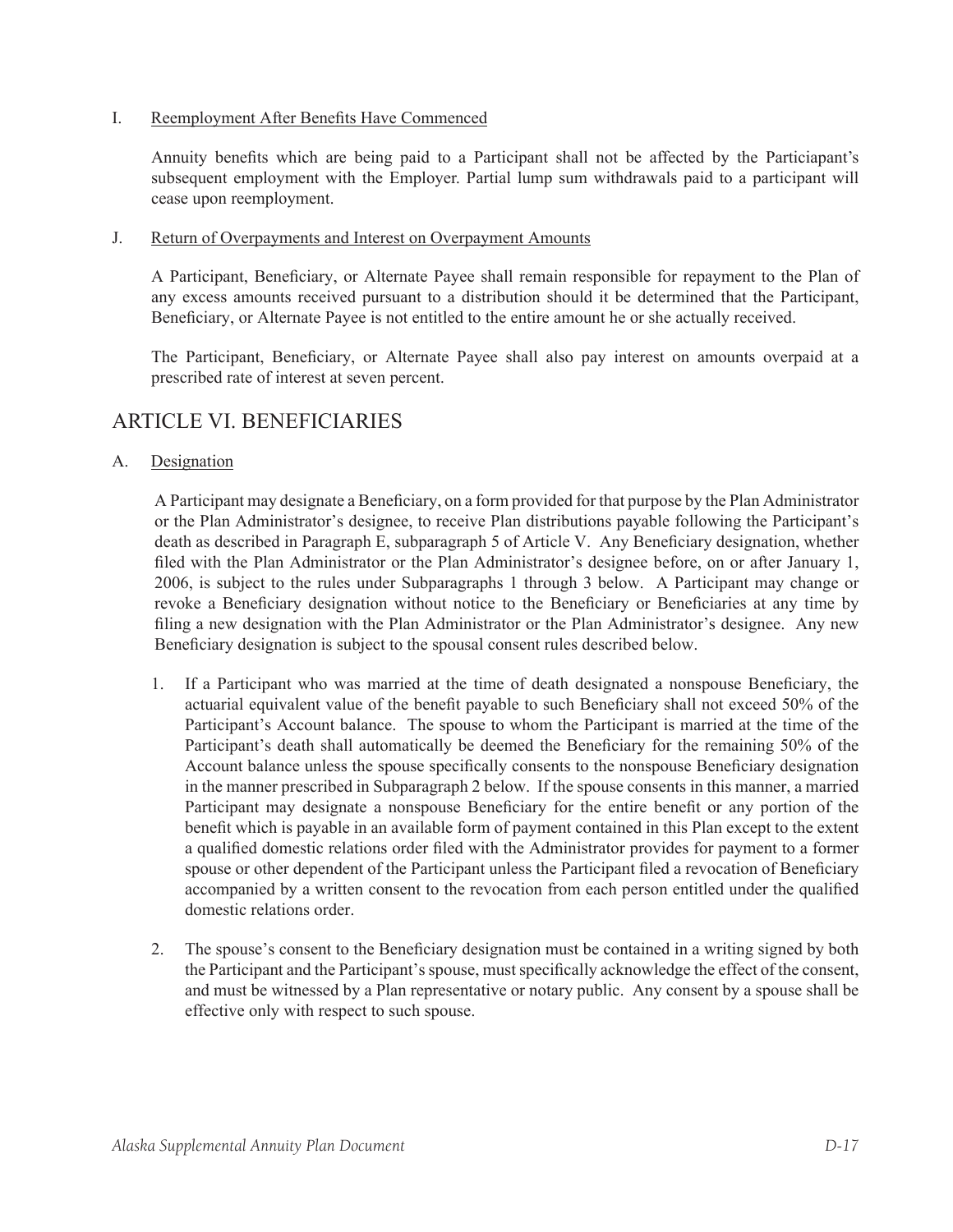3. Except as provided by the express terms of a qualified domestic relations order, which has been accepted by the Plan Administrator or the Plan Administrator's designee, the dissolution of a marriage between the Participant and his or her spouse will automatically revoke a Beneficiary designation in favor of that former spouse executed by the Participant before the dissolution unless the Participant, subsequent to the dissolution, specifically reaffirms the former spouse as a Beneficiary on the form provided for that purpose by the Plan Administrator or the Plan Administrator's designee.

#### B. Failure to Designate a Beneficiary

If upon the death of a Participant there is no valid designation of Beneficiary on file with the Plan Administrator or the Plan Administrator's designee, a divorce or annulment has revoked the Beneficiary designation naming the Participant's spouse as a Beneficiary, or the Beneficiary is deceased, then benefits shall be paid in the following order of succession:

- 1. Payments shall be made to the surviving spouse, if the spouse survives the Participant for 30 days;
- 2. If there is no surviving spouse, payments shall be made in equal parts to the surviving children, including adopted children, who survive the Participant for 30 days;
- 3. If there are no surviving children, payments shall be made in equal parts to the surviving parents who survive the Participant for 30 days; or
- 4. If there are no surviving parents, payments shall be made to the Participant's estate.

#### C. Payments to Beneficiaries

The Plan Administrator or the Plan Administrator's designee may request proper proof of the Participant's death and may require the Beneficiary to provide evidence of his or her right to receive a distribution from the Plan in any form or manner the Plan Administrator or the Plan Administrator's designee may deem appropriate. The Plan Administrator's or the Plan Administrator's designee's determination of the Participant's death and of the right of the Beneficiary to receive payment under the Plan shall be conclusive. If a distribution is to be made to a minor or incompetent Beneficiary, payments may be made to the person's legal guardian, conservator, or custodian in accordance with the Uniform Gifts to Minors Act or similar law as permitted under the laws of the state where the Beneficiary resides. The Plan Administrator, the Plan Administrator's designee and the Trustee will not be liable for any payments made in accordance with this Paragraph C of Article VI, and they are not required to make any inquiries with respect to the competence of any person entitled to benefits under the Plan.

## ARTICLE VII. AMENDMENT AND TERMINATION

#### A. Amendment

The Plan Administrator shall have the right to amend this Plan, at any time and from time to time, in whole or in part. Such power to amend includes the right, without limitation, to make retroactive amendments referred to in Section 401(b) of the Internal Revenue Code. However, such right to amend the Plan shall be subject to the provisions of Paragraph C of this Article VII. Further, no amendment of the Plan shall permit any assets of the Plan to be used to pay premiums or contributions of the Employer under any other plan maintained by the Employer.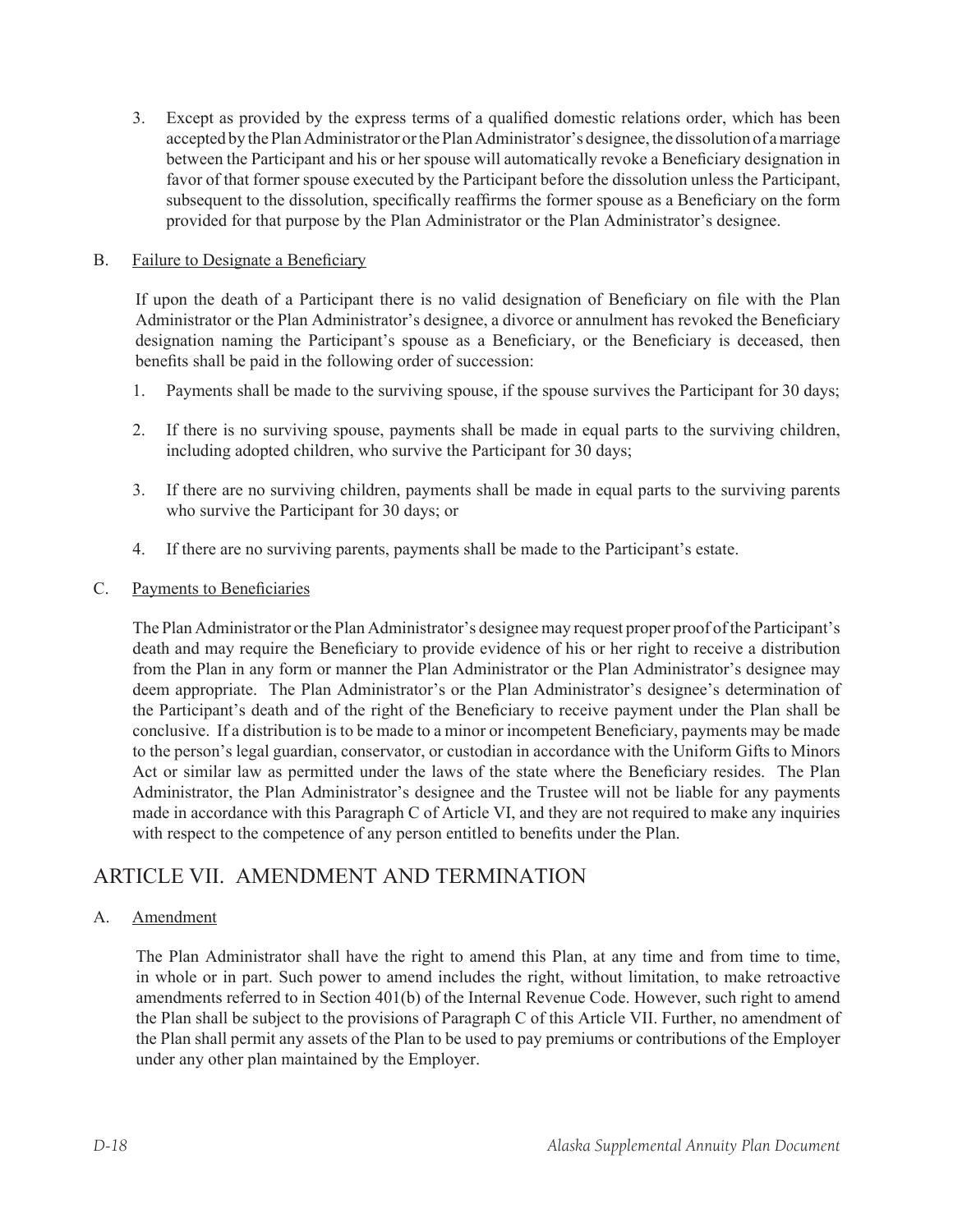#### B. Termination

Although the State of Alaska has established the Plan with the bona fide intention and expectation that it will continue the Plan indefinitely, the State of Alaska may in its sole and absolute discretion terminate the Plan in whole or part at any time without liability whatsoever for such termination. If the Plan shall be terminated, all investments shall remain in force until all Participants' Accounts have been completely distributed in accordance with the Plan.

The Employers are under no obligation or liability to continue participation in the Plan. Employers in their sole and absolute discretion may discontinue participation with no liability whatsoever except liability to the State of Alaska under the terms of the Participation Agreement.

The Employers shall not be under any obligation or liability whatsoever to continue making contributions for any given length of time. The Employers may in their sole and absolute discretion discontinue contributions in whole or part without any liability whatsoever for such termination except liability to the State of Alaska under the terms of the Participation Agreement.

#### C. Nonreversion

- 1. The corpus or income of the trust or custodial account may not be diverted to or used for other than the exclusive benefit of the Participants or their Beneficiaries.
- 2. If Plan benefits are provided through the distribution of annuity or insurance contracts, any refunds or credits in excess of Plan benefits (on account of dividends, earnings, or other experience rating credits, or surrender or cancellation credits) will be paid to the trust or custodial account.
- 3. Any contribution made by the Employer because of a mistake of fact must be returned to the Employer within one year of the contribution.
- 4. The Plan Administrator shall have no right to modify or amend the Plan retroactively in such a manner as to reduce the benefits of any Participant accrued to date under the Plan by reason of contributions made by the Employer prior to the modification or amendment except to the extent permitted by law.

### ARTICLE VIII. MISCELLANEOUS

#### A. Limitation of Rights; Employment Relationship

Neither the establishment of the Plan, nor any modification thereof, nor the creation of any fund or Account, nor the payment of any benefits, shall be construed as giving any Participant or other person any legal or equitable right against the State of Alaska, Employer, the Investment Provider, the Plan Administrator or the Record Keeper, except as provided in the Plan or, in the case of the Employers other than the State of Alaska, as provided in the Participation Agreement and, in no event, shall the terms of employment of any Employee be modified or in any way be affected by the Plan.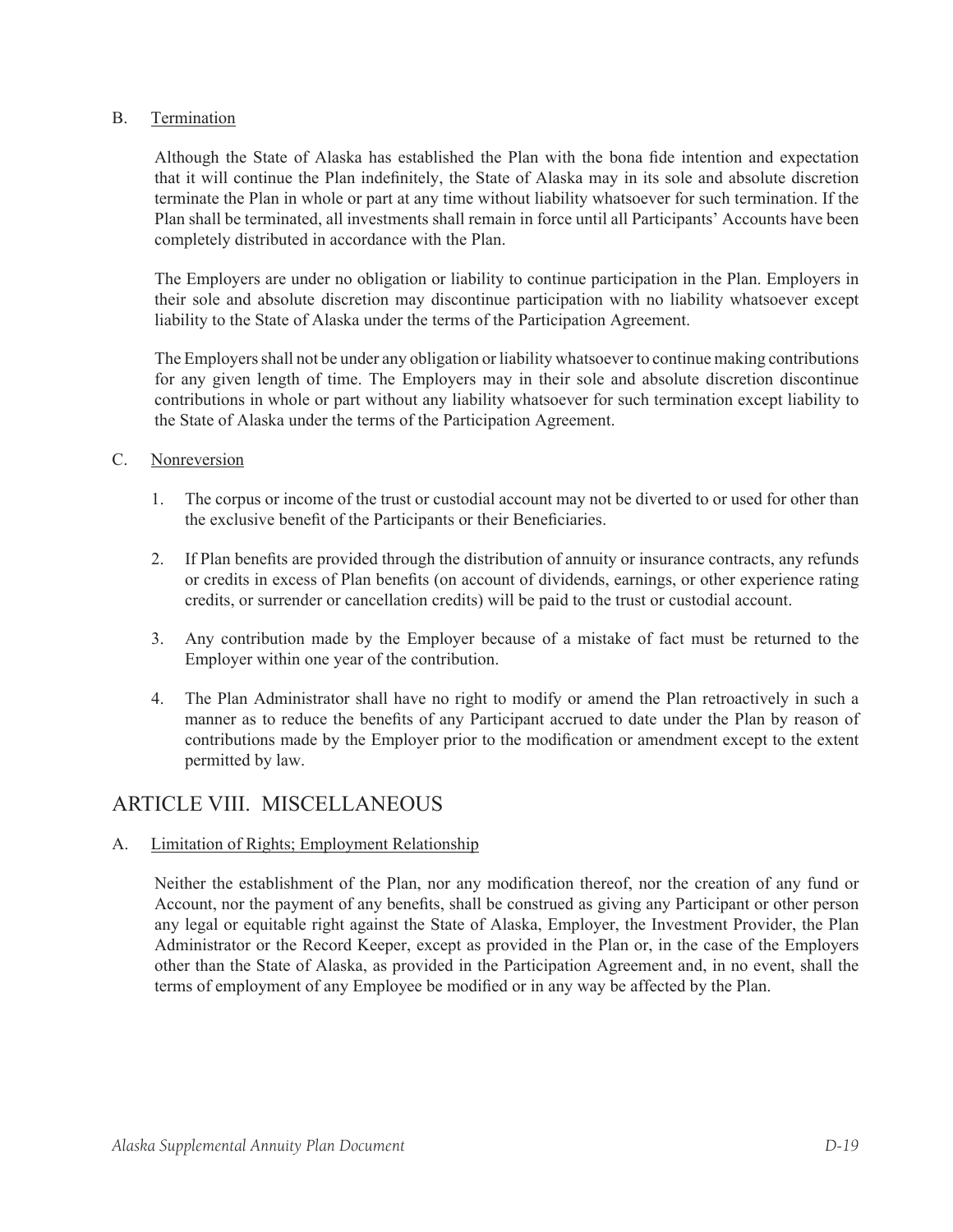#### B. Transfer of Assets of Plan

In no event shall this Plan be merged or consolidated with any other plan, nor shall there be any transfer of assets or liabilities from this Plan to any other plan, unless immediately after such merger, consolidation or transfer, each Participant's benefits, if such other plan were then to terminate, are at least equal to or greater than the benefits which the Participant would have been entitled to had this Plan been terminated immediately before such merger, consolidation, or transfer.

#### C. Safeguard Provision

Neither the State of Alaska, Employer, Investment Provider, Record Keeper, or the Plan Administrator, shall recognize any attempt to alienate amounts held on behalf of, or payable to, an Employee or other person who is or who might become eligible for benefits under the Plan. Such amounts are not subject to anticipation, alienation, sale, transfer, assignment, pledge, encumbrance, or charge of any kind, either voluntary or involuntary, before being received by the person entitled to the amount under the terms of the Plan. An attempt to anticipate, alienate, sell, transfer, assign, pledge, encumber, charge, or otherwise dispose of a right to amounts held under the plan is void. Except as provided in AS 09.38.065, amounts held on behalf of, or payable to, an Employee or other person who is or who might become eligible for benefits under the Plan are exempt from garnishment, execution, or levy.

#### D. Interpretation; Severability

- 1. The Plan hereby created shall be construed, administered and governed in all respects in accordance with the Internal Revenue Code and other pertinent federal laws, and the laws of the State of Alaska, provided, however, that if any provision is susceptible to more than one interpretation, such interpretation shall be given thereto as is consistent with the Plan being a qualified defined contribution plan within the meaning of Section 401(a) of the Internal Revenue Code. In the case of any conflict between language of this Plan and of any Insurance Contract, this Plan shall control. If any provision of this Plan shall be held by a court of competent jurisdiction to be invalid or unenforceable, the remaining provisions of the Plan shall continue to be fully effective.
- 2. This Plan is also intended to reflect certain provisions of the Economic Growth and Tax Relief Reconciliation Act of 2001 ("EGTRRA") and is intended to be construed in accordance with EGTRRA and guidance issued thereunder.
- 3. If a provision of EGTRRA is mandatory as it applies to the qualification of this Plan, then that provision is adopted, and to the extent provisions of the Plan exist that are inconsistent with such mandatory EGTRRA requirements, the mandatory requirements of EGTRRA shall supersede the provisions of this Plan, to the extent the provisions of this Plan as written are inconsistent with EGTRRA.
- 4. If a provision of EGTRRA is optional with respect to the Plan, then only those provisions herein specifically adopted are part of this Plan.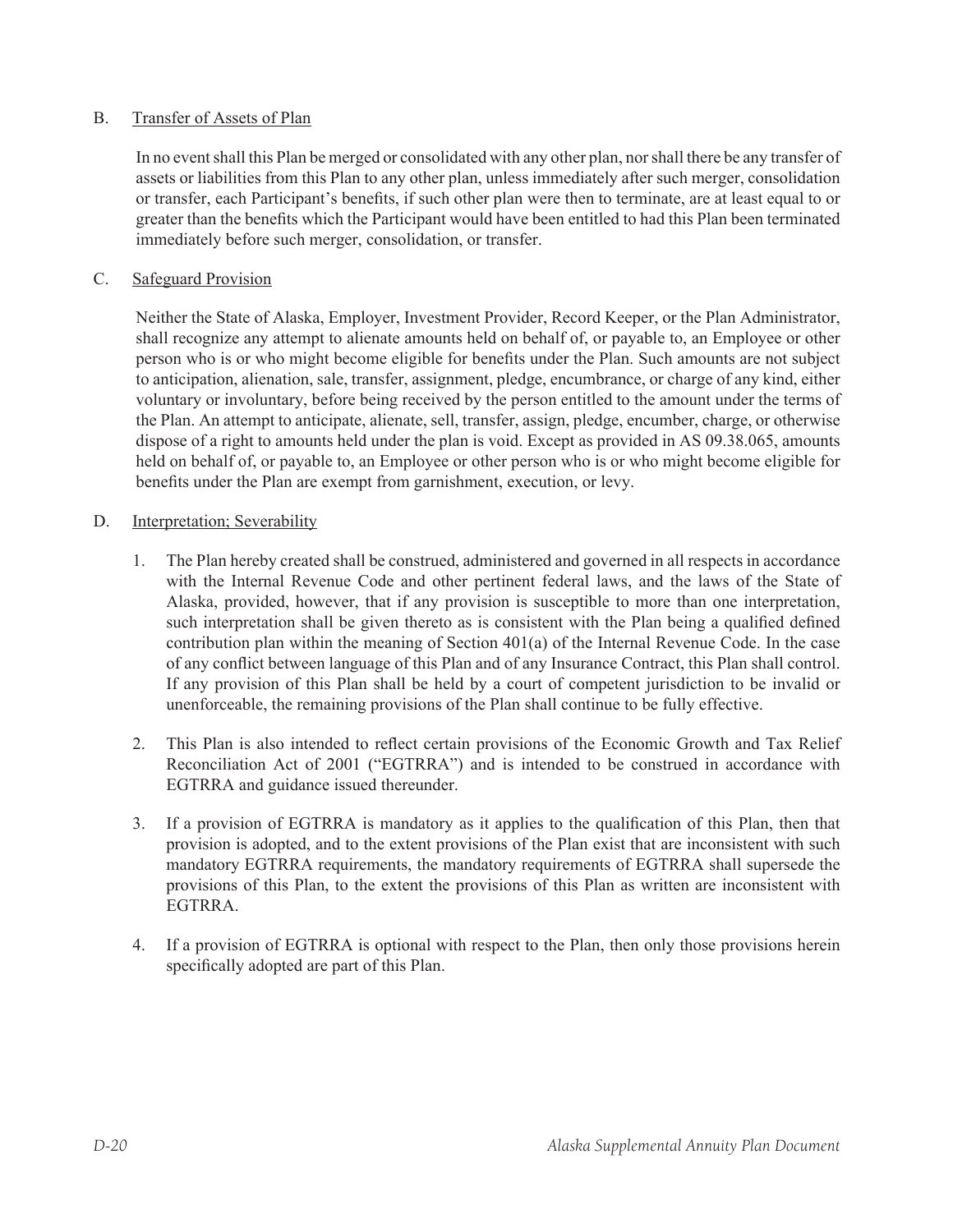#### E. Plan Administration

The Plan Administrator shall establish rules and regulations for administration of the Plan, and shall be responsible for its interpretation. A determination by the Plan Administrator shall be conclusive and binding upon all interested parties. The Plan Administrator shall have the sole discretion, authority and responsibility to interpret and construe the Plan document (including ambiguous provisions thereof) and to determine all factual and legal questions under the Plan, including but not limited to the entitlement of Employees, Participants and Beneficiaries and the amounts of their respective interests. The Trustee and other interested parties may act and rely upon all information reported to them hereunder and need not inquire into the accuracy thereof, nor be charged with any notice to the contrary. No rule, regulation or interpretation shall discriminate in favor of persons who are highly compensated employees.

#### F. Form of Election

Any election or any alteration or revocation of a prior election by a Participant, Beneficiary, or Alternate Payee for any purpose under this Plan shall be on forms or made in a manner prescribed for that purpose by the Plan Administrator. To be effective, the forms required or the required action for any purpose under this Plan must be completed and filed in accordance with the requirements set forth herein, and in accordance with rules, regulations and/or procedural policies prescribed by the Plan Administrator. To be effective, an election must be received by the Plan Administrator or the Plan Administrator's designee, such as the Record Keeper, prescribed for the purpose of receiving the election information.

#### G. Domestic Relations Orders

Notwithstanding the nonalienation provisions in paragraph C "Safeguard Provision," the Plan Administrator may direct that benefits be paid to someone other than a Participant or Beneficiary pursuant to a valid qualified domestic relations order, executed by the Judge of a competent court in accordance with applicable state law, and which has been accepted by the Plan Administrator.

The Plan Administrator shall determine whether an order meets the requirements of this section within a reasonable period after receiving an order. The Plan Administrator shall notify the Participant and any Alternate Payee that an order has been received and indicate to the Alternate Payee and Participant when the Plan has accepted the order. A separate account for the Alternate Payee portion shall be established as soon as administratively feasible after the order has been accepted by the Plan.

#### H. Participant Loans

This Plan contains no provision for the effecting of loans of individual Account balances to Participants.

#### I. Qualified Military Service

1. Notwithstanding any contrary provisions of this Plan, with respect to qualified military service, contributions shall be made and benefits and service credit be provided in accordance with Section 414(u) of the Internal Revenue Code, as required by the Uniformed Services Employment and Reemployment Rights Act ("USERRA").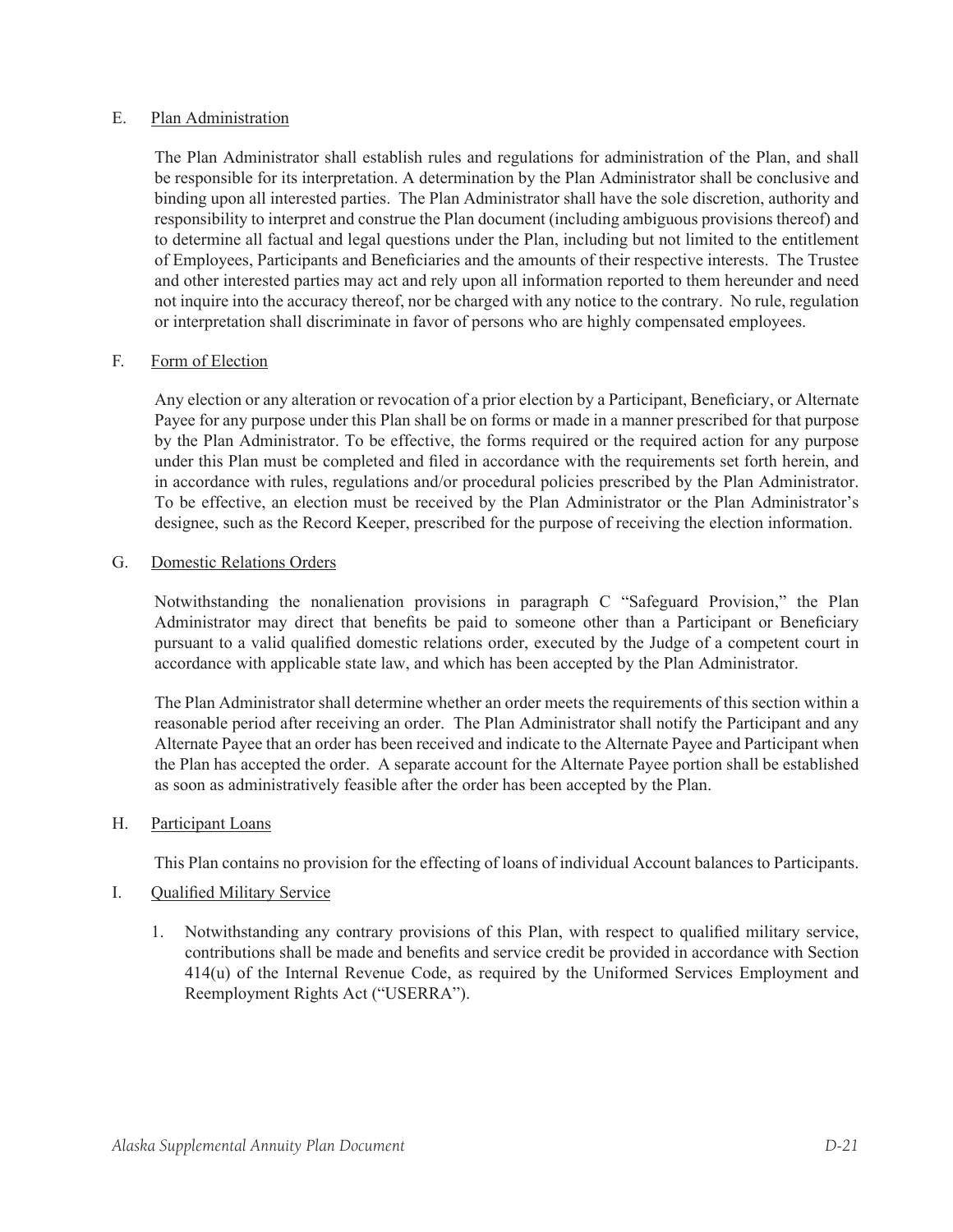- 2. An Employee whose employment is interrupted by qualified military service under Code section 414(u) or who is on a leave of absence for qualified military service under Code section 414(u) may elect to make additional Employee Contributions upon resumption of employment with the Employer equal to the maximum Employee Contribution that the Employee could have elected during that period if the Employee's employment with the Employer had continued (at the same level of Compensation) without the interruption or leave, reduced by the Employee Contribution, if any, actually made for the Employee during the period of the interruption or leave. This right applies to five years following the resumption of employment, if sooner, for a period equal to three times the period of the interruption or leave.
- 3. Effective January 1, 2009, an Employee whose employment is interrupted by qualified military service or who is on a leave of absence for qualified military service and who receives a differential wage payment within the meaning of Code Section  $414(u)(12)(D)$  from the Employer, will be treated as an Employee of the Employer and the differential wage payment will be treated as Compensation.
- 4. Effective January 1, 2007, death benefits payable under the Plan shall be paid in accordance with Code section  $401(a)(37)$ , which provides that in the case of a Participant who dies while performing qualified military service (as defined in Code section  $414(u)$ ), the survivors of the Participant are entitled to any additional benefits (other than benefit accruals relating to the period of qualified military service) provided under the Plan had the Participant resumed and then terminated employment with the Employer on account of death.

| Signed this $27$ day of January |  |            |  |
|---------------------------------|--|------------|--|
|                                 |  |            |  |
|                                 |  |            |  |
|                                 |  | ----<br>__ |  |

Pat Shier, Director, Division of Retirement and Benefits, Alaska Department of Administration

I/2239298.4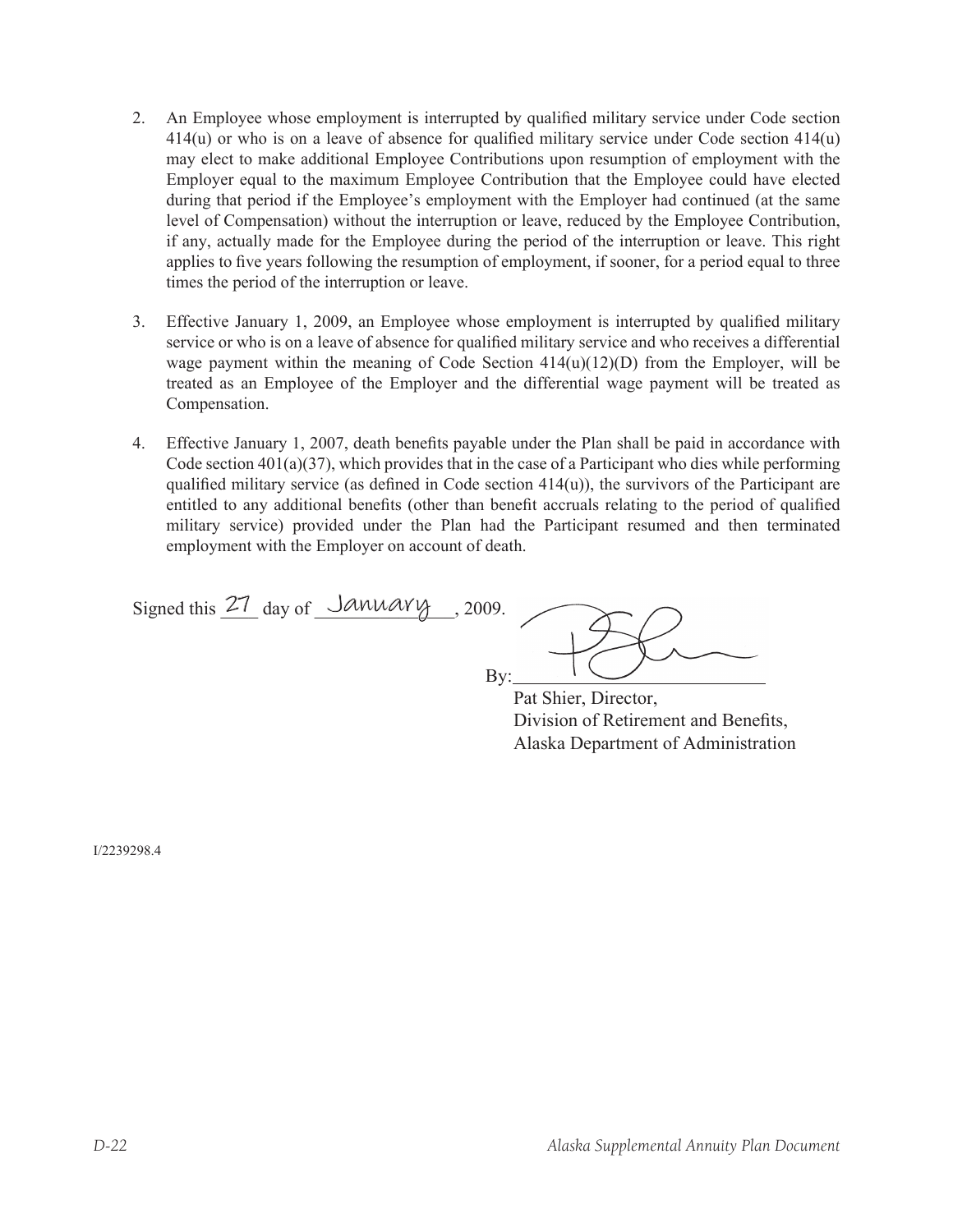